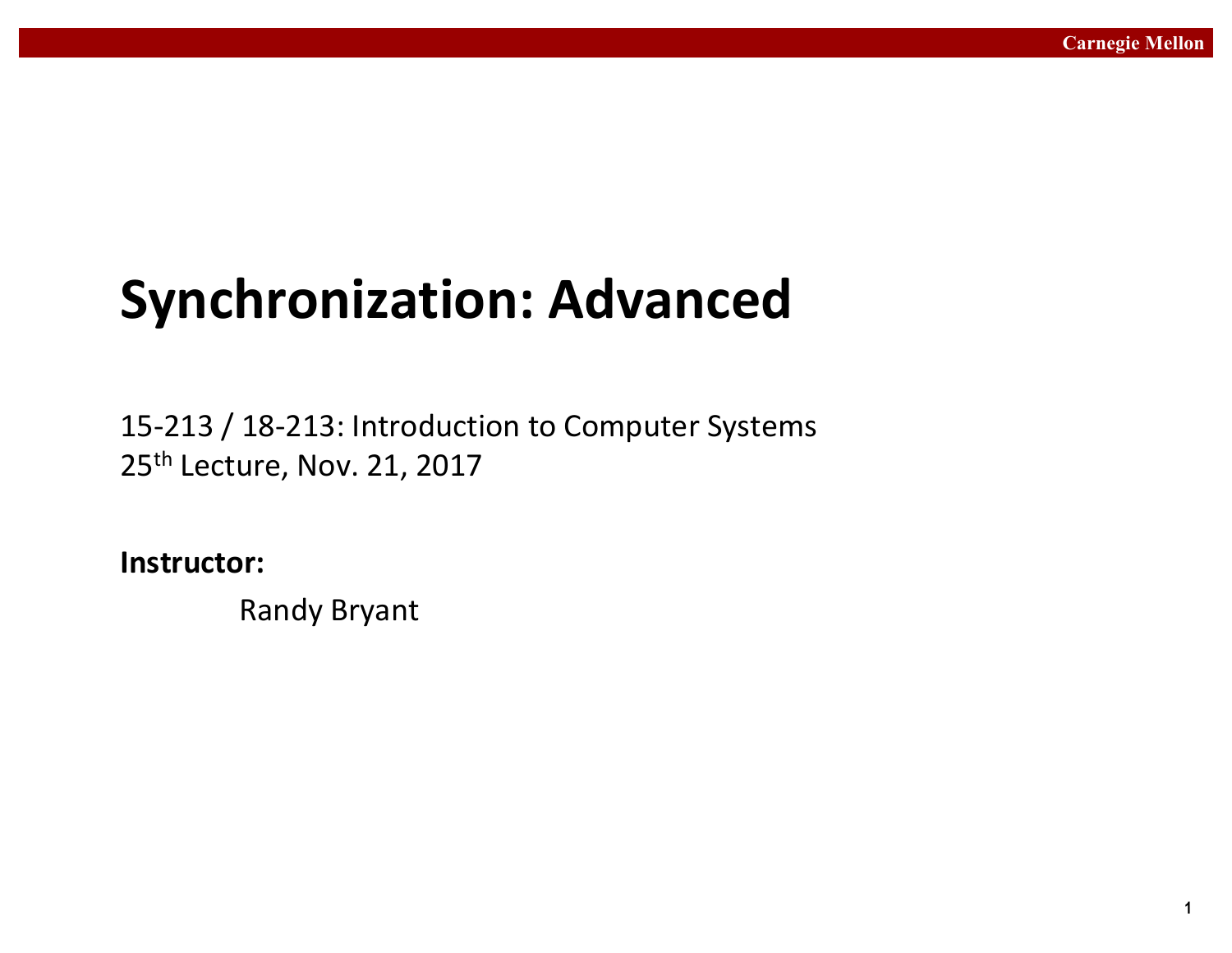# **Reminder: Semaphores**

- Semaphore: non-negative global integer synchronization **variable**
- Manipulated by P and V operations:
	- $P(s)$ **:** [ while (s == 0) wait(); s--; ]
		- Dutch for "Proberen" (test)
	- $\blacksquare$   $V(s):$   $[$   $s++;$   $]$ 
		- Dutch for "Verhogen" (increment)
- OS kernel guarantees that operations between brackets [ ] are **executed atomically**
	- Only one P or V operation at a time can modify s.
	- When while loop in P terminates, only that P can decrement s

### ■ Semaphore invariant: (*s >= 0*)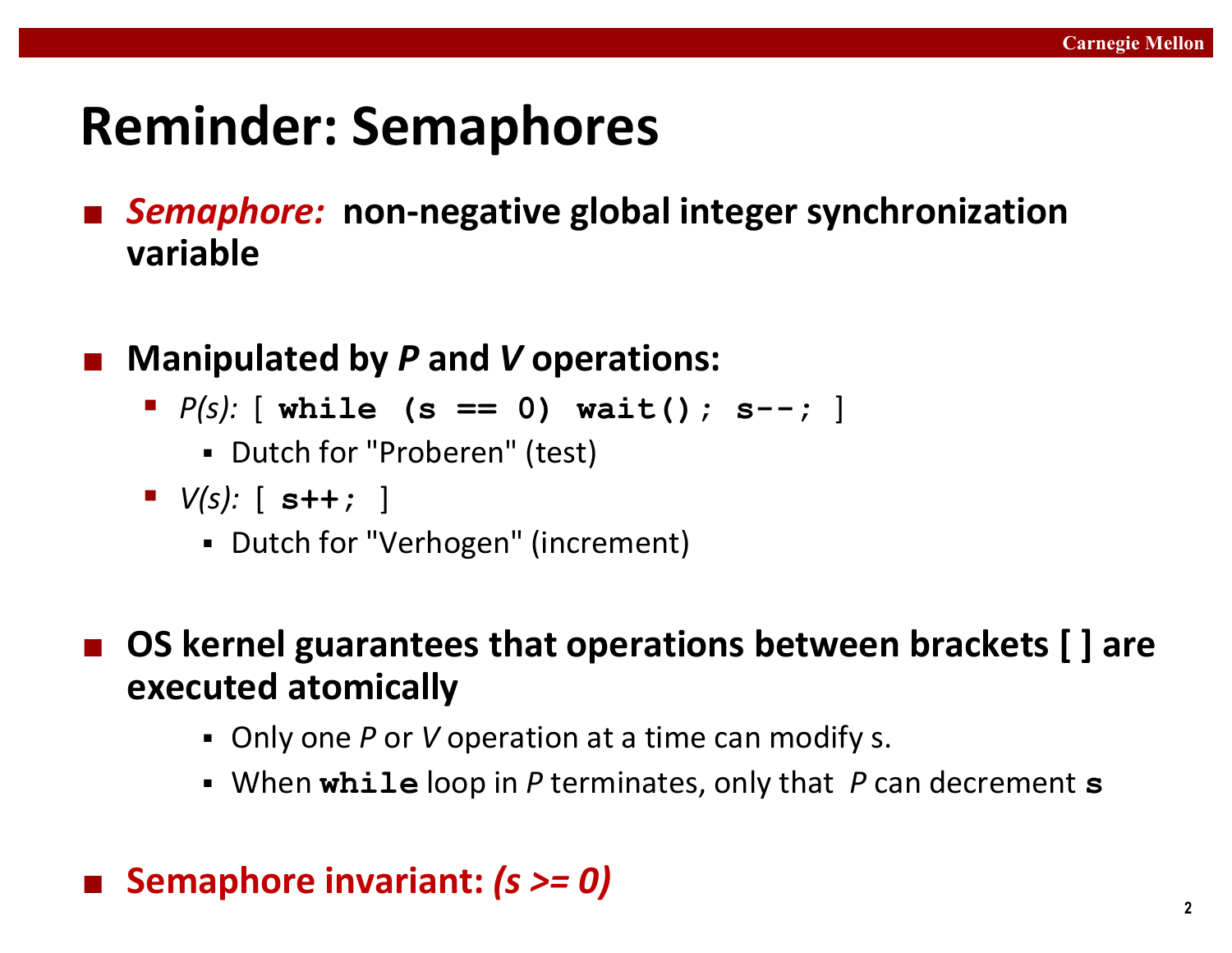# **Review: Using semaphores to protect shared resources via mutual exclusion**

### ¢ **Basic idea:**

- Associate a unique semaphore *mutex*, initially 1, with each shared variable (or related set of shared variables)
- Surround each access to the shared variable(s) with *P(mutex)* and *V(mutex)* operations

```
mutex = 1
P(mutex)
cnt++
V(mutex)
```
This case is so common, that pthreads provides mutex as primitive.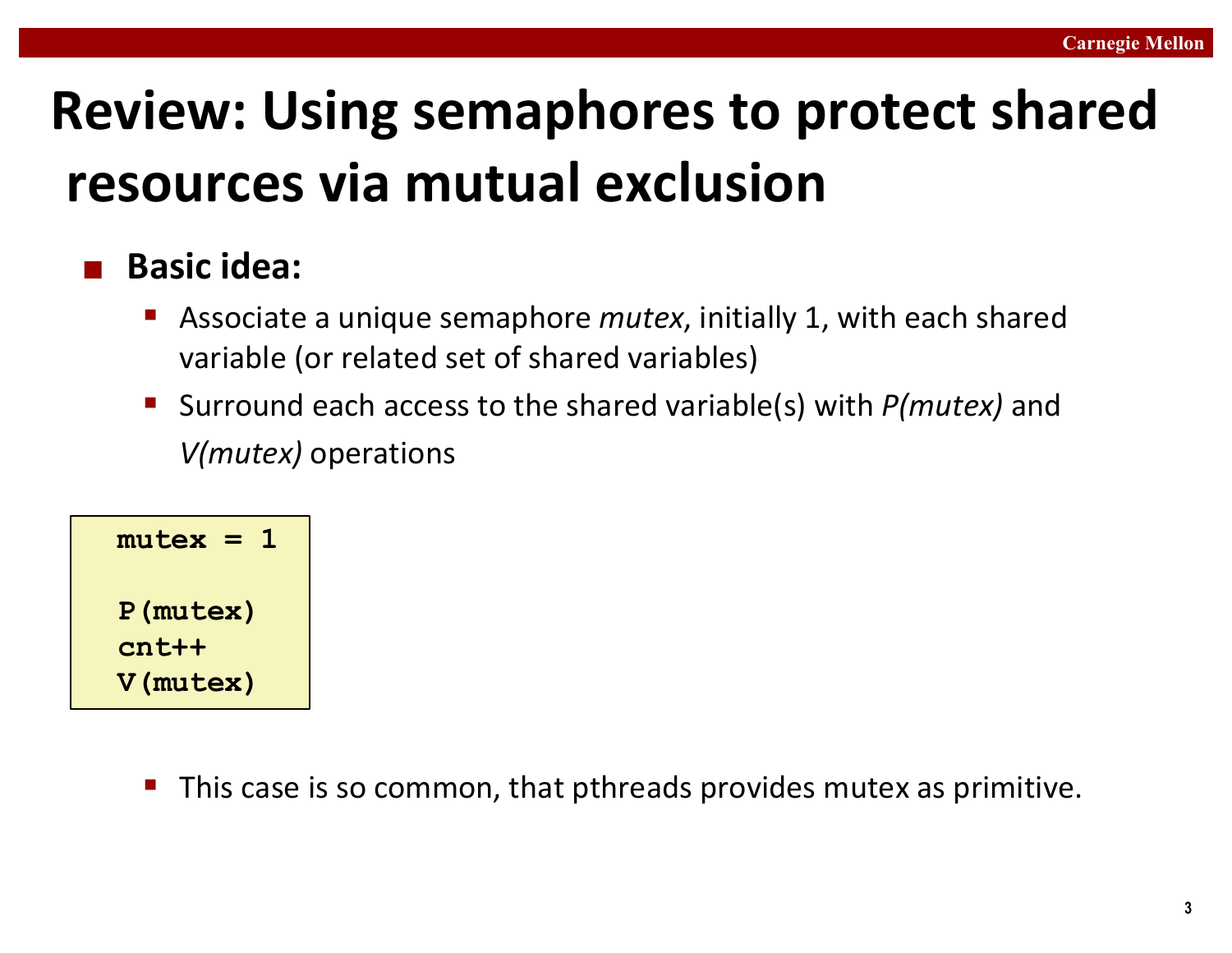# **Today**

### ■ Using semaphores to schedule shared resources

- **•** Producer-consumer problem
- Readers-writers problem
- Other concurrency issues
	- **Thread safety**
	- Races
	- **•** Deadlocks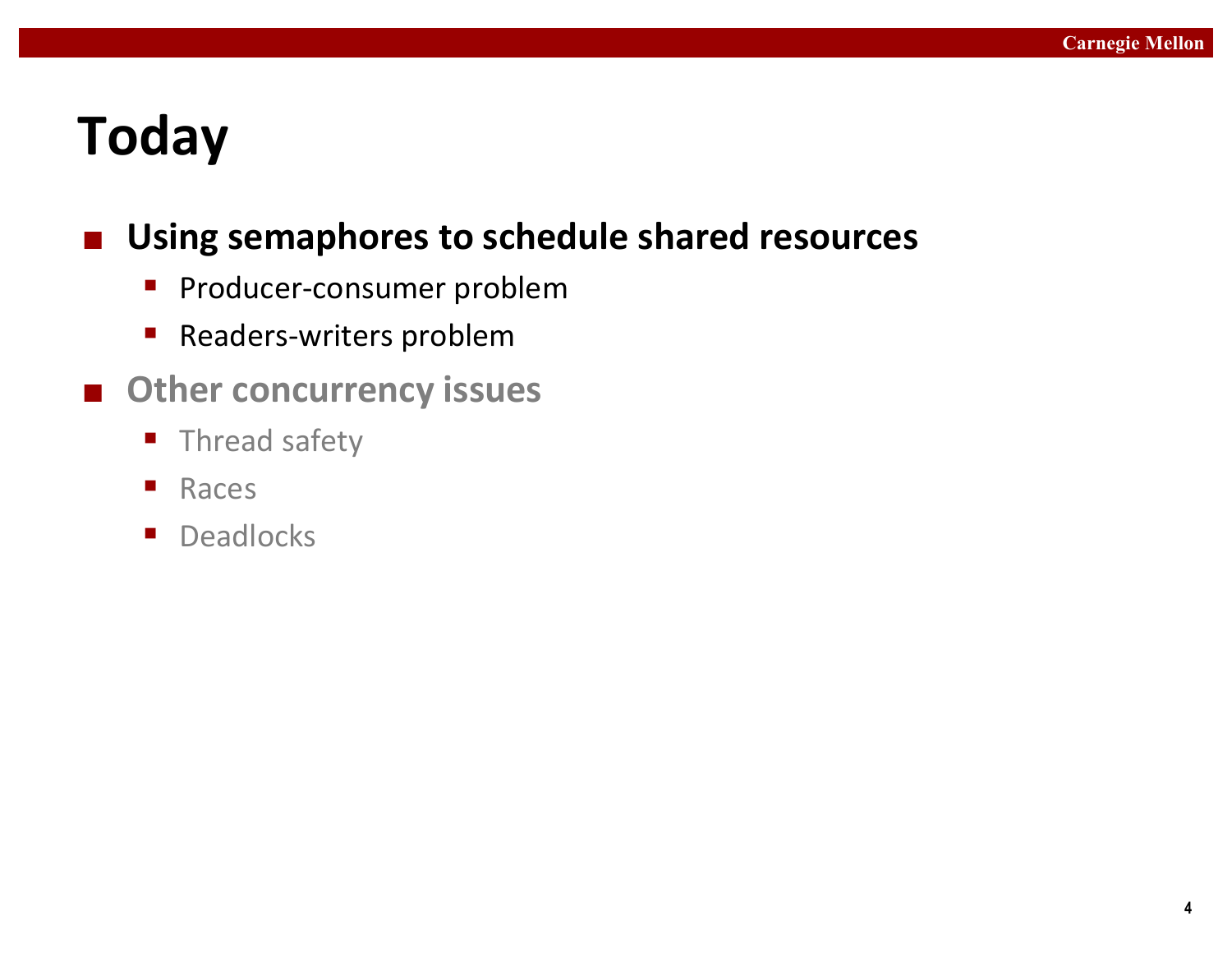# **Using Semaphores to Coordinate Access to Shared Resources**

- **Basic idea: Thread uses a semaphore operation to notify another thread that some condition has become true** 
	- Use counting semaphores to keep track of resource state.
	- Use binary semaphores to notify other threads.

### ¢ **Two classic examples:**

- The Producer-Consumer Problem
- The Readers-Writers Problem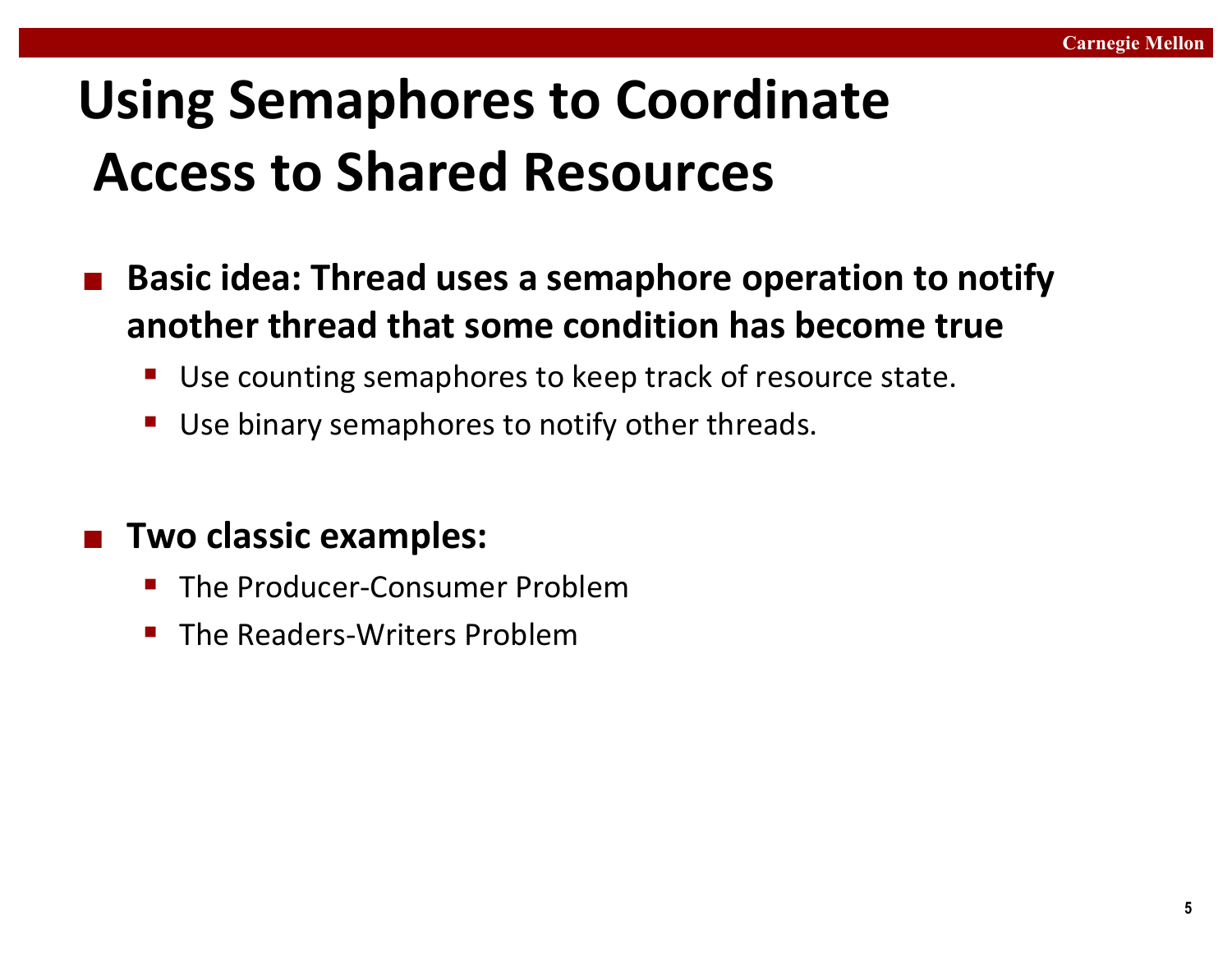# **Producer-Consumer Problem**



### **Common synchronization pattern:**

- Producer waits for empty *slot*, inserts item in buffer, and notifies consumer
- Consumer waits for *item*, removes it from buffer, and notifies producer

### ¢ **Examples**

- Multimedia processing:
	- Producer creates video frames, consumer renders them
- Event-driven graphical user interfaces
	- Producer detects mouse clicks, mouse movements, and keyboard hits and inserts corresponding events in buffer
	- Consumer retrieves events from buffer and paints the display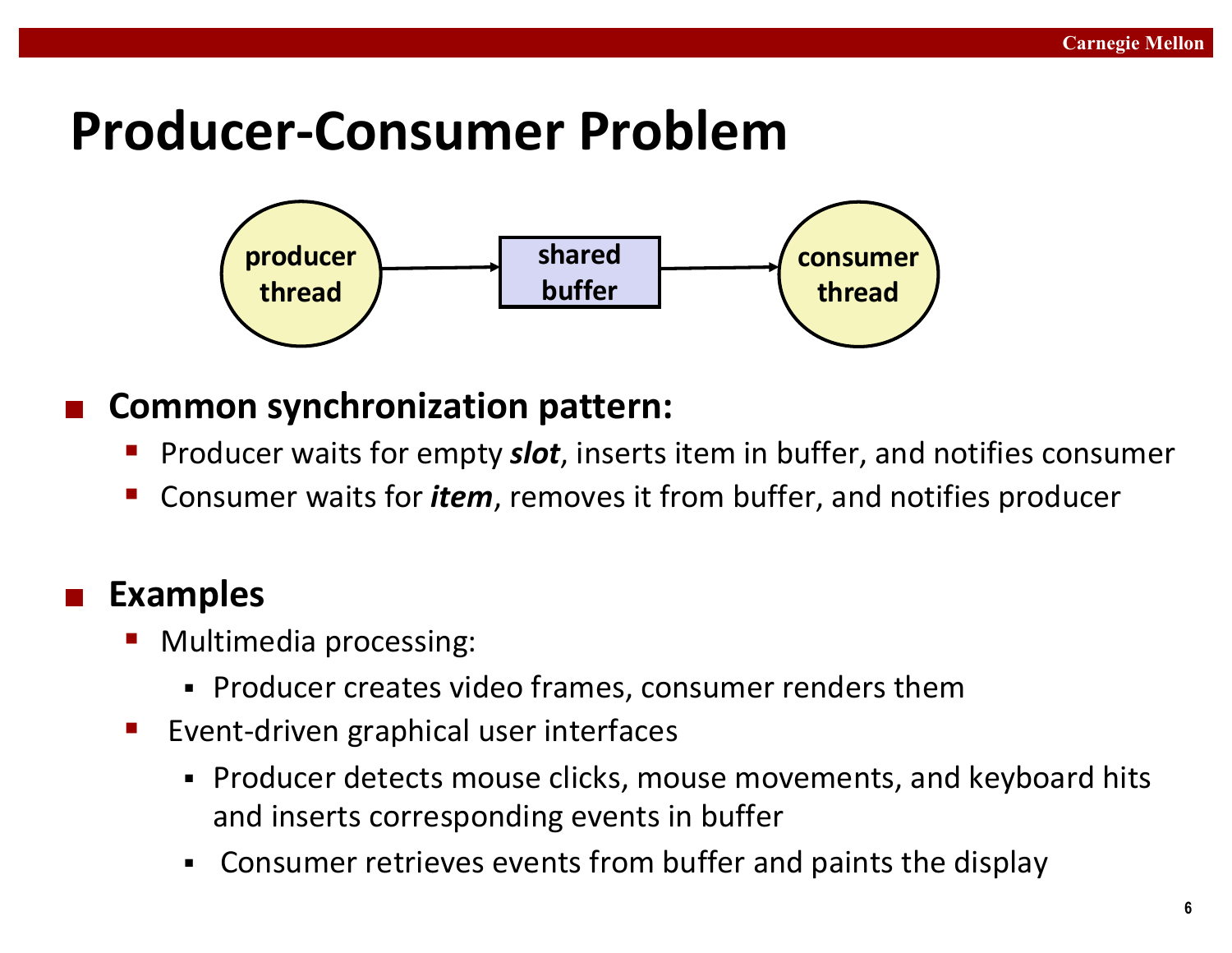# **Producer-Consumer on 1-element Buffer**

■ Maintain two semaphores:  $full + empty$ 

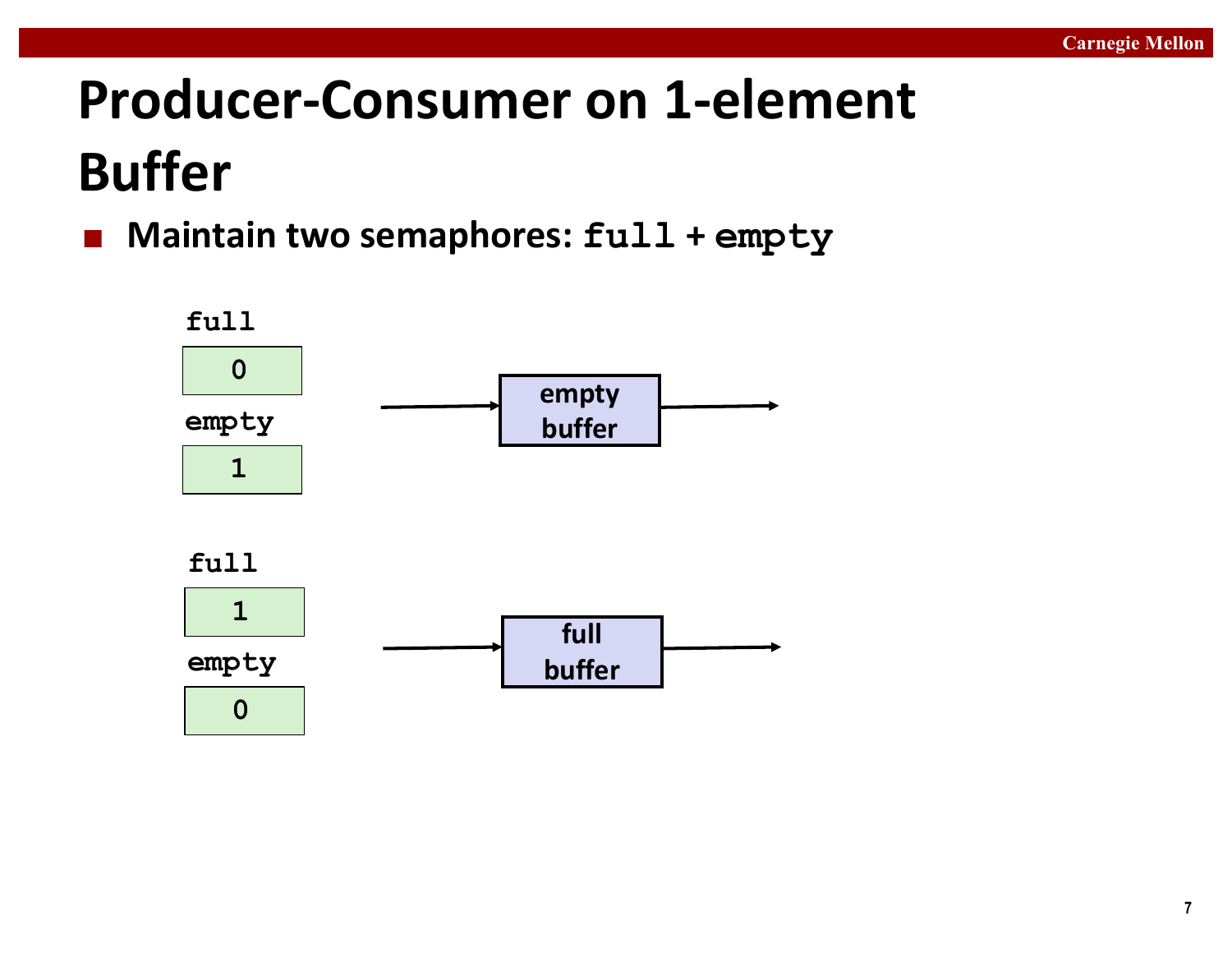### **Producer-Consumer on 1-element Buffer**

```
#include "csapp.h"
```
**#define NITERS 5**

```
void *producer(void *arg);
void *consumer(void *arg);
```

```
struct {
  int buf; /* shared var */
  sem_t full; /* sems */
  sem_t empty;
} shared;
```

```
int main(int argc, char** argv) {
 pthread_t tid_producer;
 pthread_t tid_consumer;
```

```
/* Initialize the semaphores */
Sem init(&shared.empty, 0, 1);
Sem_init(&shared.full, 0, 0);
```

```
/* Create threads and wait */
Pthread_create(&tid_producer, NULL, 
               producer, NULL);
Pthread_create(&tid_consumer, NULL, 
               consumer, NULL);
Pthread_join(tid_producer, NULL);
Pthread join(tid consumer, NULL);
```

```
return 0;
```
**}**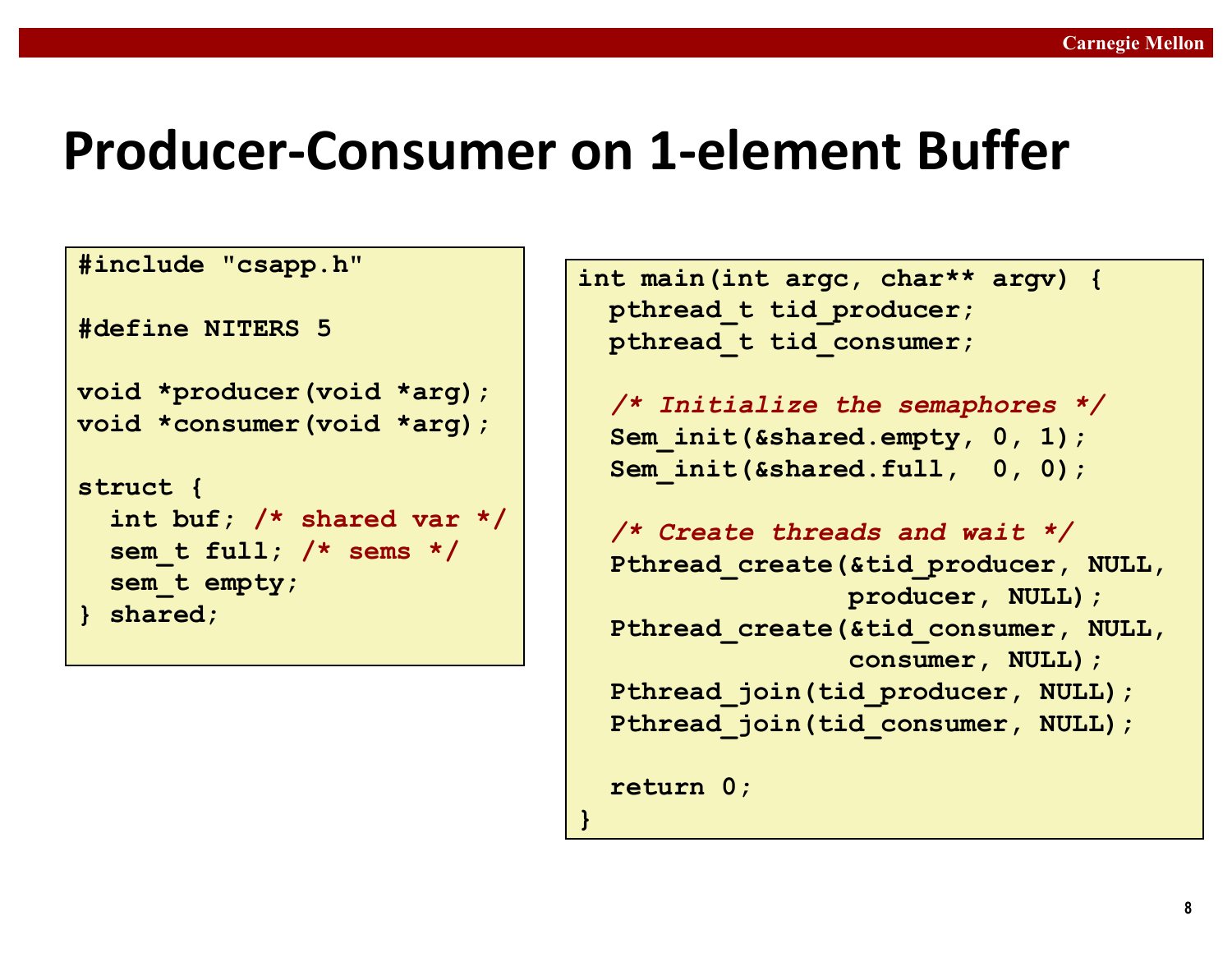# **Producer-Consumer on 1-element Buffer**

**}**

### **Initially:**  $empty=-1$ ,  $full==0$

```
void *producer(void *arg) {
  int i, item;
  for (i=0; i<NITERS; i++) {
    /* Produce item */
    item = i;
    printf("produced %d\n", 
            item);
    /* Write item to buf */
    P(&shared.empty);
    shared.buf = item;
    V(&shared.full);
  }
  return NULL;
}
```
### **Producer Thread Consumer Thread**

```
void *consumer(void *arg) {
  int i, item;
  for (i=0; i<NITERS; i++) {
    /* Read item from buf */
    P(&shared.full);
    item = shared.buf;
    V(&shared.empty);
    /* Consume item */
    printf("consumed %d\n", item);
  }
  return NULL;
```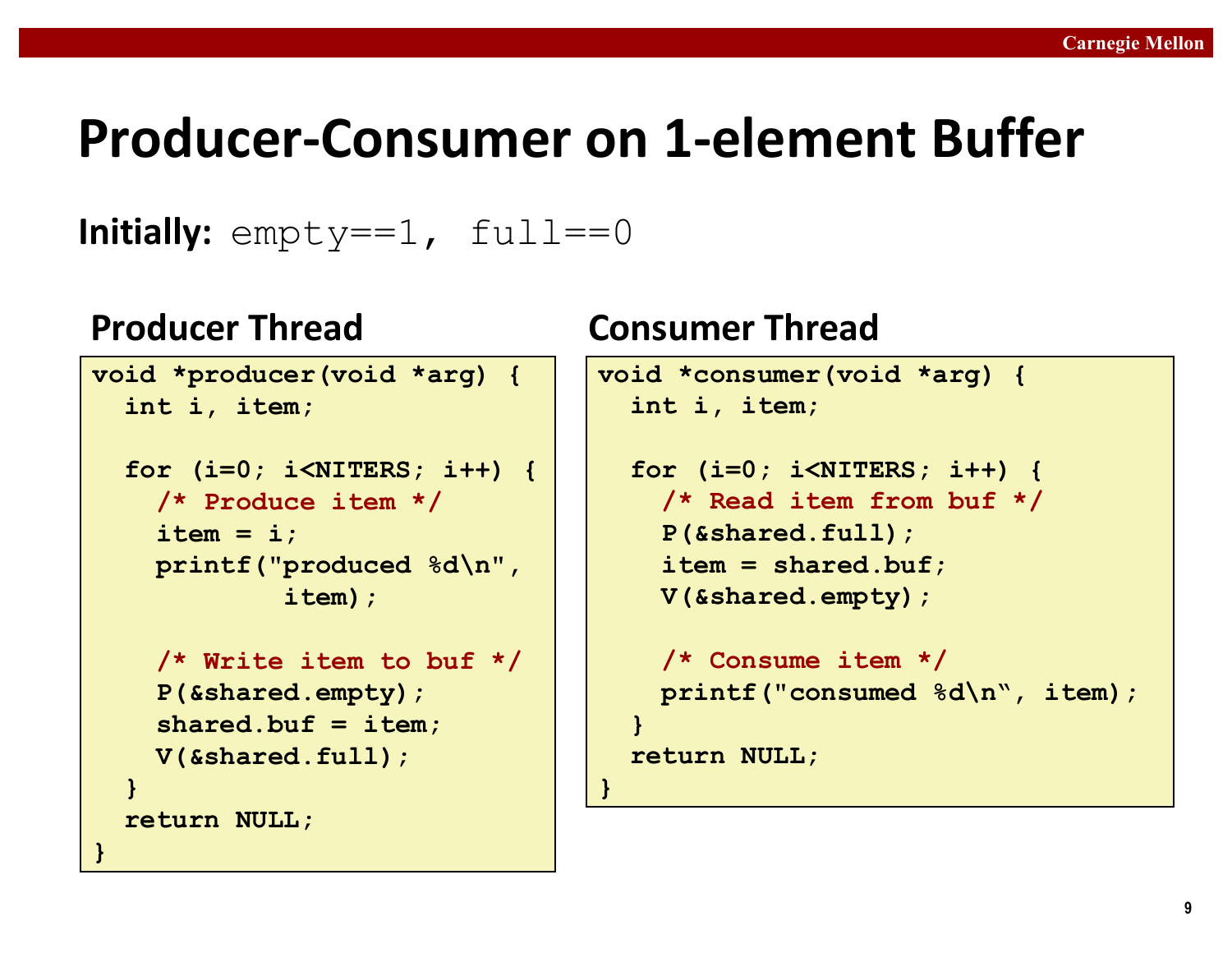# **Why 2 Semaphores for 1-Entry Buffer?**

**Consider multiple producers & multiple consumers** 



- **Producers will contend with each to get empty**
- **Consumers will contend with each other to get**  $ful1$

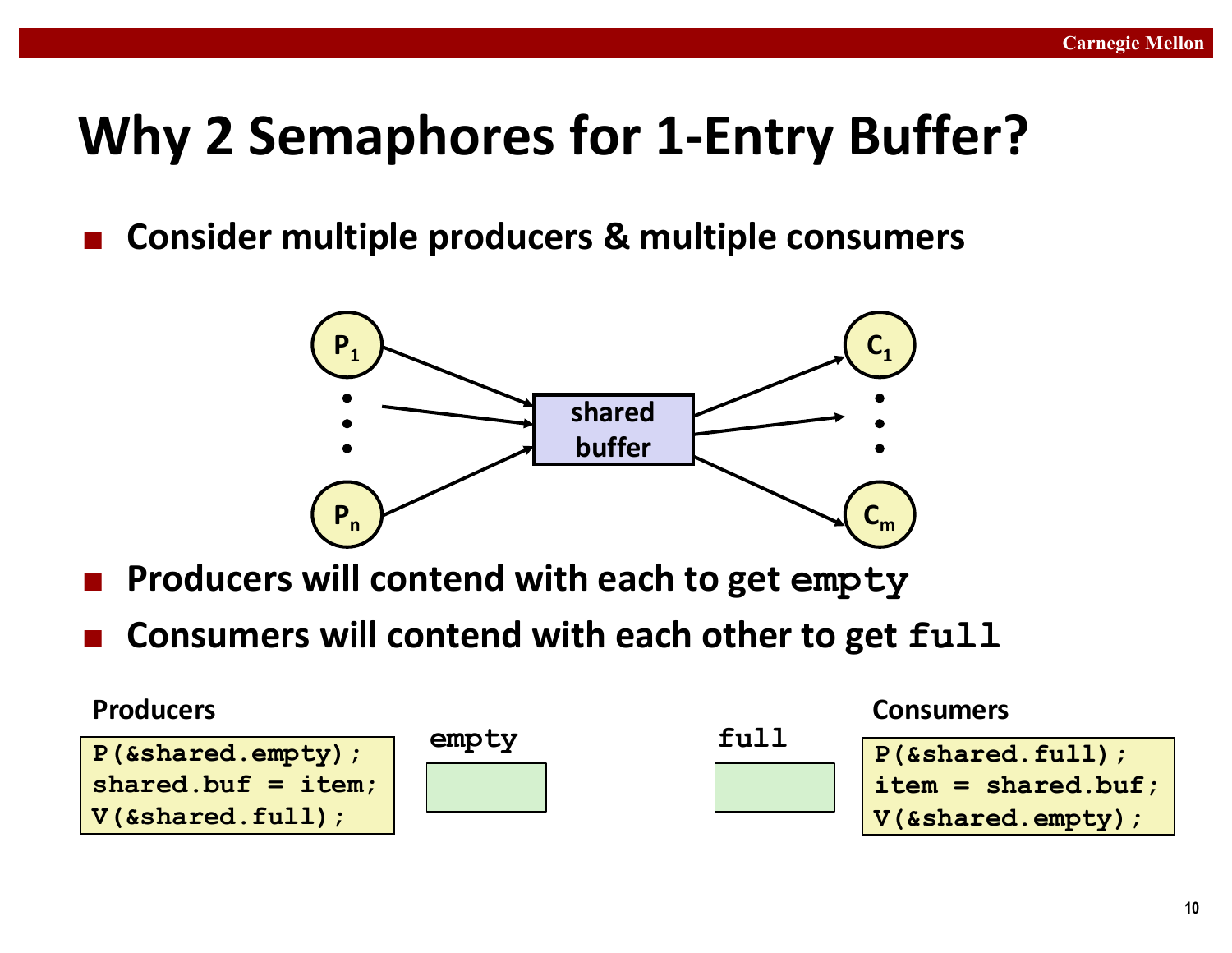### **Producer-Consumer on an** *n***-element Buffer**



### ■ Implemented using a shared buffer package called sbuf.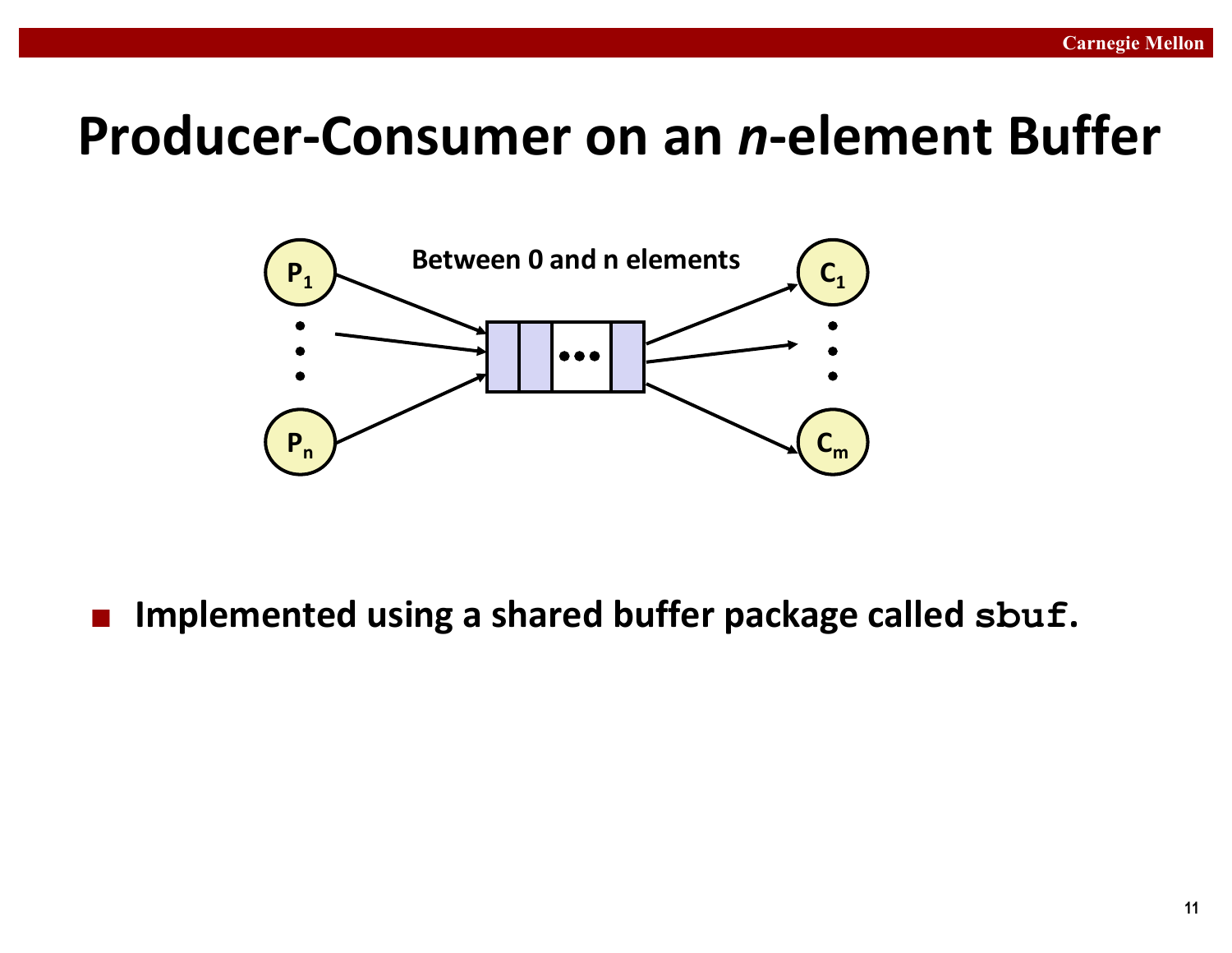# **Circular Buffer (n = 10)**

- **Store elements in array of size n**
- **items: number of elements in buffer**
- ¢ **Empty buffer:**
	- $\blacksquare$  front = rear

### ■ Nonempty buffer

- rear: index of most recently inserted element
- **•** front: (index of next element to remove  $-1$ ) mod n
- ¢ **Initially:**

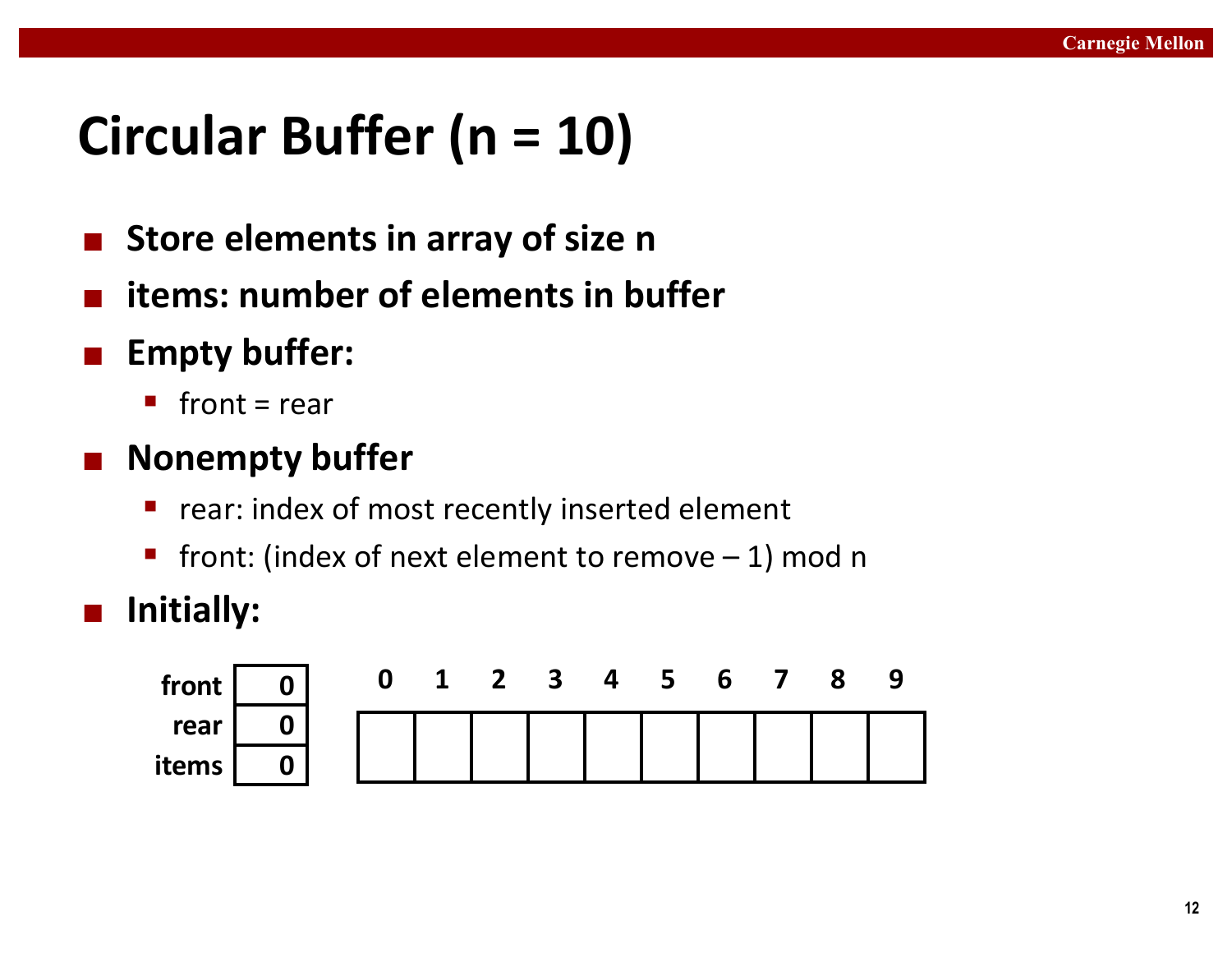# **Circular Buffer Operation (n = 10)**

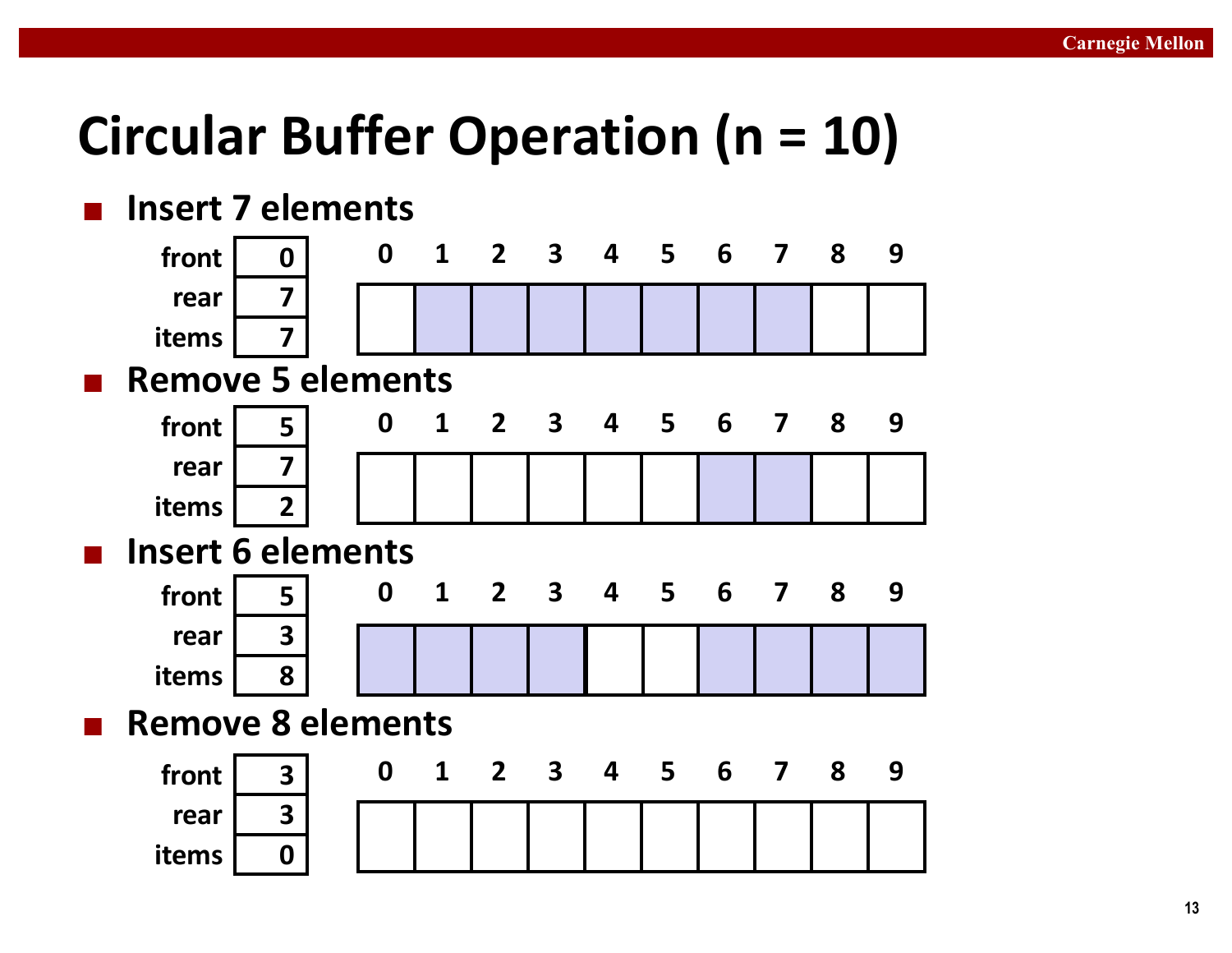### **Sequential Circular Buffer Code**

```
insert(int v)
{
   if (items >= n)
      error();
   if (++rear >= n) rear = 0;
  buf[rear] = v;items++;
}
int remove()
{
   if (items == 0)
      error();
   if (++front >= n) front = 0;
   int v = buf[front];
   items--;
   return v;
}
init(int v)
{
   items = front = rear = 0;}
```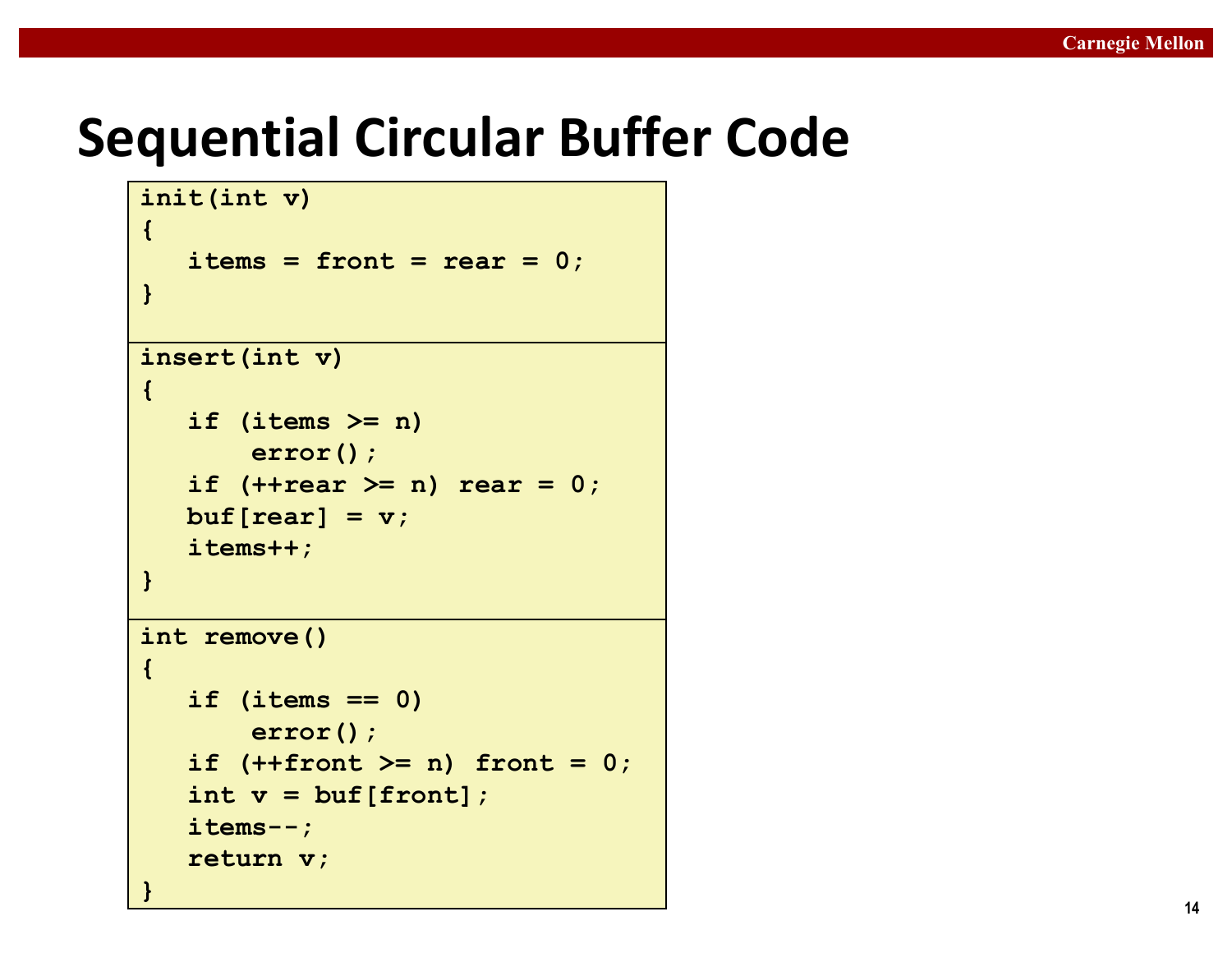### **Producer-Consumer on an** *n***-element Buffer**



### ¢ **Requires a mutex and two counting semaphores:**

- $m$ utex: enforces mutually exclusive access to the buffer and counters
- $\blacksquare$  slots: counts the available slots in the buffer
- $\blacksquare$  items: counts the available items in the buffer
- **Makes use of general semaphores** 
	- Will range in value from 0 to n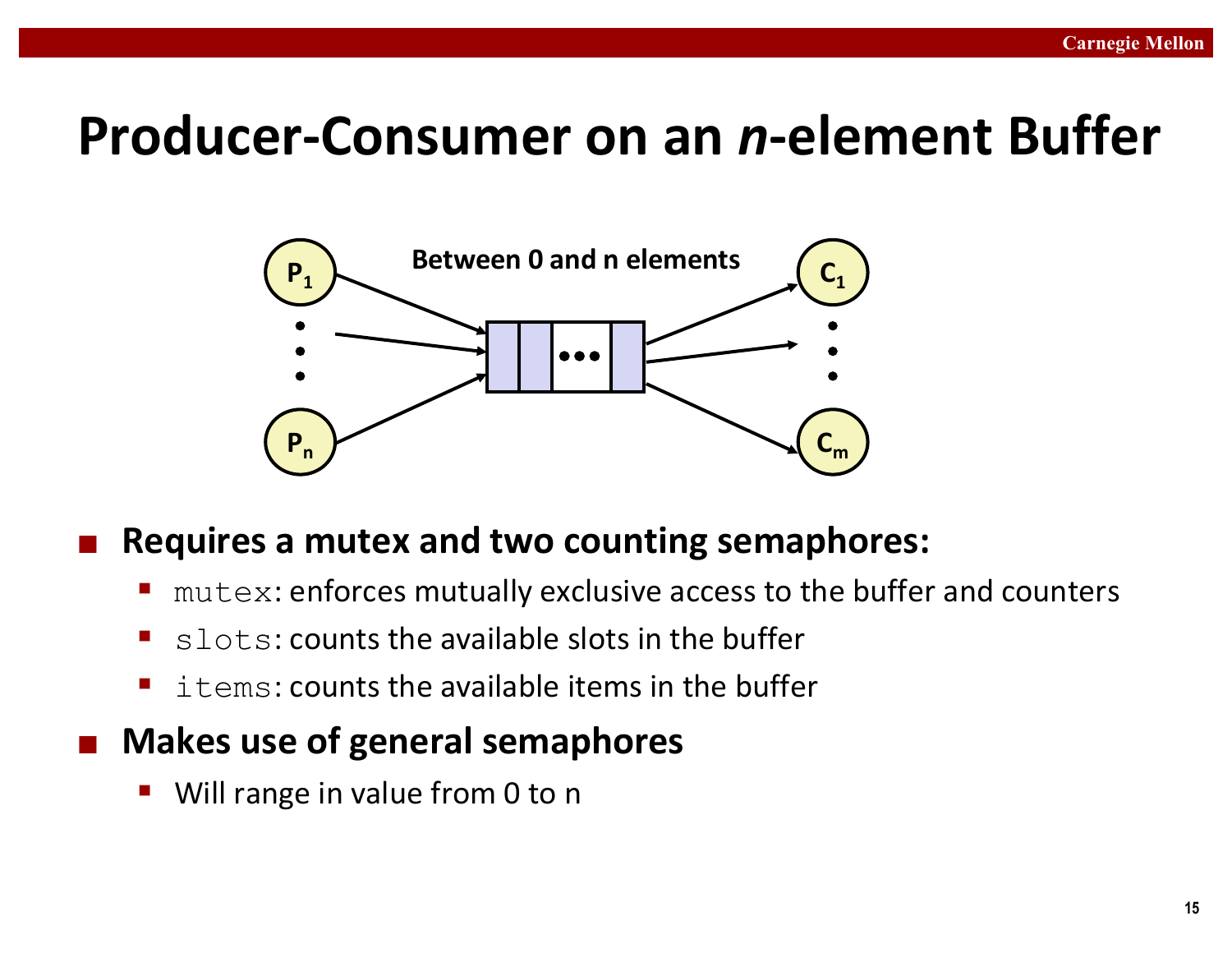### **sbuf Package - Declarations**

```
#include "csapp.h"
typedef struct {
   int *buf; /* Buffer array */
   int n; /* Maximum number of slots */
   int front; /* buf[front+1 (mod n)] is first item */
   int rear; /* buf[rear] is last item */
   sem_t mutex; /* Protects accesses to buf */
   sem_t slots; /* Counts available slots */
   sem_t items; /* Counts available items */
} sbuf_t;
void sbuf_init(sbuf_t *sp, int n);
void sbuf_deinit(sbuf_t *sp);
void sbuf_insert(sbuf_t *sp, int item);
int sbuf_remove(sbuf_t *sp);
```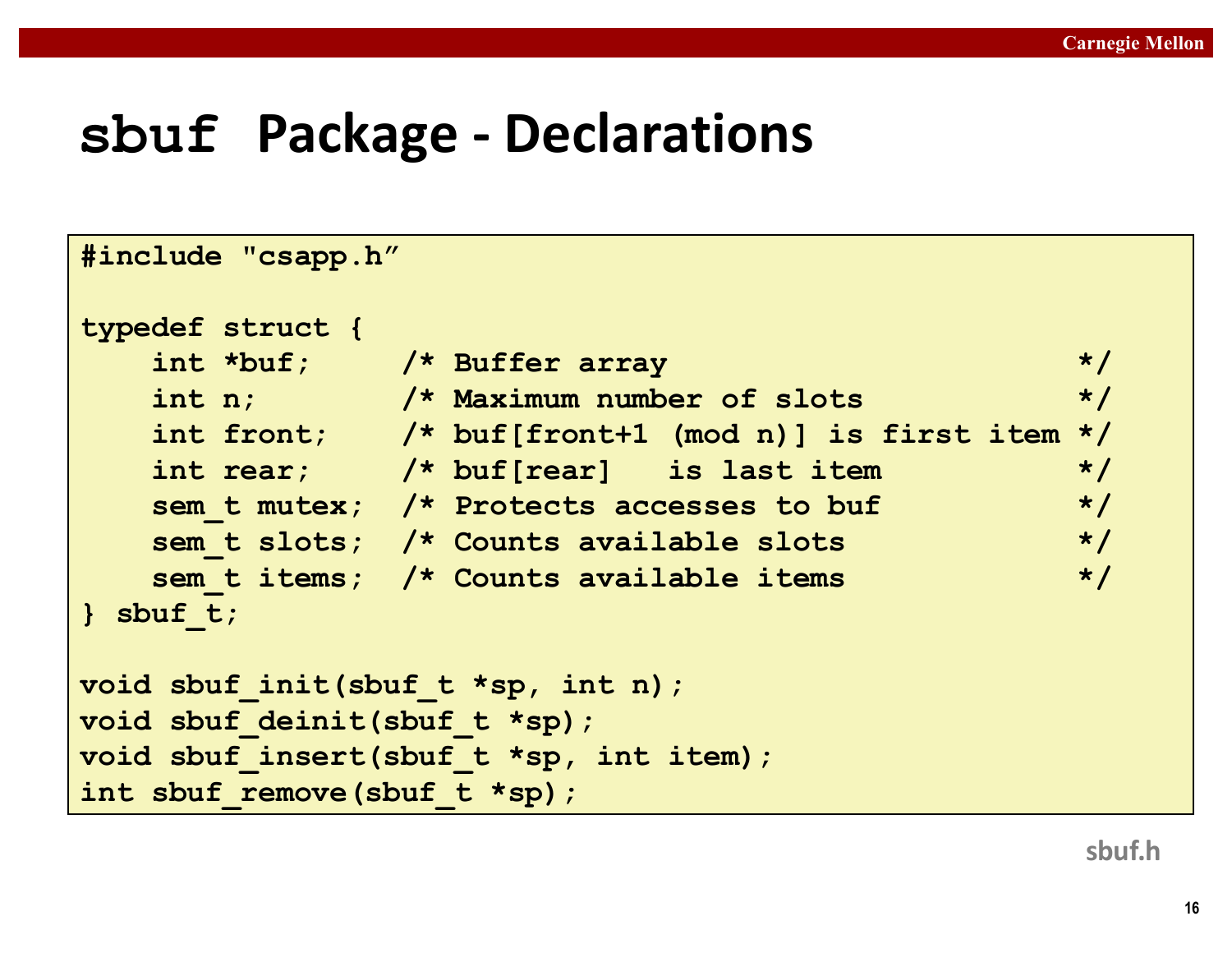## **sbuf Package - Implementation**

### **Initializing and deinitializing a shared buffer:**

```
/* Create an empty, bounded, shared FIFO buffer with n slots */
void sbuf_init(sbuf_t *sp, int n)
{
   sp->buf = Calloc(n, sizeof(int)); 
   sp->n = n; /* Buffer holds max of n items */
   sp->front = sp->rear = 0; /* Empty buffer iff front == rear */
   Sem_init(&sp->mutex, 0, 1); /* Binary semaphore for locking */
    Sem_init(&sp->slots, 0, n); /* Initially, buf has n empty slots */
   Sem_init(&sp->items, 0, 0); /* Initially, buf has zero items */
}
/* Clean up buffer sp */
void sbuf_deinit(sbuf_t *sp)
{
   Free(sp->buf);
}
```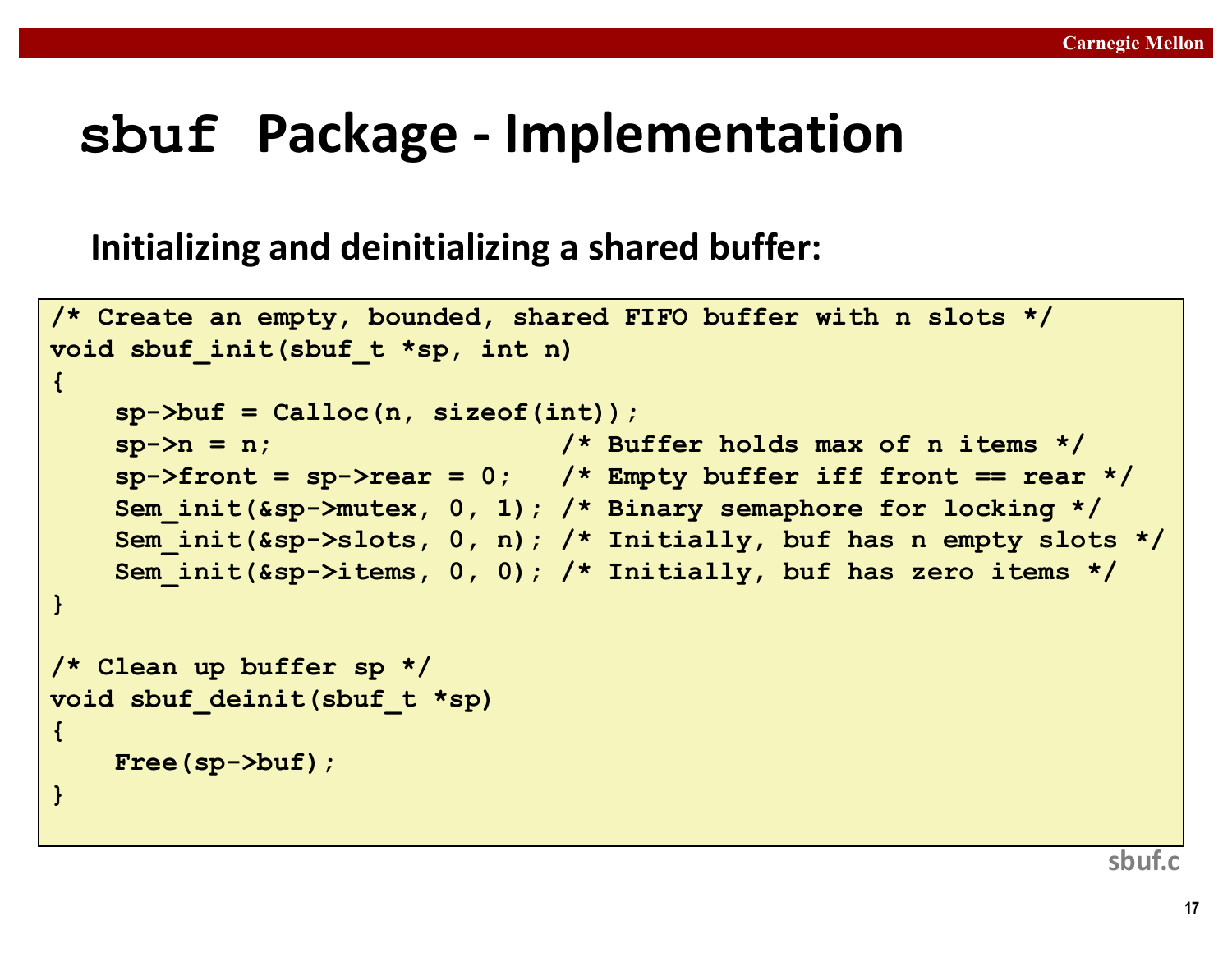### **sbuf Package - Implementation**

### **Inserting an item into a shared buffer:**

```
/* Insert item onto the rear of shared buffer sp */
void sbuf_insert(sbuf_t *sp, int item)
{
   P(&sp->slots); /* Wait for available slot */
   P(&sp->mutex); /* Lock the buffer */
   if (++sp->rear >= sp->n) /* Increment index (mod n) */
      sp->rear = 0;
   sp->buf[sp->rear] = item; /* Insert the item */
   V(&sp->mutex); /* Unlock the buffer */
   V(&sp->items); /* Announce available item */
}
                                                 sbuf.c
```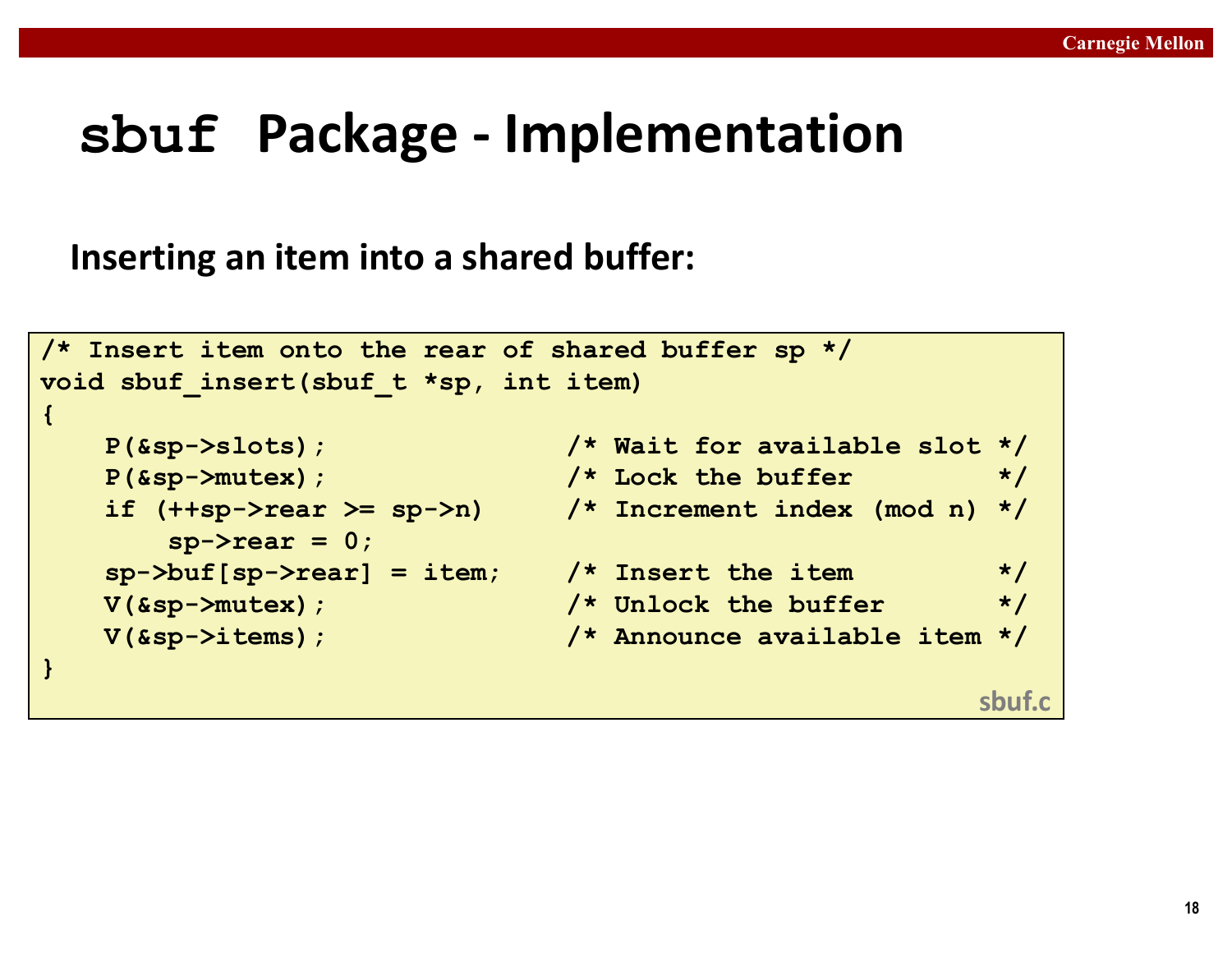### **sbuf Package - Implementation**

### **Removing an item from a shared buffer:**

```
/* Remove and return the first item from buffer sp */
int sbuf_remove(sbuf_t *sp)
{
   int item;
  P(&sp->items); /* Wait for available item */
   P(&sp->mutex); /* Lock the buffer */
   if (++sp->front >= sp->n) /* Increment index (mod n) */
      sp->front = 0;
   item = sp->buf[sp->front]; /* Remove the item */
  V(&sp->mutex); /* Unlock the buffer */
  V(&sp->slots); /* Announce available slot */
  return item;
} sbuf.c
```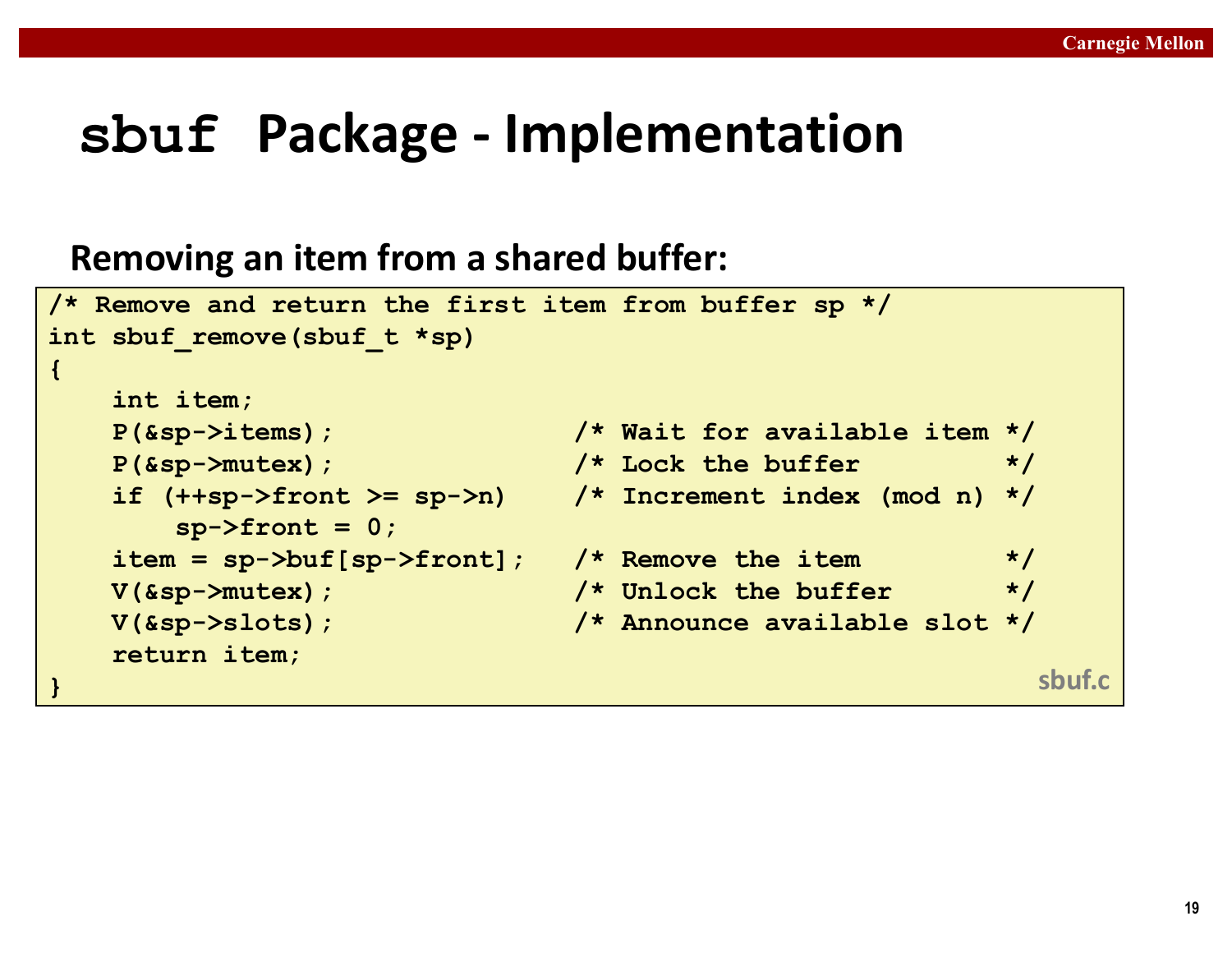### **Demonstration**

- See program produce-consume.c in code directory
- 10-entry shared circular buffer
- 5 producers
	- Agent i generates numbers from  $20^*$  ito  $20^*$  i 1.
	- $\blacksquare$  Puts them in buffer

### ■ 5 consumers

Each retrieves 20 elements from buffer

### ■ Main program

 $\blacksquare$  Makes sure each value between 0 and 99 retrieved once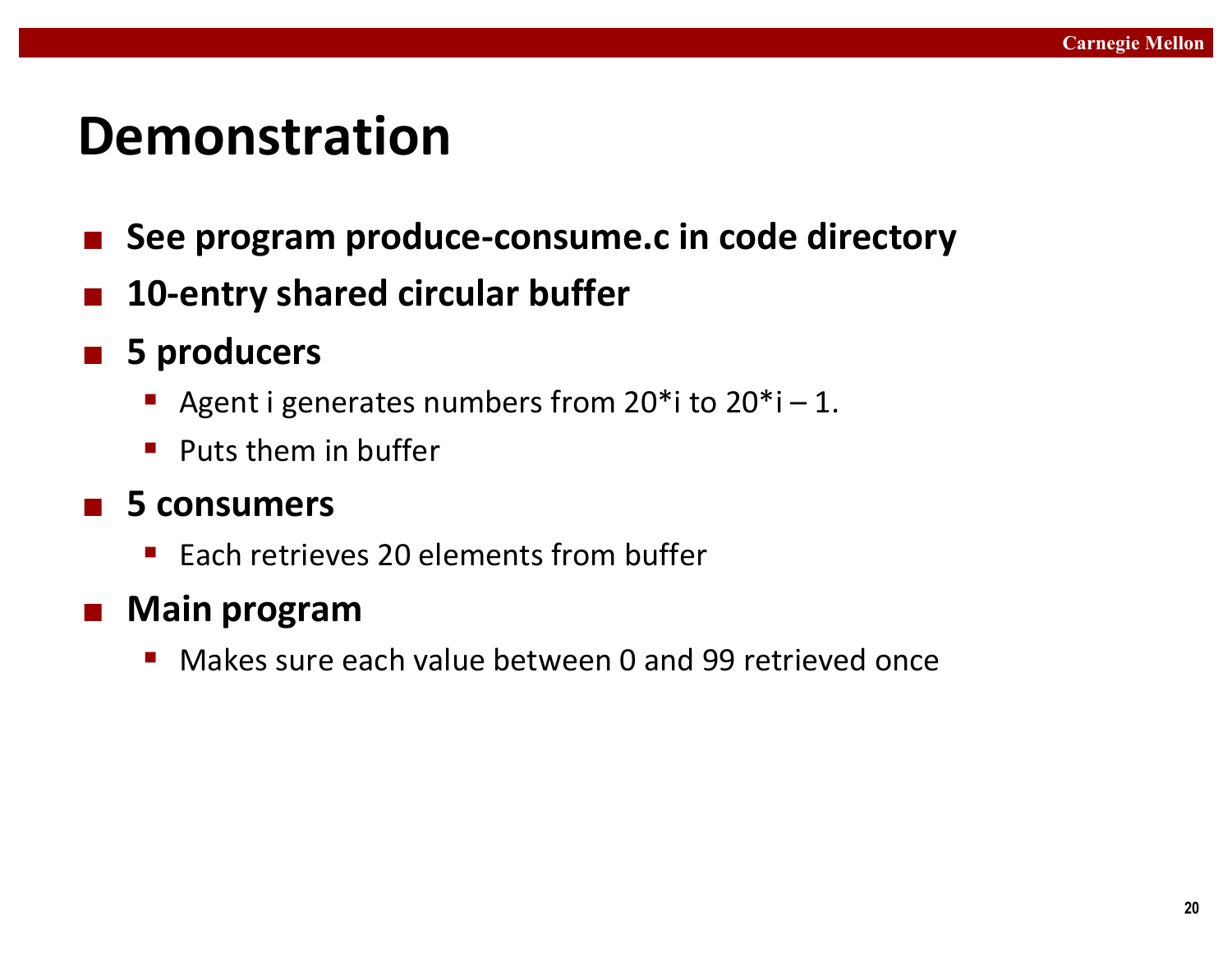# **Today**

### ■ Using semaphores to schedule shared resources

- **•** Producer-consumer problem
- **E** Readers-writers problem
- Other concurrency issues
	- **Thread safety**
	- Races
	- **•** Deadlocks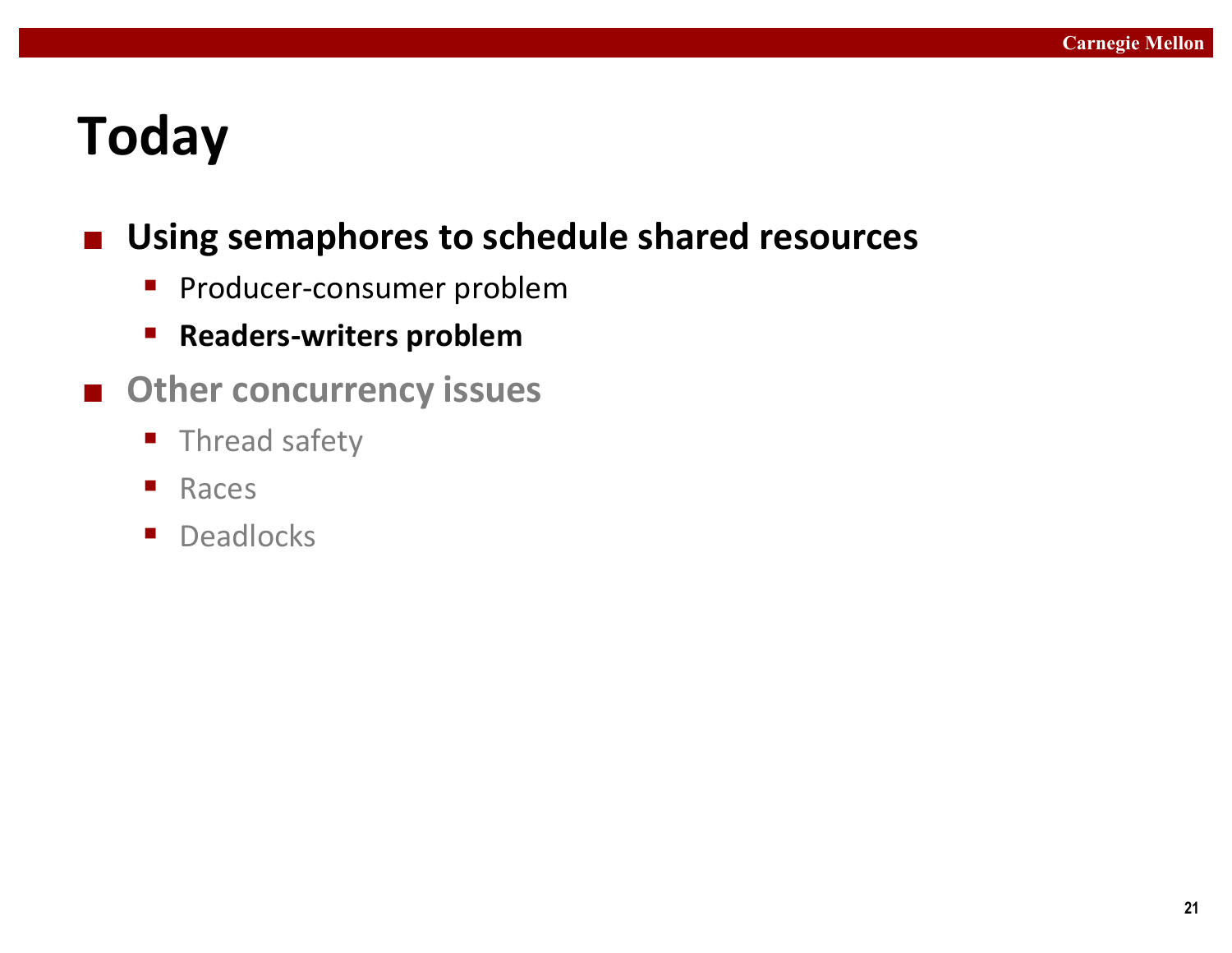### **Readers-Writers Problem**



### ¢ **Problem statement:**

- **Reader threads only read the object**
- Writer threads modify the object (read/write access)
- Writers must have exclusive access to the object
- Unlimited number of readers can access the object
- **Occurs frequently in real systems, e.g.,** 
	- Online airline reservation system
	- Multithreaded caching Web proxy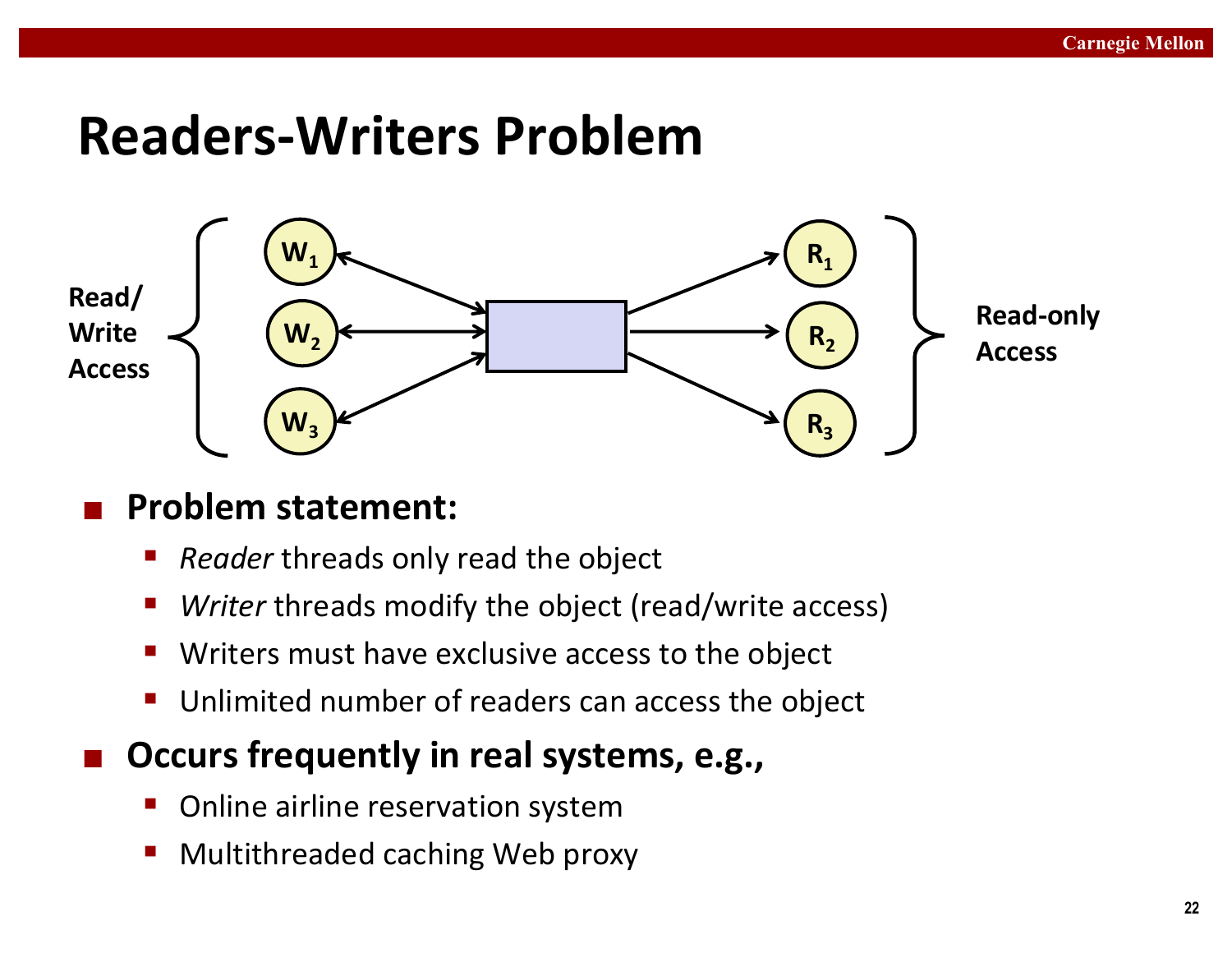# **Readers/Writers Examples**



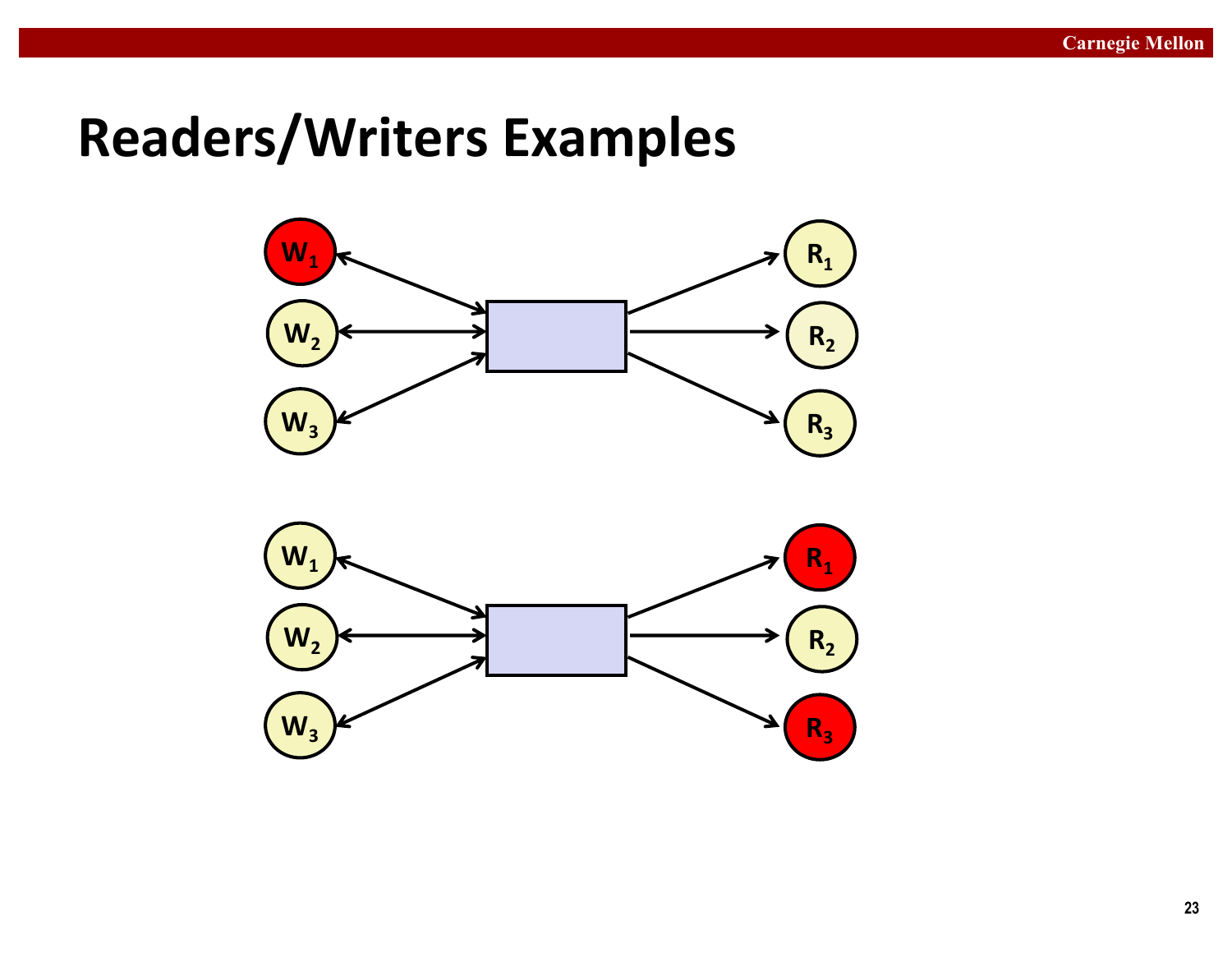# **Variants of Readers-Writers**

### *First readers-writers problem* (favors readers)

- No reader should be kept waiting unless a writer has already been granted permission to use the object.
- A reader that arrives after a waiting writer gets priority over the writer.

### ¢ *Second readers-writers problem* **(favors writers)**

- Once a writer is ready to write, it performs its write as soon as possible
- A reader that arrives after a writer must wait, even if the writer is also waiting.

### ■ Starvation (where a thread waits indefinitely) is possible **in both cases.**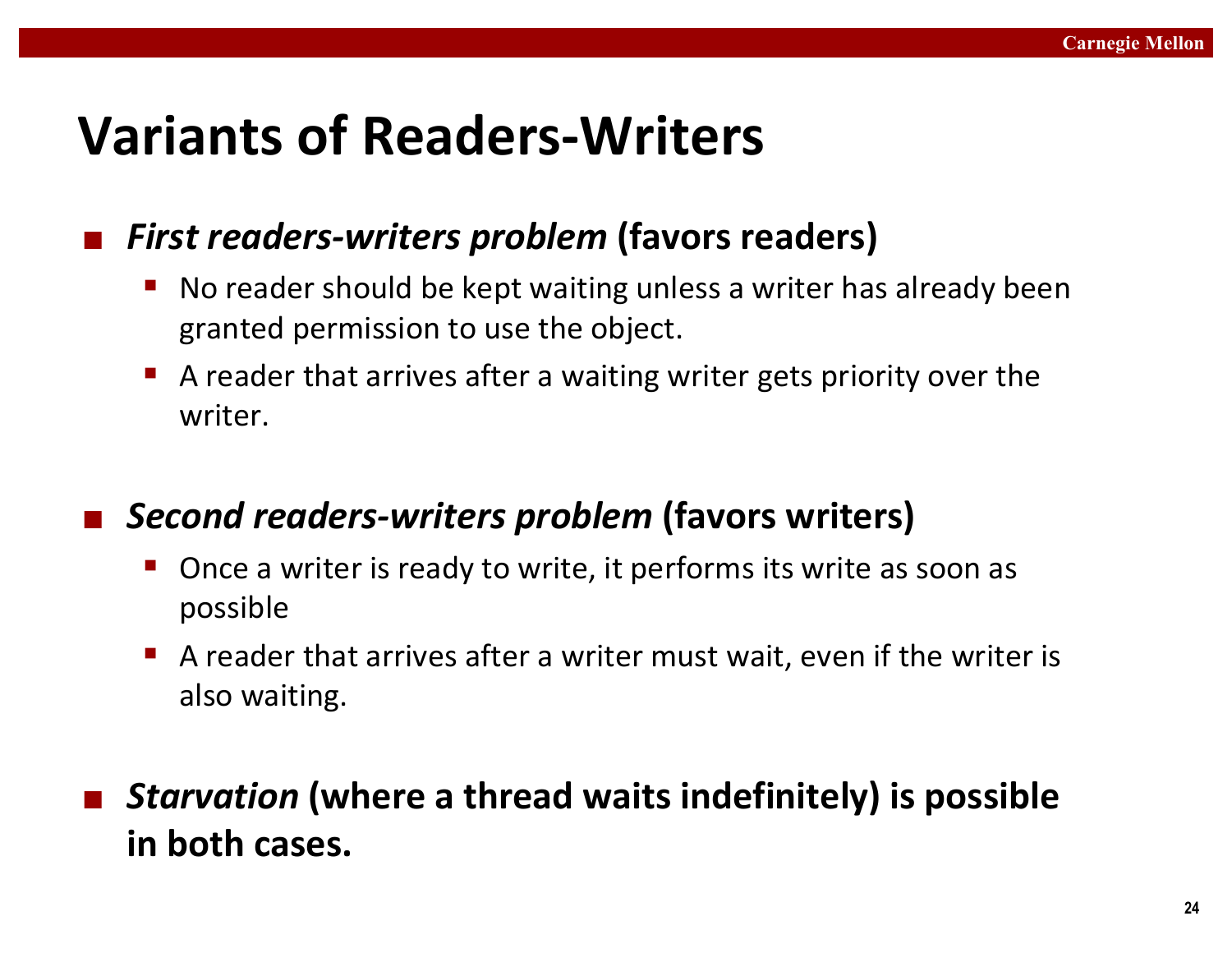```
int readcnt; /* Initially 0 */
sem_t mutex, w; /* Both initially 1 */
void reader(void) 
{
 while (1) {
    P(&mutex);
    readcnt++;
    if (readcnt == 1) /* First in */
     P(&w); 
    V(&mutex); 
    /* Reading happens here */
    P(&mutex);
    readcnt--;
    if (readcnt == 0) /* Last out */
     V(&w);
    V(&mutex);
  }
}
```

| void writer (void)          |  |  |  |
|-----------------------------|--|--|--|
| $\mathcal{L}_{\mathcal{L}}$ |  |  |  |
| while $(1)$ {               |  |  |  |
| $P(\&w);$                   |  |  |  |
|                             |  |  |  |
| /* Writing here */          |  |  |  |
|                             |  |  |  |
| $V(\delta w)$ ;             |  |  |  |
| $\mathbf{\}}$               |  |  |  |
| $\mathbf{\}$                |  |  |  |
|                             |  |  |  |
| rw1.c                       |  |  |  |
|                             |  |  |  |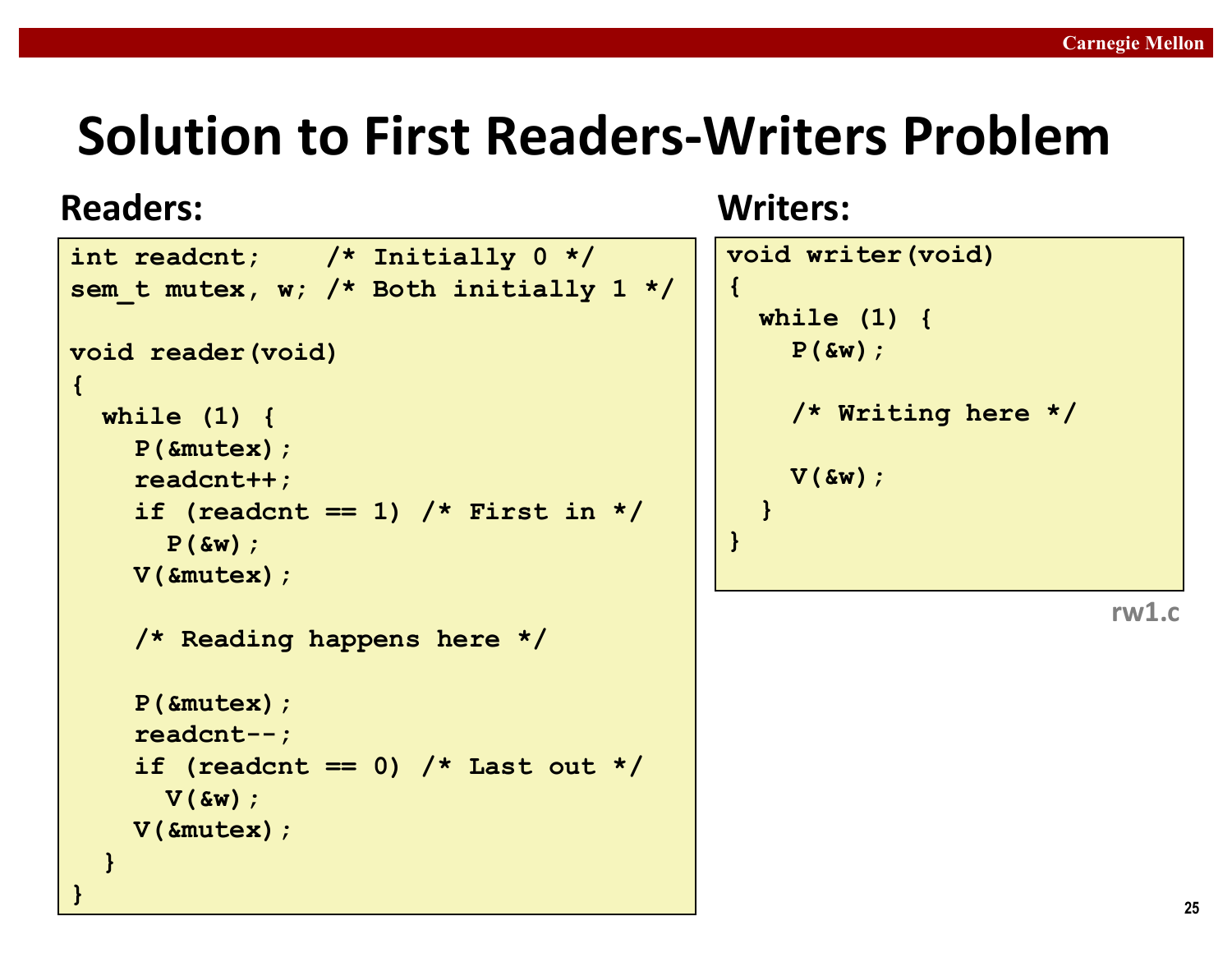# **Readers/Writers Examples**

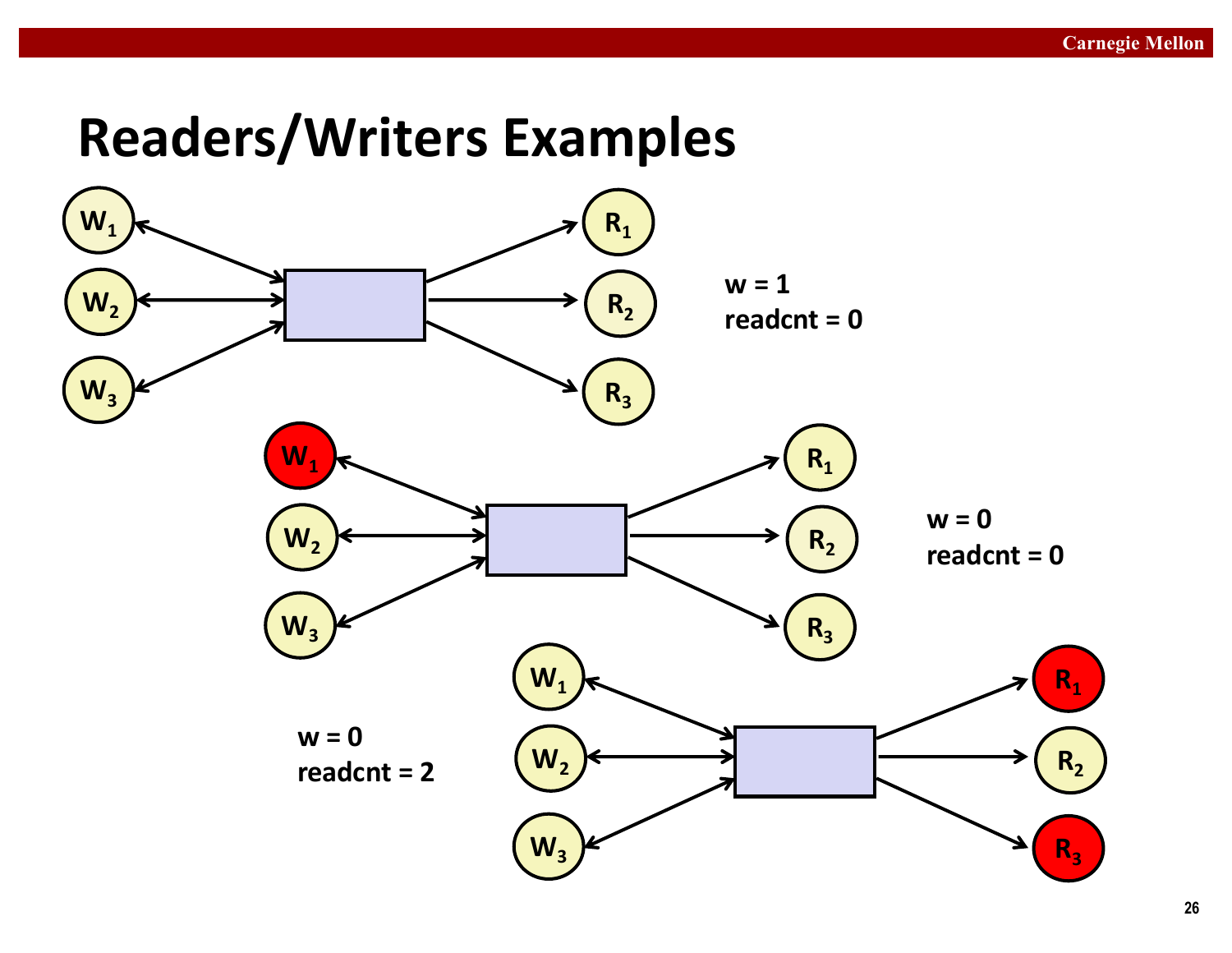### **Readers: Writers:**

```
int readcnt; /* Initially 0 */
sem_t mutex, w; /* Both initially 1 */
void reader(void) 
{
 while (1) {
    P(&mutex);
    readcnt++;
    if (readcnt == 1) /* First in */
     P(&w); 
    V(&mutex); 
    /* Reading happens here */
    P(&mutex);
    readcnt--;
    if (readcnt == 0) /* Last out */
     V(&w);
    V(&mutex);
  }
}
```

| void writer(void)           |
|-----------------------------|
| $\mathcal{L}_{\mathcal{L}}$ |
| while $(1)$ {               |
| $P(\&w);$                   |
| /* Writing here */          |
| $V(\&w)$ ;                  |
|                             |
| $\mathbf{R}$                |
|                             |
| rw                          |

#### **Arrivals: R1 R2 W1 R3**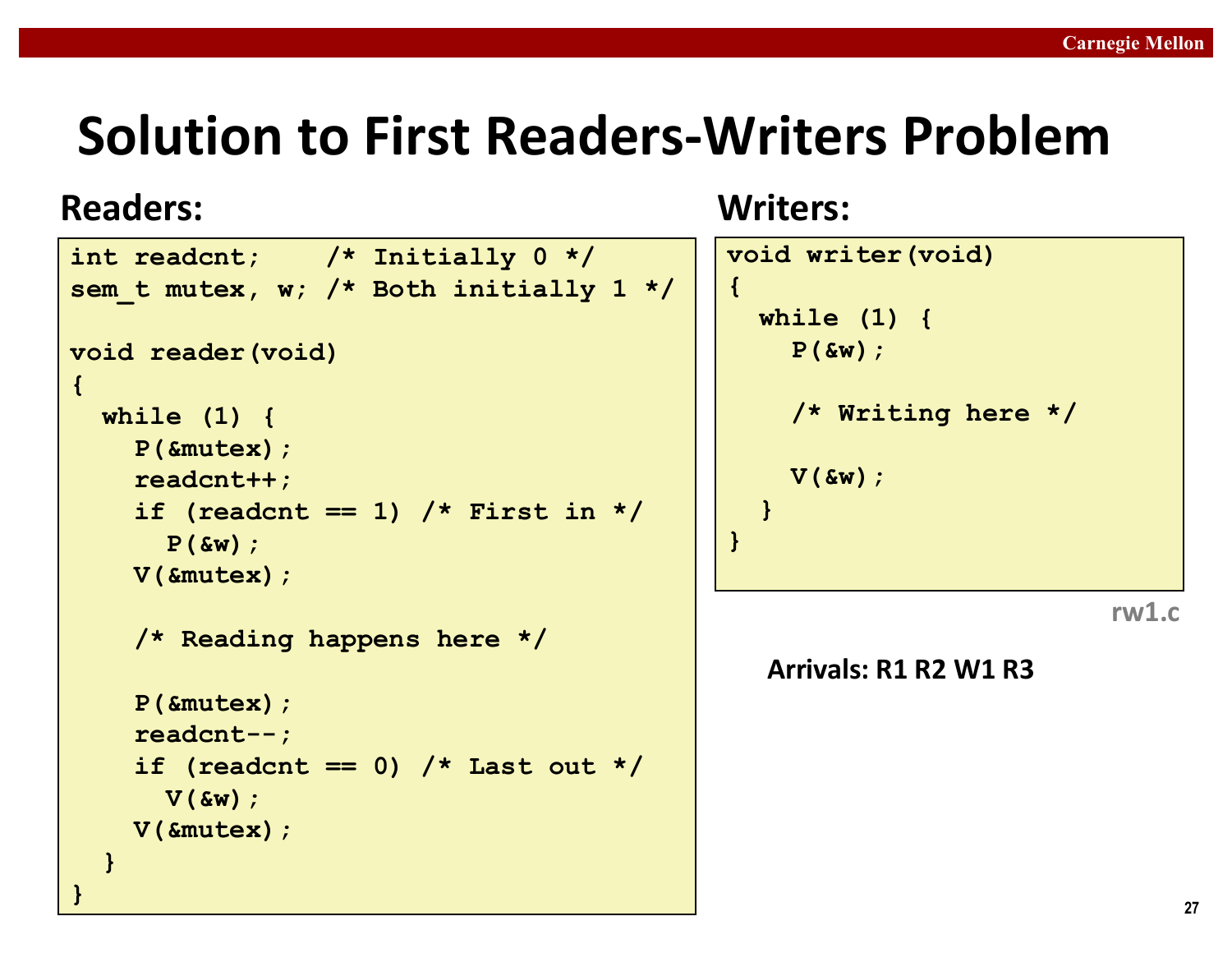### **Readers: Writers:**

**R1** 

```
int readcnt; /* Initially 0 */
sem_t mutex, w; /* Both initially 1 */
void reader(void) 
{
 while (1) {
    P(&mutex);
    readcnt++;
    if (readcnt == 1) /* First in */
     P(&w); 
    V(&mutex); 
  /* Reading happens here */
    P(&mutex);
    readcnt--;
    if (readcnt == 0) /* Last out */
     V(&w);
    V(&mutex);
  }
}
```

| void writer (void)                 |  |  |  |  |
|------------------------------------|--|--|--|--|
| $\{$<br>while $(1)$ {<br>$P(\&w);$ |  |  |  |  |
| /* Writing here */                 |  |  |  |  |
| $V(\&w)$ ;<br>$\mathbf{)}$         |  |  |  |  |
| $\mathbf{R}$                       |  |  |  |  |
| rw1.c                              |  |  |  |  |
| Arrivals: R1 R2 W1 R3              |  |  |  |  |
| Readcnt $== 1$<br>W == 0           |  |  |  |  |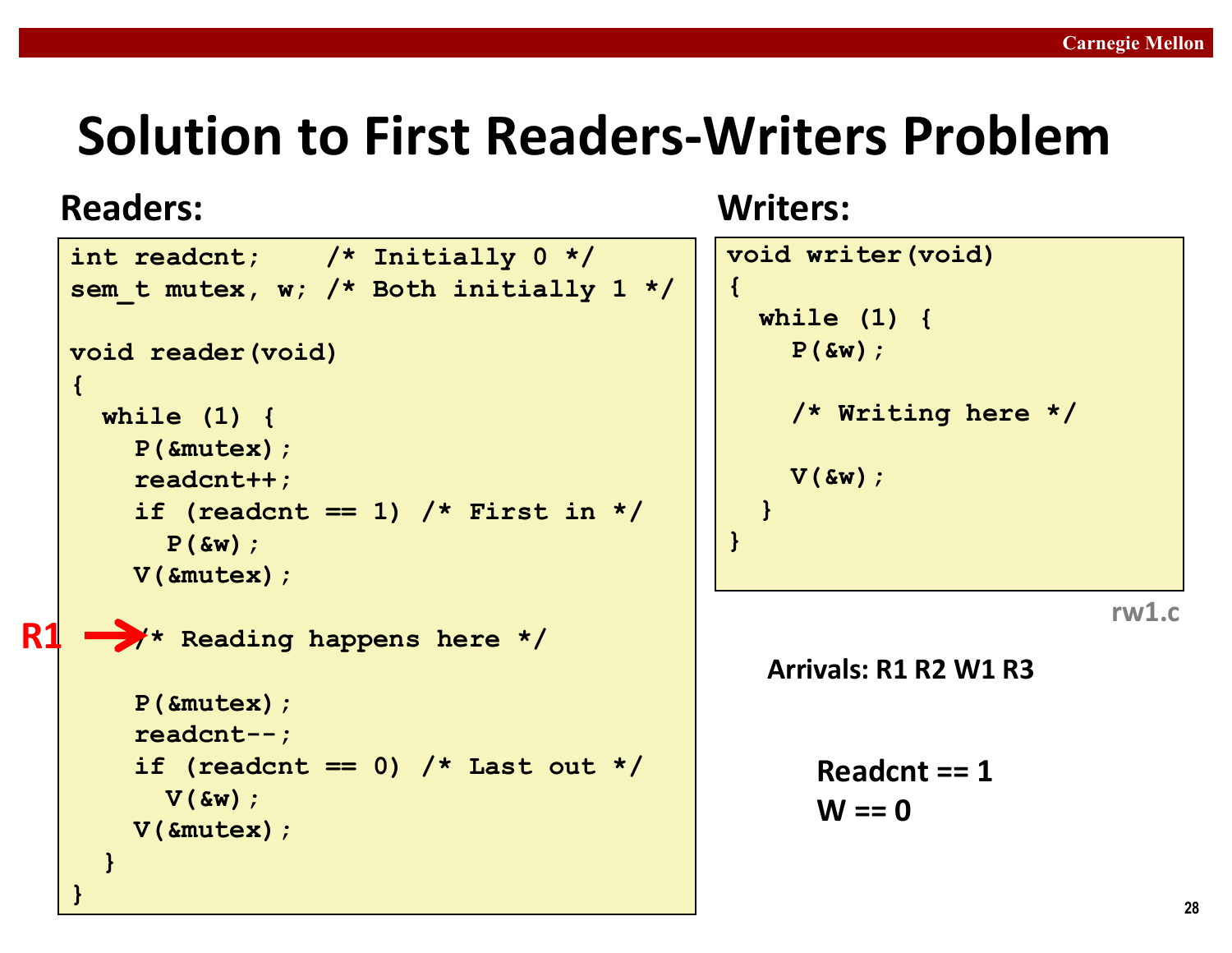```
int readcnt; /* Initially 0 */
   sem_t mutex, w; /* Both initially 1 */
   void reader(void) 
   {
     while (1) {
       P(&mutex);
       readcnt++;
      if (readcnt == 1) /* First in */
         P(&w); 
       V(&mutex); 
        /* Reading happens here */
       P(&mutex);
       readcnt--;
       if (readcnt == 0) /* Last out */
        V(&w);
       V(&mutex);
     }
   }
R1	
R2
```

| void writer (void)<br>$\mathcal{L}_{\mathcal{L}}$<br>while $(1)$ {<br>$P(\&w)$ ; |  |
|----------------------------------------------------------------------------------|--|
| /* Writing here */                                                               |  |
| $V(Sw)$ ;<br>$\mathbf{\}$<br>$\mathbf{R}$                                        |  |
| rw1.c<br>Arrivals: R1 R2 W1 R3                                                   |  |
| Readcnt $== 2$<br>W == 0                                                         |  |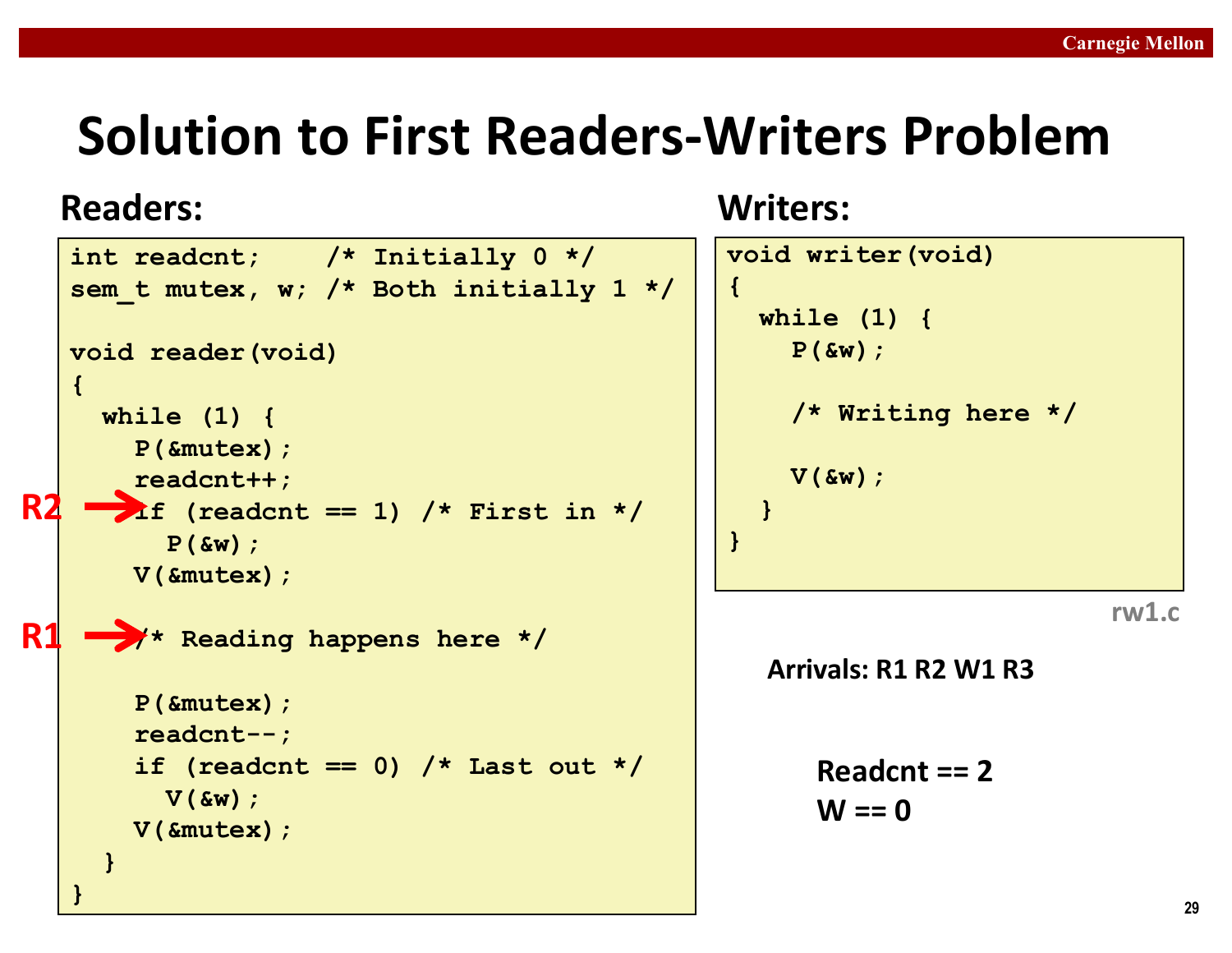```
int readcnt; /* Initially 0 */
   sem_t mutex, w; /* Both initially 1 */
   void reader(void) 
   {
     while (1) {
       P(&mutex);
       readcnt++;
       if (readcnt == 1) /* First in */
         P(&w); 
       V(&mutex); 
        /* Reading happens here */
       P(&mutex);
       readcnt--;
       if (readcnt == 0) /* Last out */
        V(&w);
       V(&mutex);
     }
   }
R1	
R2
```
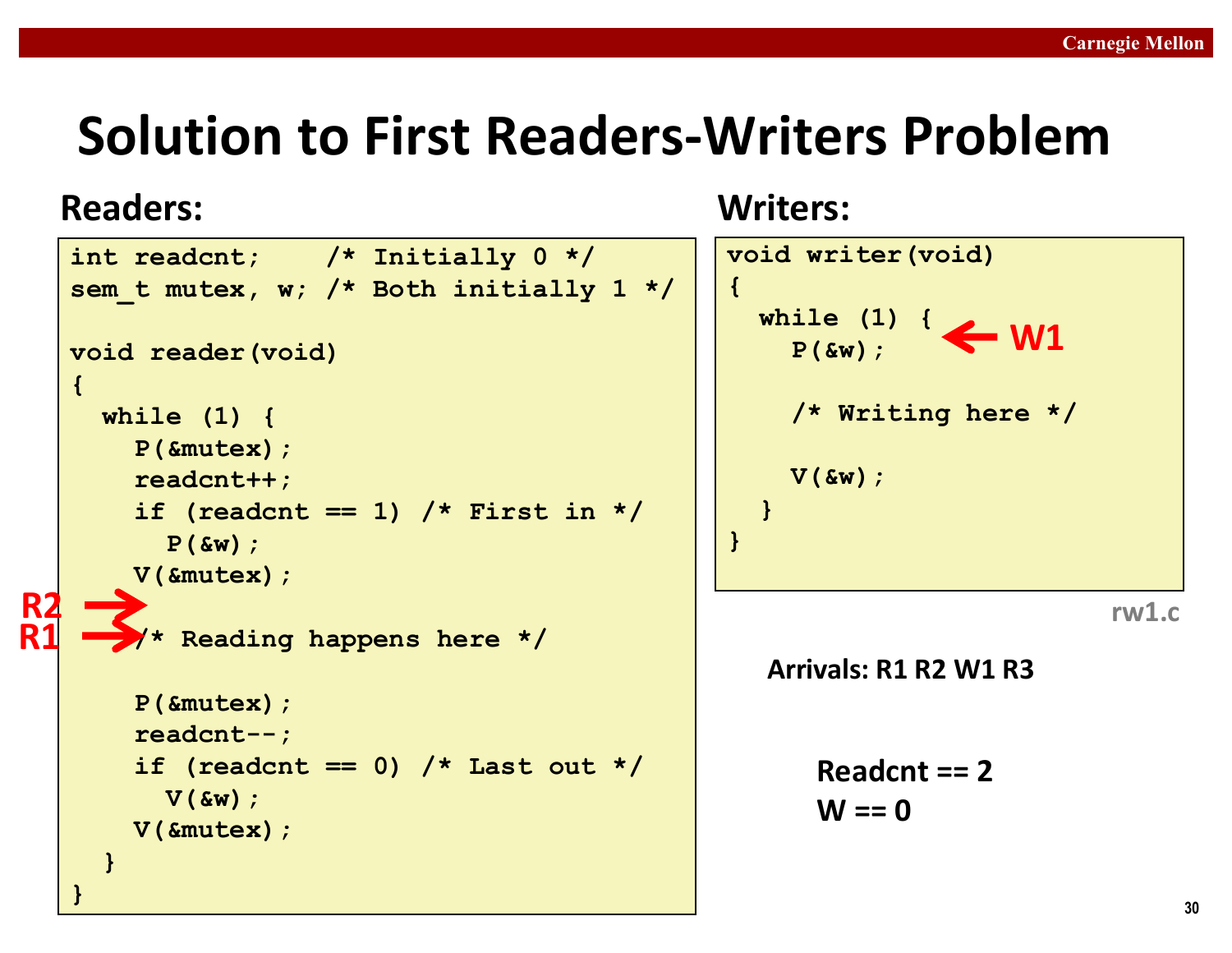```
int readcnt; /* Initially 0 */
   sem_t mutex, w; /* Both initially 1 */
   void reader(void) 
   {
     while (1) {
       P(&mutex);
       readcnt++;
       if (readcnt == 1) /* First in */
        P(&w); 
       V(&mutex); 
       /* Reading happens here */
       P(&mutex);
       readcnt--;
       if (readcnt == 0) /* Last out */
         V(&w);
       V(&mutex);
     }
   }
R1	
R2
```
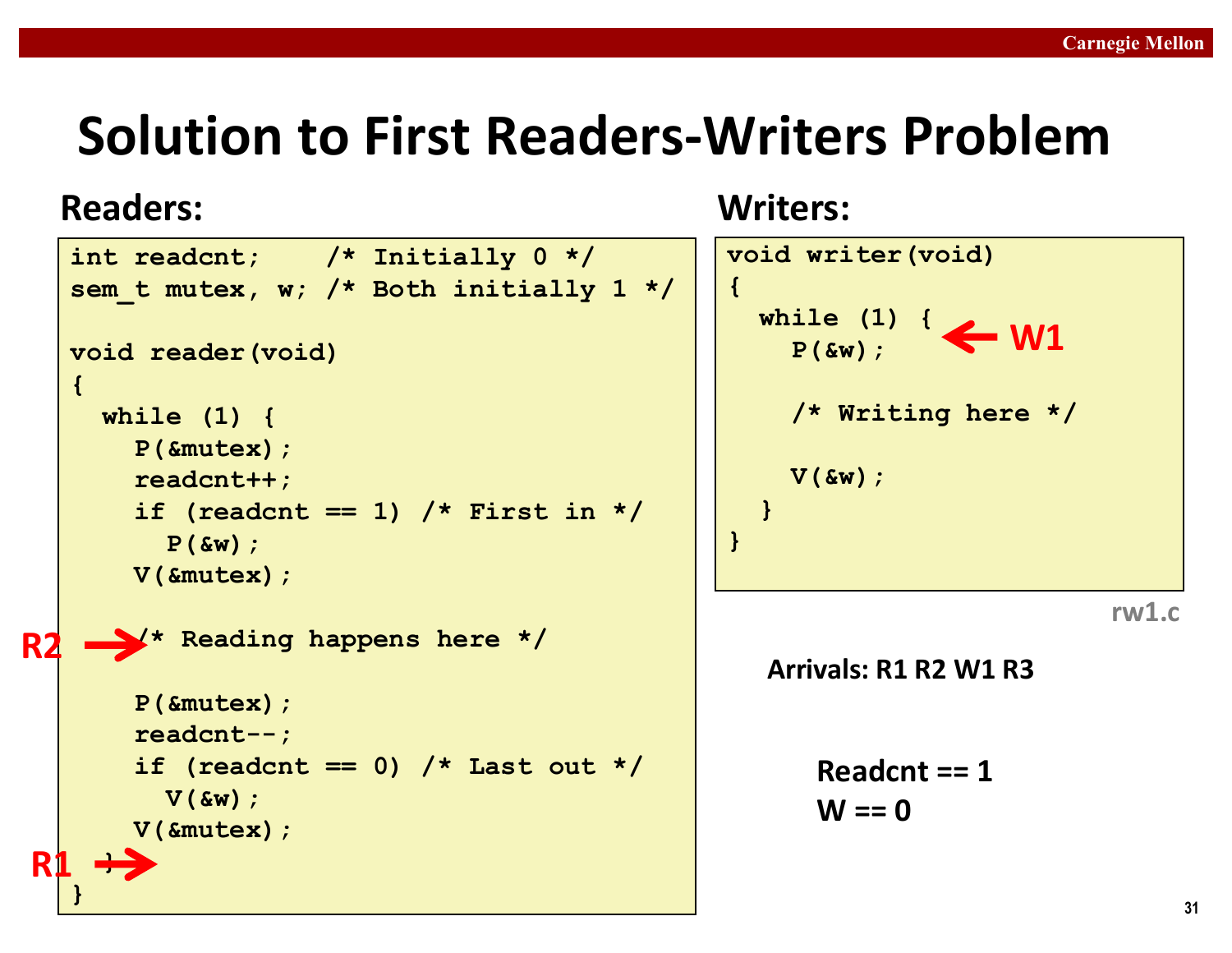```
int readcnt; /* Initially 0 */
   sem_t mutex, w; /* Both initially 1 */
   void reader(void) 
   {
     while (1) {
       P(&mutex);
       readcnt++;
      if (readcnt == 1) /* First in */
         P(&w); 
       V(&mutex); 
       /* Reading happens here */
       P(&mutex);
       readcnt--;
       if (readcnt == 0) /* Last out */
         V(&w);
       V(&mutex);
     }
   }
 R1	
R2	
R3
```
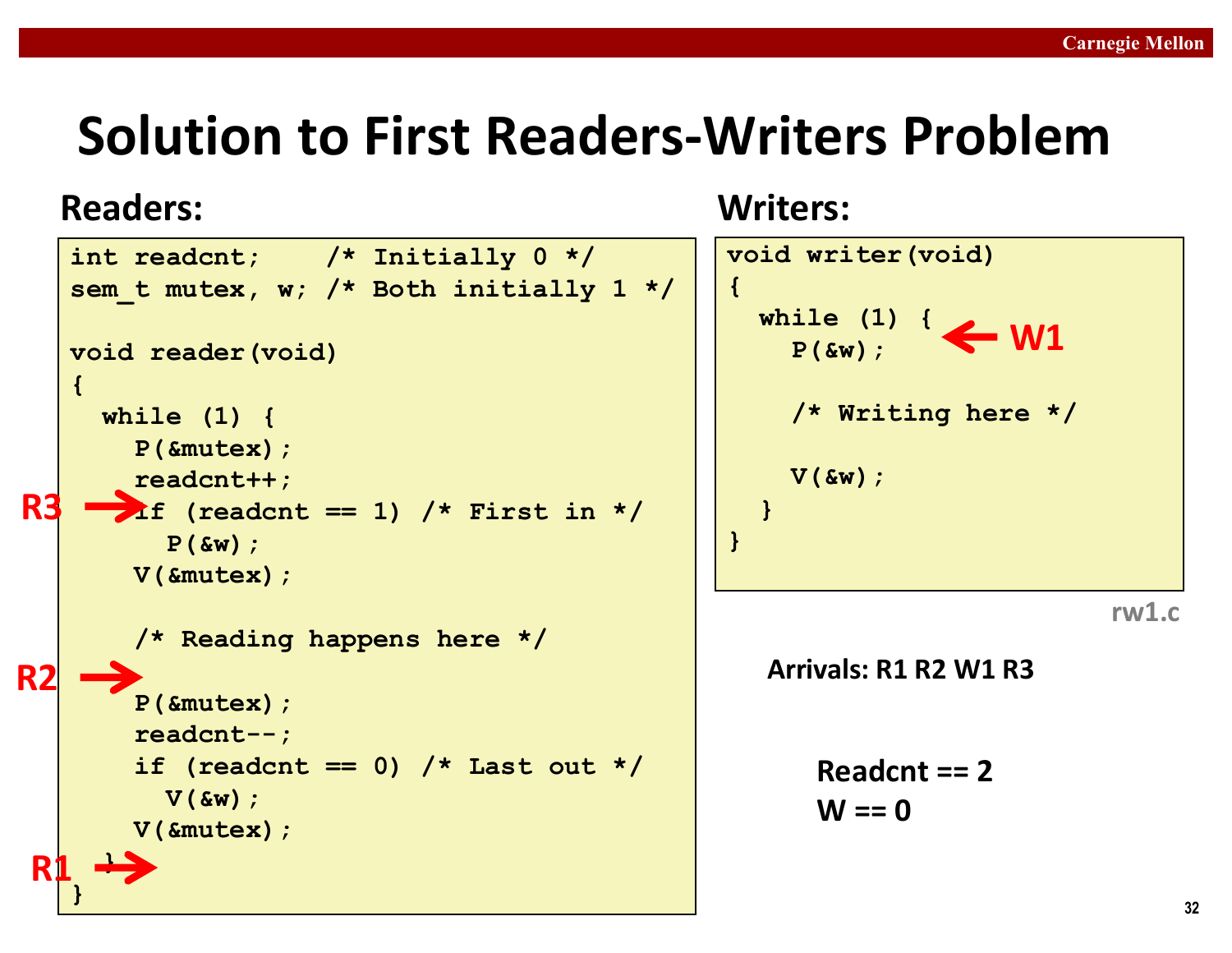```
int readcnt; /* Initially 0 */
   sem_t mutex, w; /* Both initially 1 */
  void reader(void) 
   {
    while (1) {
       P(&mutex);
       readcnt++;
       if (readcnt == 1) /* First in */
        P(&w); 
       V(&mutex); 
       /* Reading happens here */
       P(&mutex);
       readcnt--;
       if (readcnt == 0) /* Last out */
         V(&w);
       V(&mutex);
     }
   }
R
R3
```
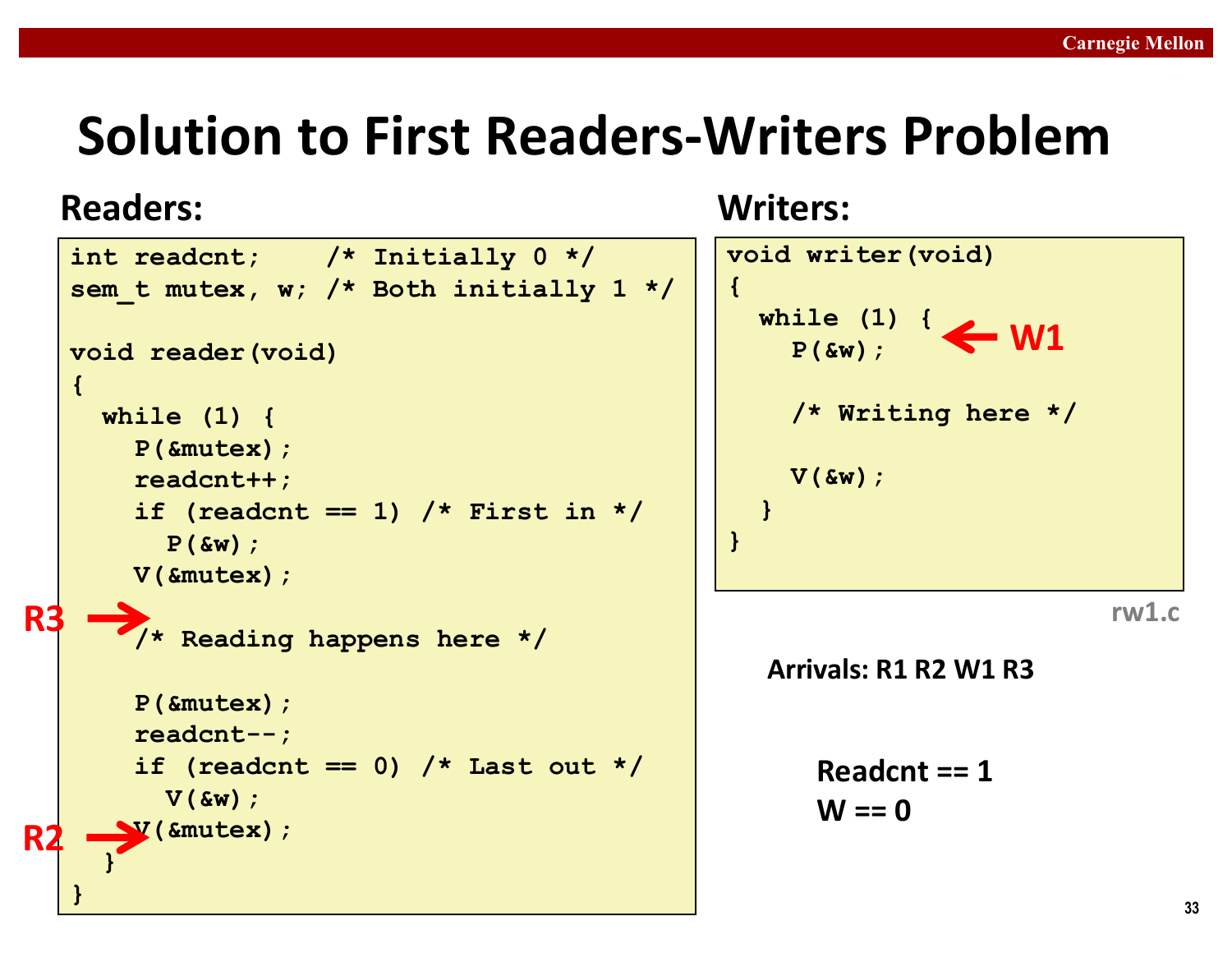```
int readcnt; /* Initially 0 */
   sem_t mutex, w; /* Both initially 1 */
  void reader(void) 
   {
    while (1) {
       P(&mutex);
       readcnt++;
       if (readcnt == 1) /* First in */
        P(&w); 
       V(&mutex); 
       /* Reading happens here */
       P(&mutex);
       readcnt--;
       if (readcnt == 0) /* Last out */
         V(&w);
        V(&mutex);
     }
   }
R3
```
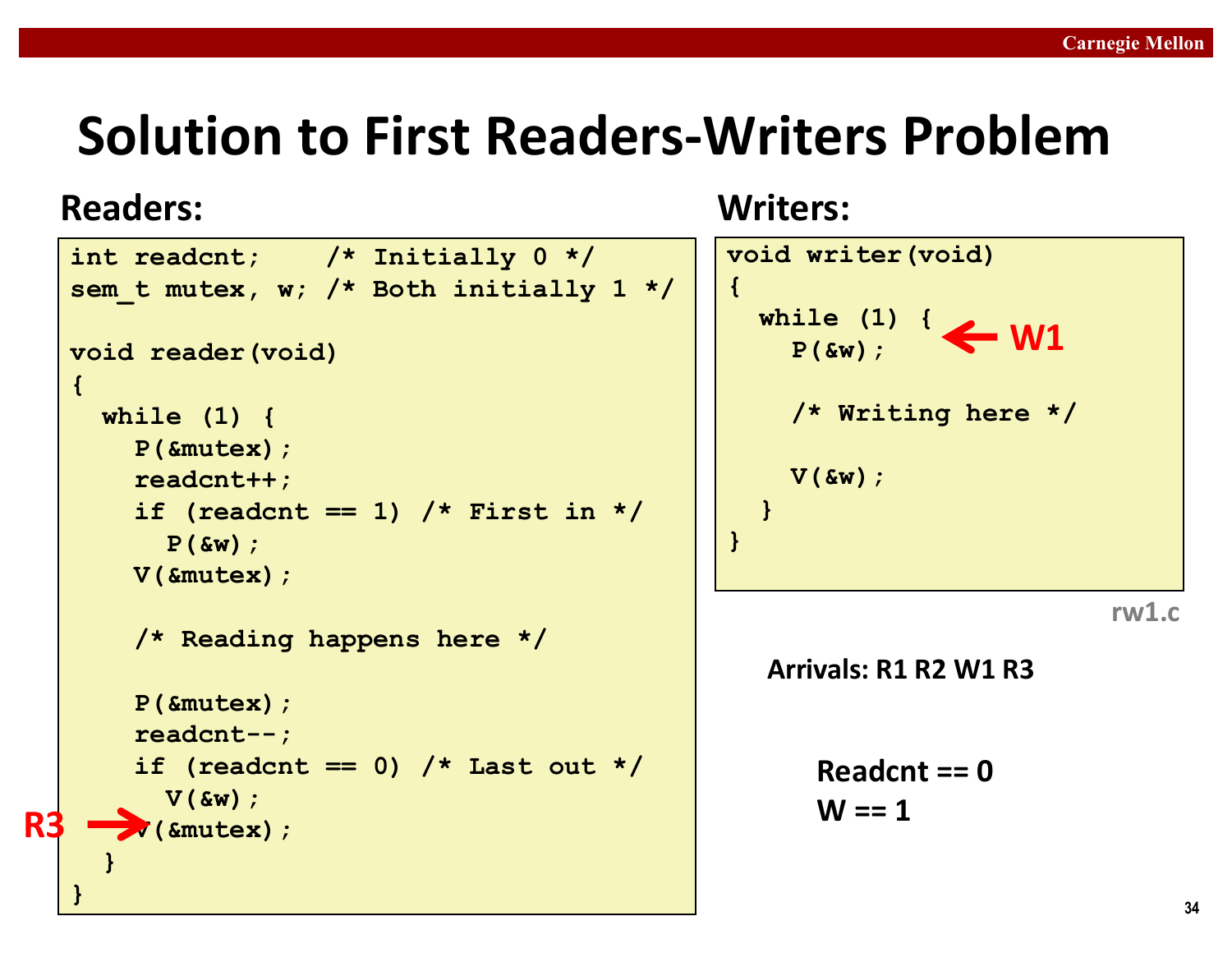# **Other Versions of Readers-Writers**

### **Shortcoming of first solution**

Continuous stream of readers will block writers indefinitely

### ■ Second version

- Once writer comes along, blocks access to later readers
- Series of writes could block all reads

### ¢ **FIFO implementation**

- See rwqueue code in code directory
- Service requests in order received
- **Threads kept in FIFO**
- Each has semaphore that enables its access to critical section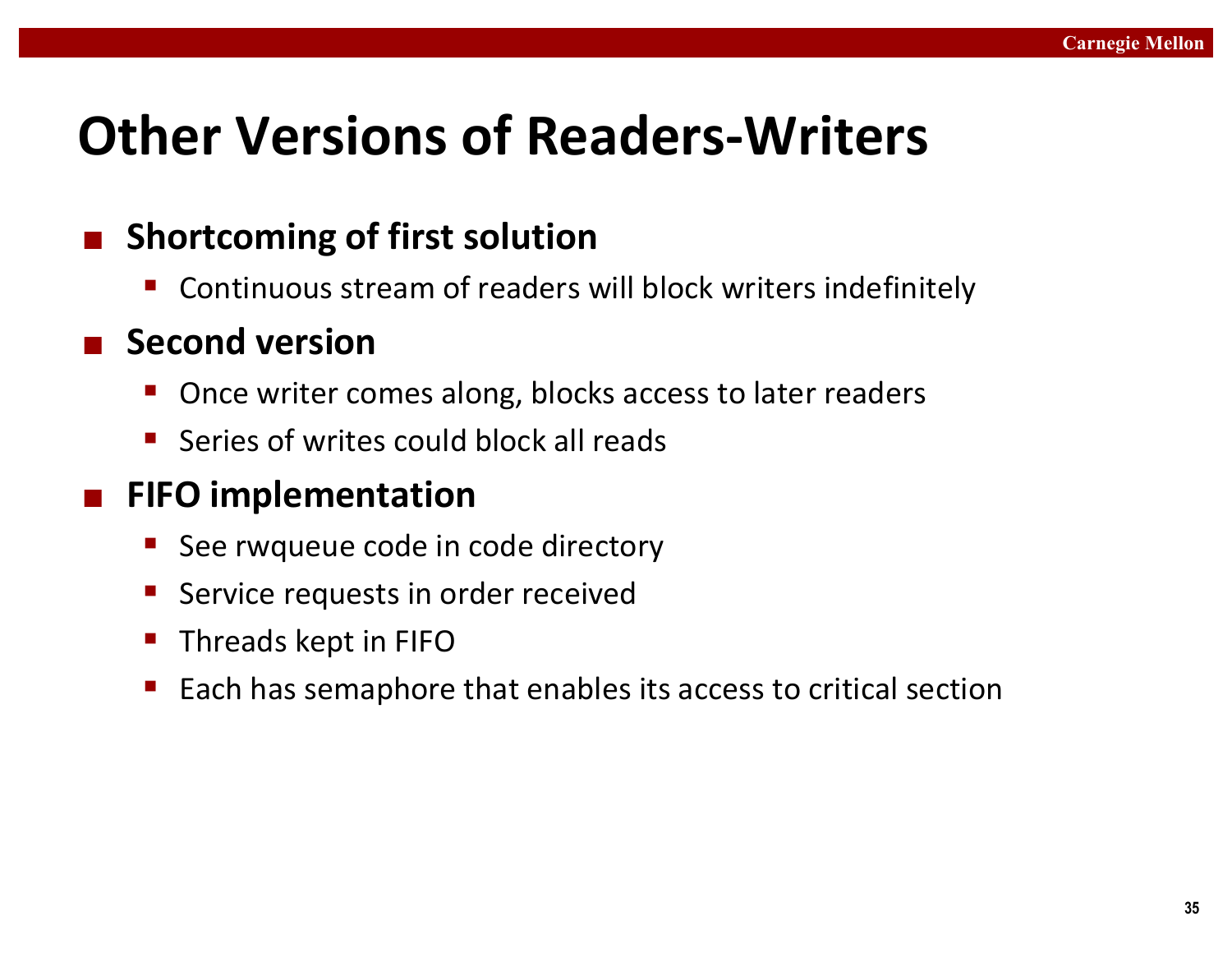### **Solution to Second Readers-Writers**

```
Problem int readcnt, writecnt; // Initially 0
                  sem_t rmutex, wmutex, r, w; // Initially 1
                  void reader(void) 
                  {
                   while (1) {
                     P(&r);
                     P(&rmutex);
                     readcnt++;
                     if (readcnt == 1) /* First in */
                       P(&w); 
                     V(&rmutex); 
                     V(&r) 
                      /* Reading happens here */
                     P(&rmutex);
                     readcnt--;
                      if (readcnt == 0) /* Last out */
                       V(&w);
                     V(&rmutex);
                    }
                  }
```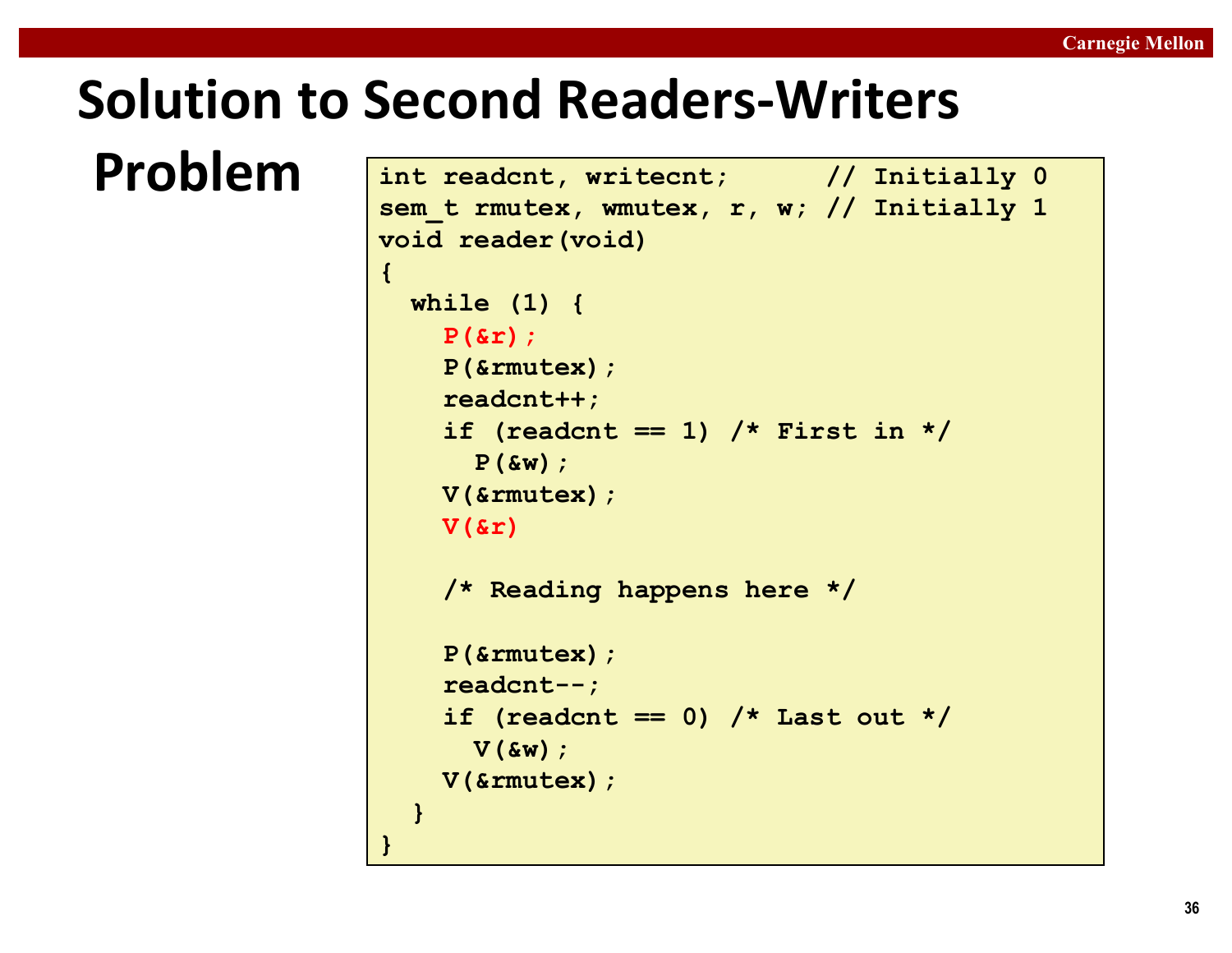# **Solution to Second Readers-Writers**

**Problem void writer(void)** 

```
{
 while (1) {
    P(&wmutex);
   writecnt++;
    if (writecnt == 1)
        P(&r);
    V(&wmutex);
    P(&w);
    /* Writing here */ 
   V(&w);
    P(&wmutex);
    writecnt--;
    if (writecnt == 0);
       V(&r);
    V(&wmutex);
  }
}
```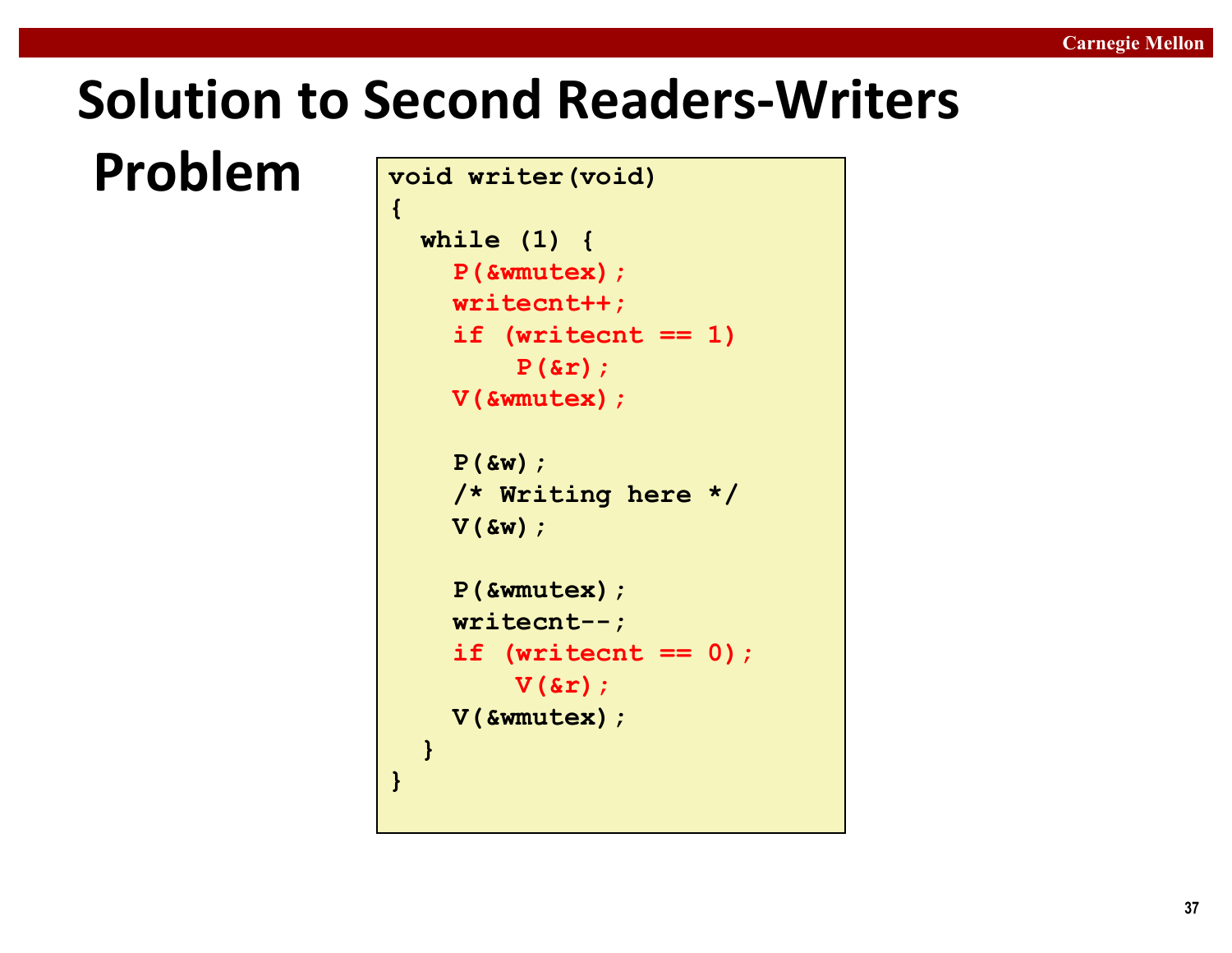# **Today**

### ■ Using semaphores to schedule shared resources

- **•** Producer-consumer problem
- Readers-writers problem

### ■ Other concurrency issues

- § **Races**
- Deadlocks
- **F** Thread safety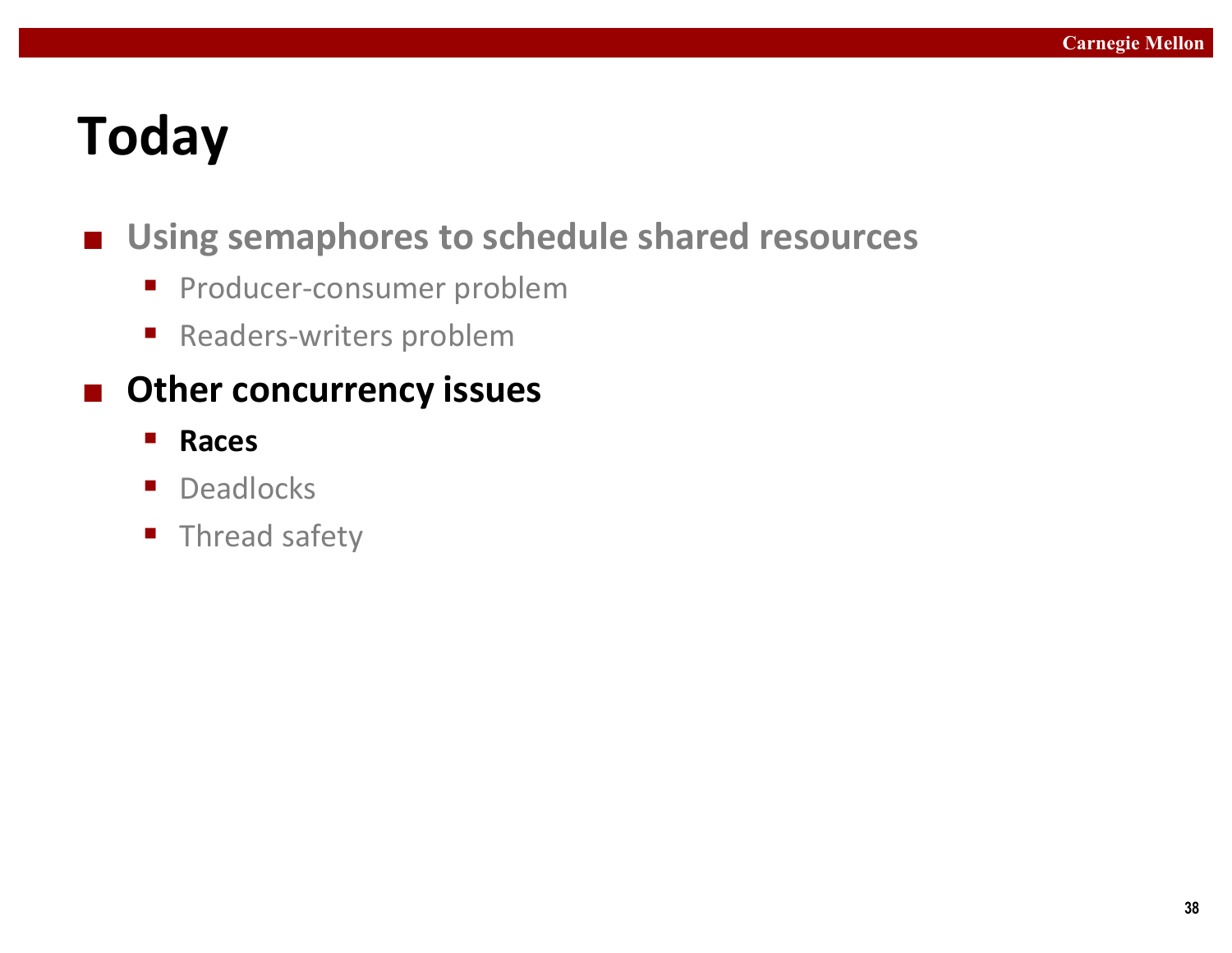### **One Worry: Races**

**E** A race occurs when correctness of the program depends on one **thread reaching point x before another thread reaches point y** 

```
/* a threaded program with a race */
int main(int argc, char** argv) {
   pthread_t tid[N];
    int i;
    for (i = 0; i < N; i++)
        Pthread_create(&tid[i], NULL, thread, &i);
    for (i = 0; i < N; i++)
       Pthread_join(tid[i], NULL);
    return 0;
}
/* thread routine */
void *thread(void *vargp) {
    int myid = *((int *)vargp);
    printf("Hello from thread %d\n", myid);
    return NULL;
}
```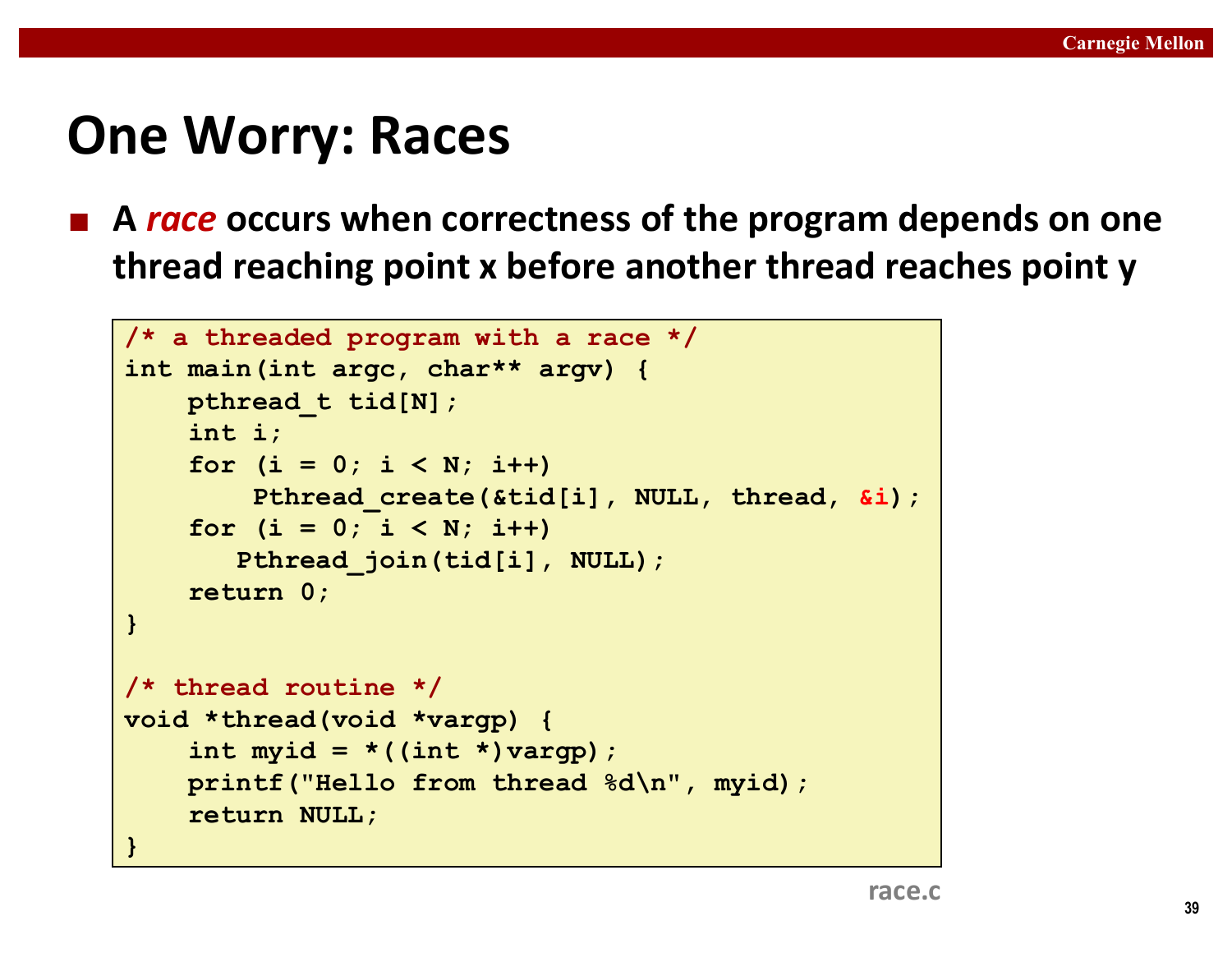### **Data Race**





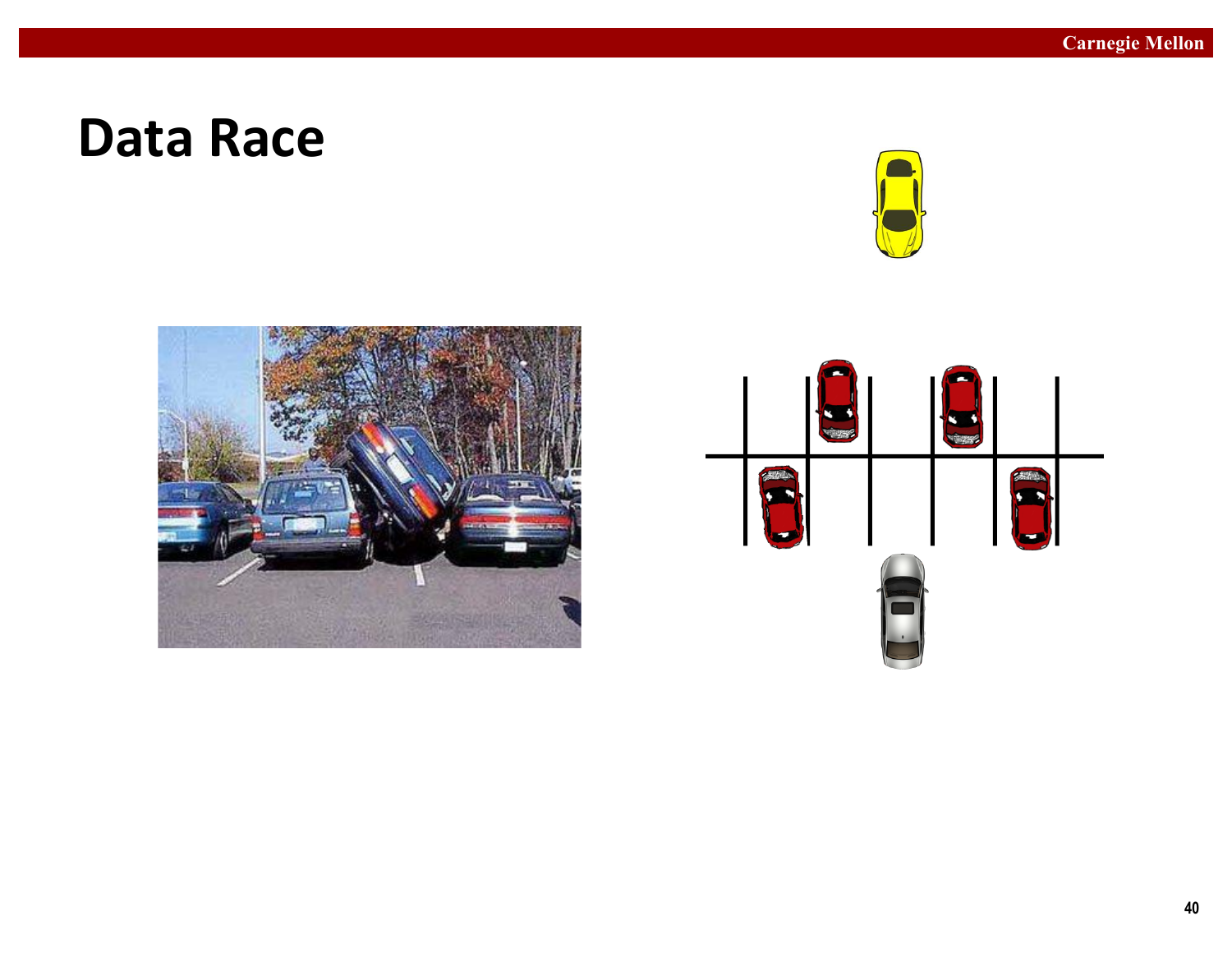# **Race Elimination**

### ■ Make sure don't have unintended sharing of state

```
/* a threaded program without the race */
int main(int argc, char** argv) {
   pthread_t tid[N];
   int i;
   for (i = 0; i < N; i++) {
       int *valp = Malloc(sizeof(int));
       *valp = i;
       Pthread_create(&tid[i], NULL, thread, valp);
    } 
   for (i = 0; i < N; i++)Pthread_join(tid[i], NULL);
   return 0;
}
/* thread routine */
void *thread(void *vargp) {
   int myid = *(int *)varqp);
   Free(vargp);
   printf("Hello from thread %d\n", myid);
   return NULL;
} norace.c
```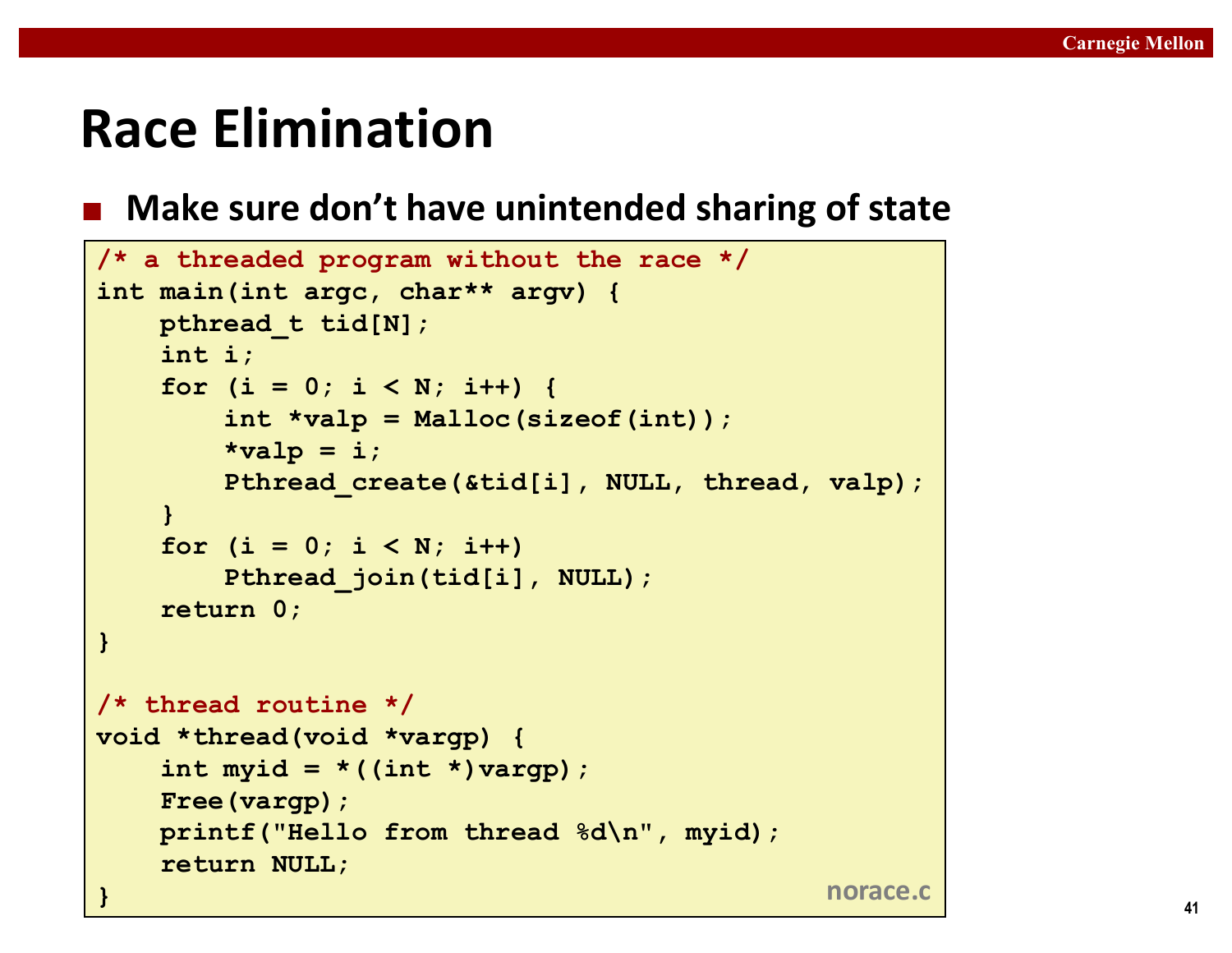# **Today**

### ■ Using semaphores to schedule shared resources

- **•** Producer-consumer problem
- Readers-writers problem

### ■ Other concurrency issues

- Races
- § **Deadlocks**
- **F** Thread safety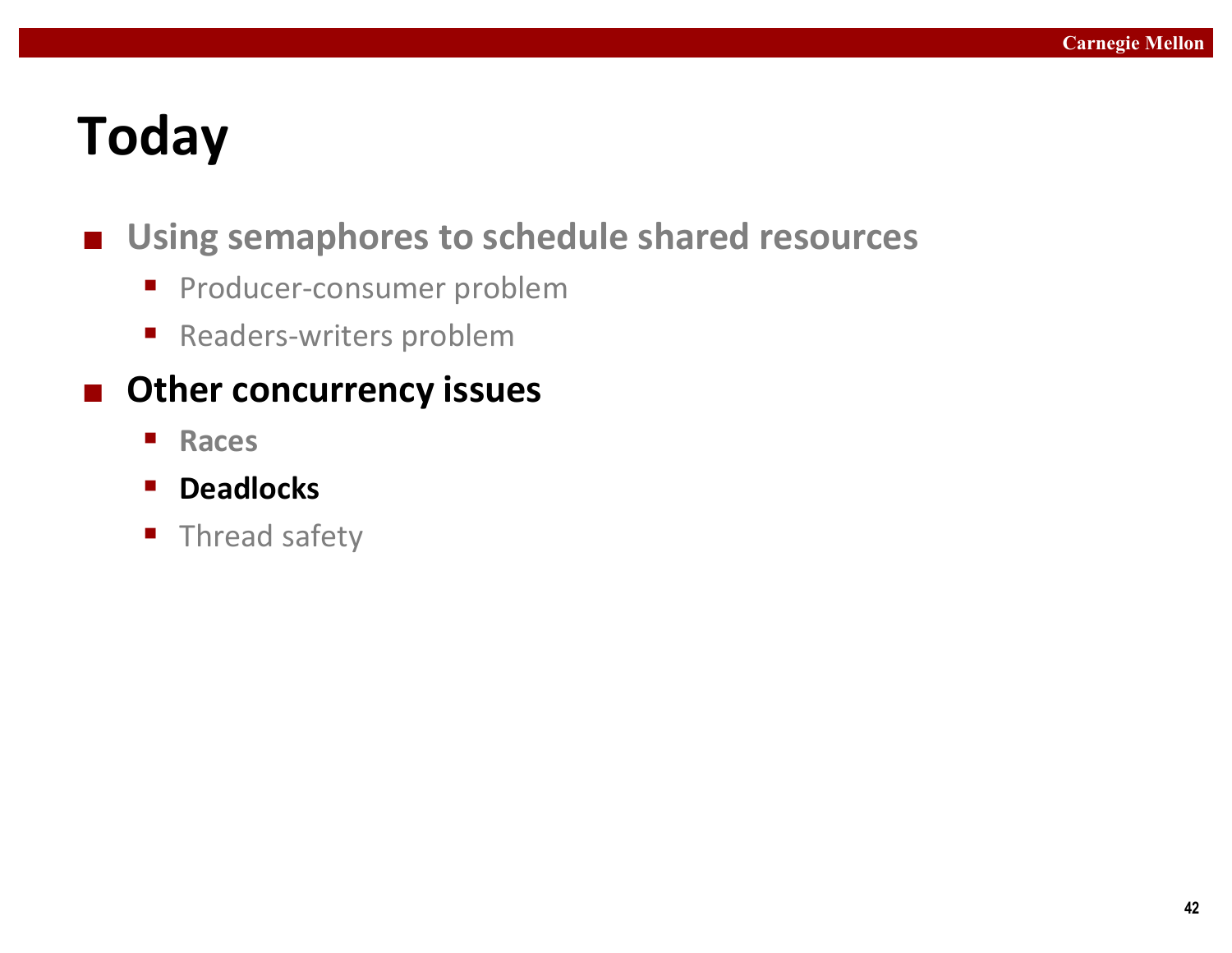# **A Worry: Deadlock**

■ Def: A process is *deadlocked* iff it is waiting for a condition **that will never be true.** 

### ■ **Typical Scenario**

- Processes 1 and 2 needs two resources (A and B) to proceed
- Process 1 acquires A, waits for B
- Process 2 acquires B, waits for A
- Both will wait forever!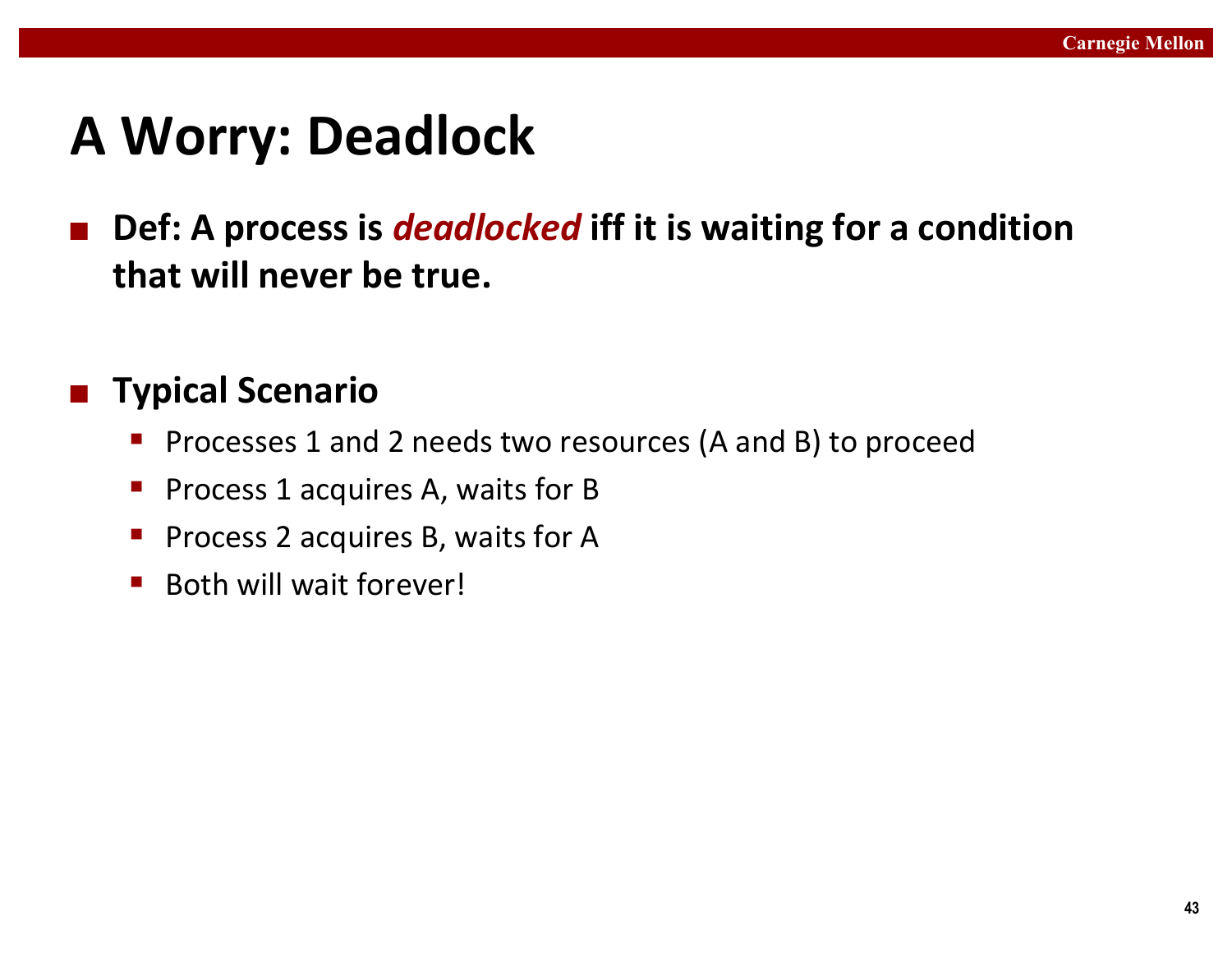# **Deadlocking With Semaphores**

```
int main(int argc, char** argv) 
{
   pthread_t tid[2];
    Sem_init(&mutex[0], 0, 1); /* mutex[0] = 1 */
    Sem_init(&mutex[1], 0, 1); /* mutex[1] = 1 */
    Pthread_create(&tid[0], NULL, count, (void*) 0);
   Pthread create(&tid[1], NULL, count, (void*) 1);
   Pthread join(tid[0], NULL);
   Pthread join(tid[1], NULL);
   printf("cnt=%d\n", cnt);
    return 0;
}
void *count(void *vargp) 
{
    int i;
    int id = (int) vargp;
    for (i = 0; i < NITERS; i++) {
       P(&mutex[id]); P(&mutex[1-id]);
       cnt++;
                                                Tid[0]:
                                                P(s_0);
                                                P(s1);
                                                cnt++;
                                                V(s_0);
```
**V(&mutex[id]); V(&mutex[1-id]);**

**}**

**}**

**return NULL;**

```
V(s_1);
```
**Tid[1]:**

**P(s1);**

 $P(s_0)$ ;

**cnt++;**

**V(s1);**

 $V(s_0)$ ;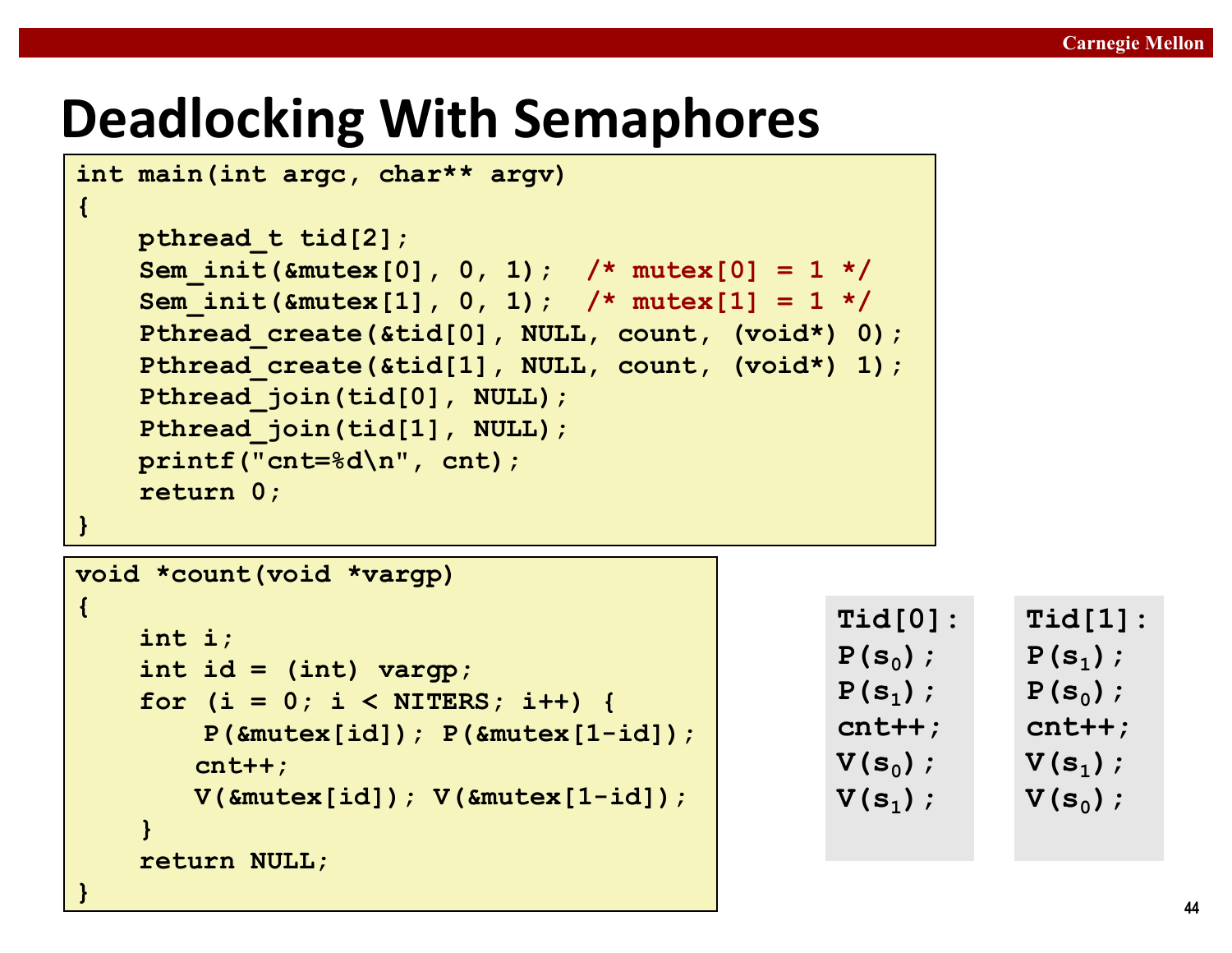# **Deadlock Visualized in Progress Graph**



Locking introduces the **potential for** *deadlock:* **waiting for a condition that will never be true**

**Any trajectory that enters the** *deadlock region* will **eventually reach the** *deadlock state*, waiting for either  $S_0$  or  $S_1$  to become **nonzero**

**Other trajectories luck out and skirt the deadlock region** 

**Unfortunate fact: deadlock is often nondeterministic (race)**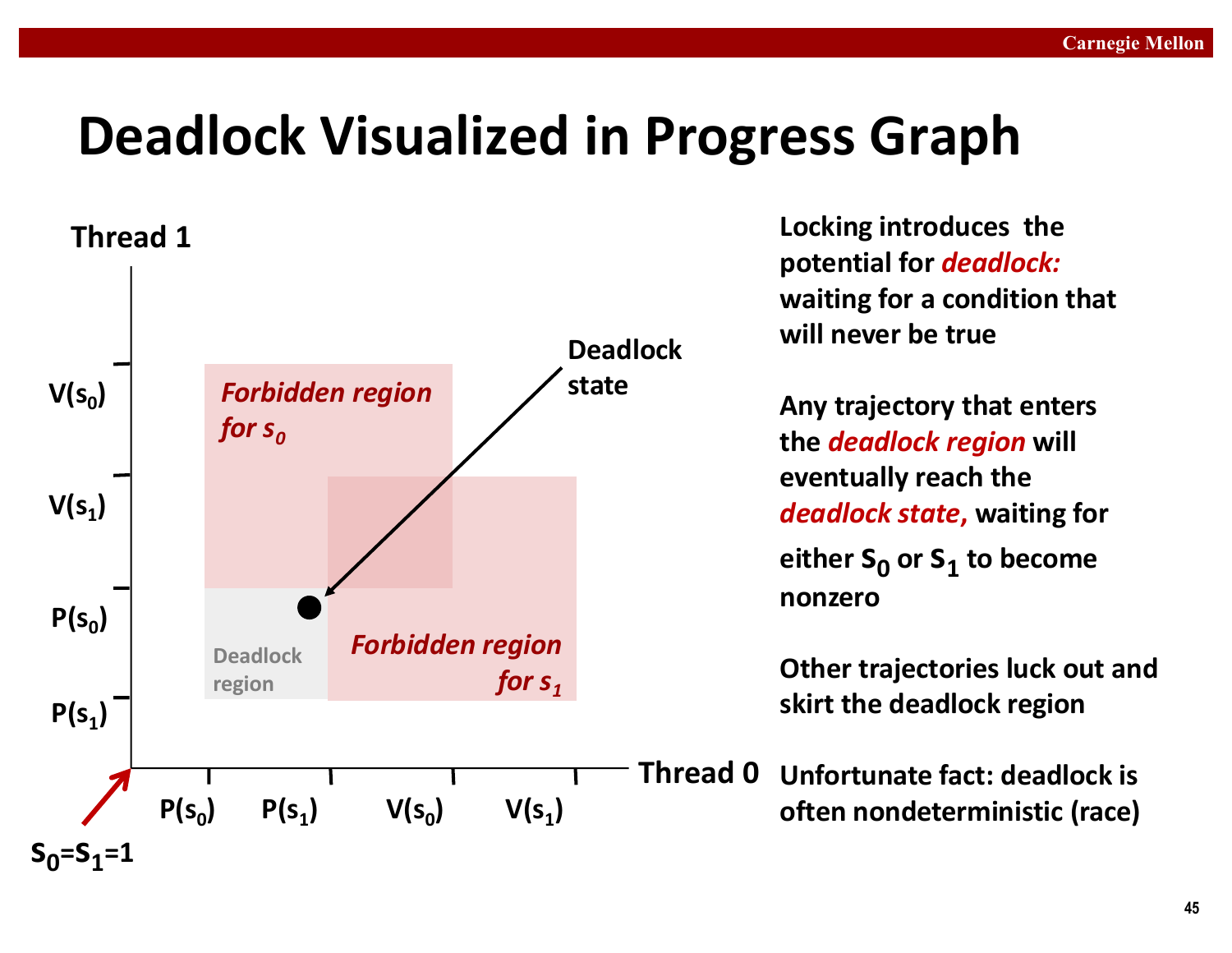### **Deadlock**



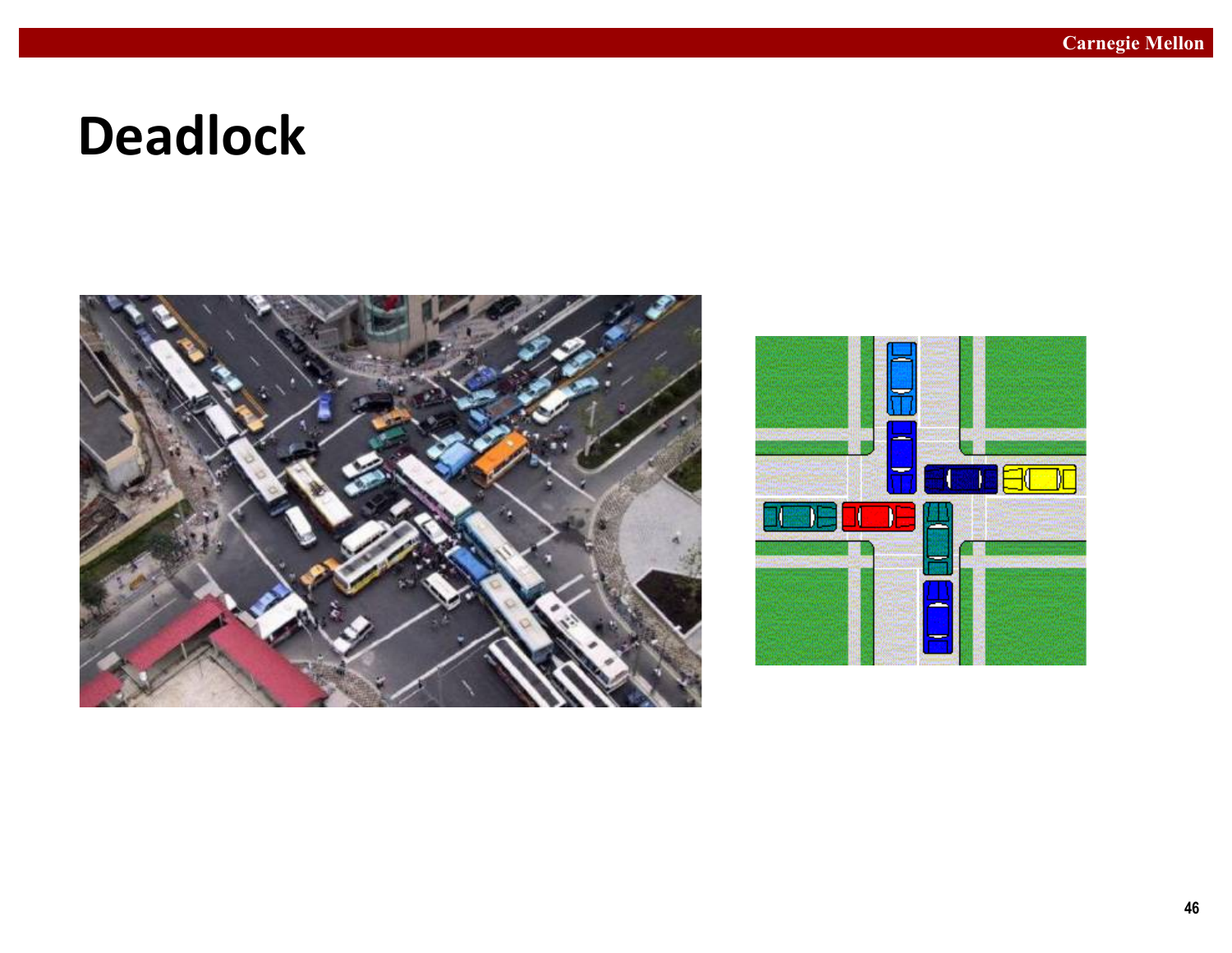# Avoiding Deadlock Acquire shared resources in same order

**cnt++;**

**return NULL;**

**}**

**}**

```
int main(int argc, char** argv) 
{
   pthread_t tid[2];
   Sem_init(&mutex[0], 0, 1); /* mutex[0] = 1 */
   Sem_init(&mutex[1], 0, 1); /* mutex[1] = 1 */
   Pthread_create(&tid[0], NULL, count, (void*) 0);
   Pthread create(&tid[1], NULL, count, (void*) 1);
   Pthread join(tid[0], NULL);
   Pthread join(tid[1], NULL);
   printf("cnt=%d\n", cnt);
   return 0;
}
void *count(void *vargp) 
{
   int i;
   int id = (int) vargp;
   for (i = 0; i < NITERS; i++) {
       P(&mutex[0]); P(&mutex[1]);
                                                Tid[0]:
                                                P(s_0);
                                                P(s1);
```
**V(&mutex[id]); V(&mutex[1-id]);**

```
cnt++;
V(s_0);
V(s_1);
```
**Tid[1]:**  $P(s_0)$ ; **P(s1); cnt++; V(s1);**  $V(s_0)$ ;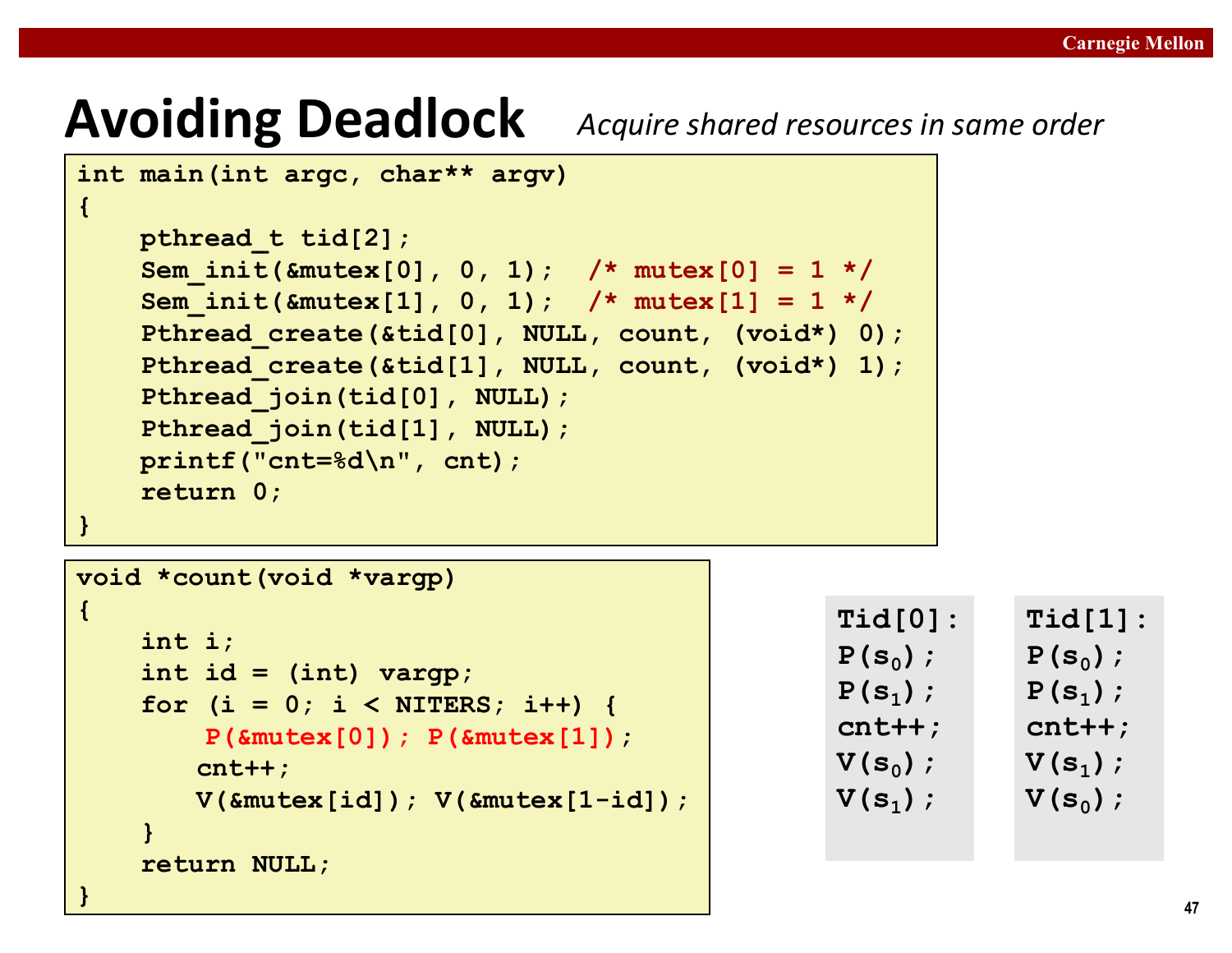# **Avoided Deadlock in Progress Graph**

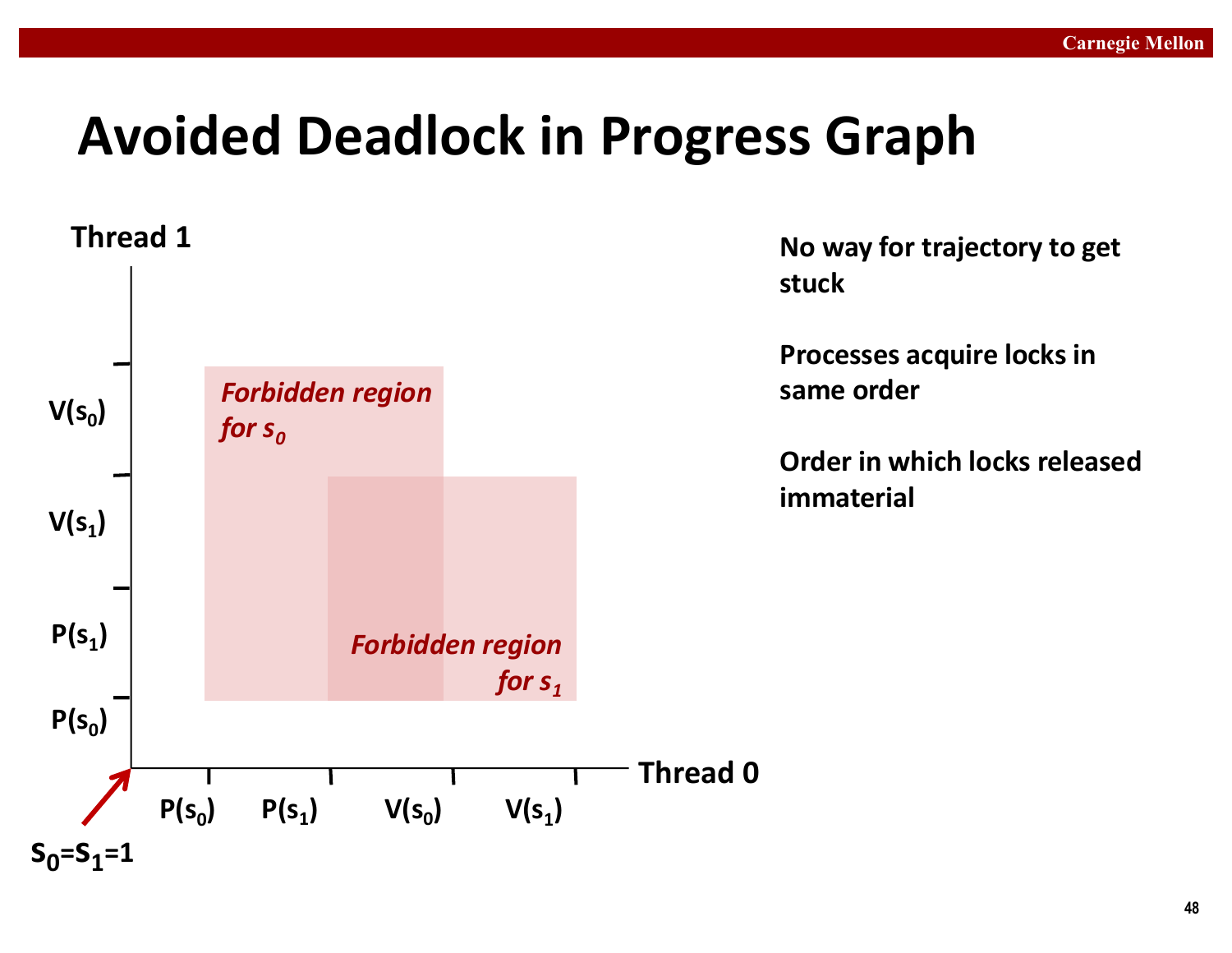### **Demonstration**

- See program deadlock.c
- 100 threads, each acquiring same two locks
- Risky mode
	- Even numbered threads request locks in opposite order of oddnumbered ones

■ Safe mode

All threads acquire locks in same order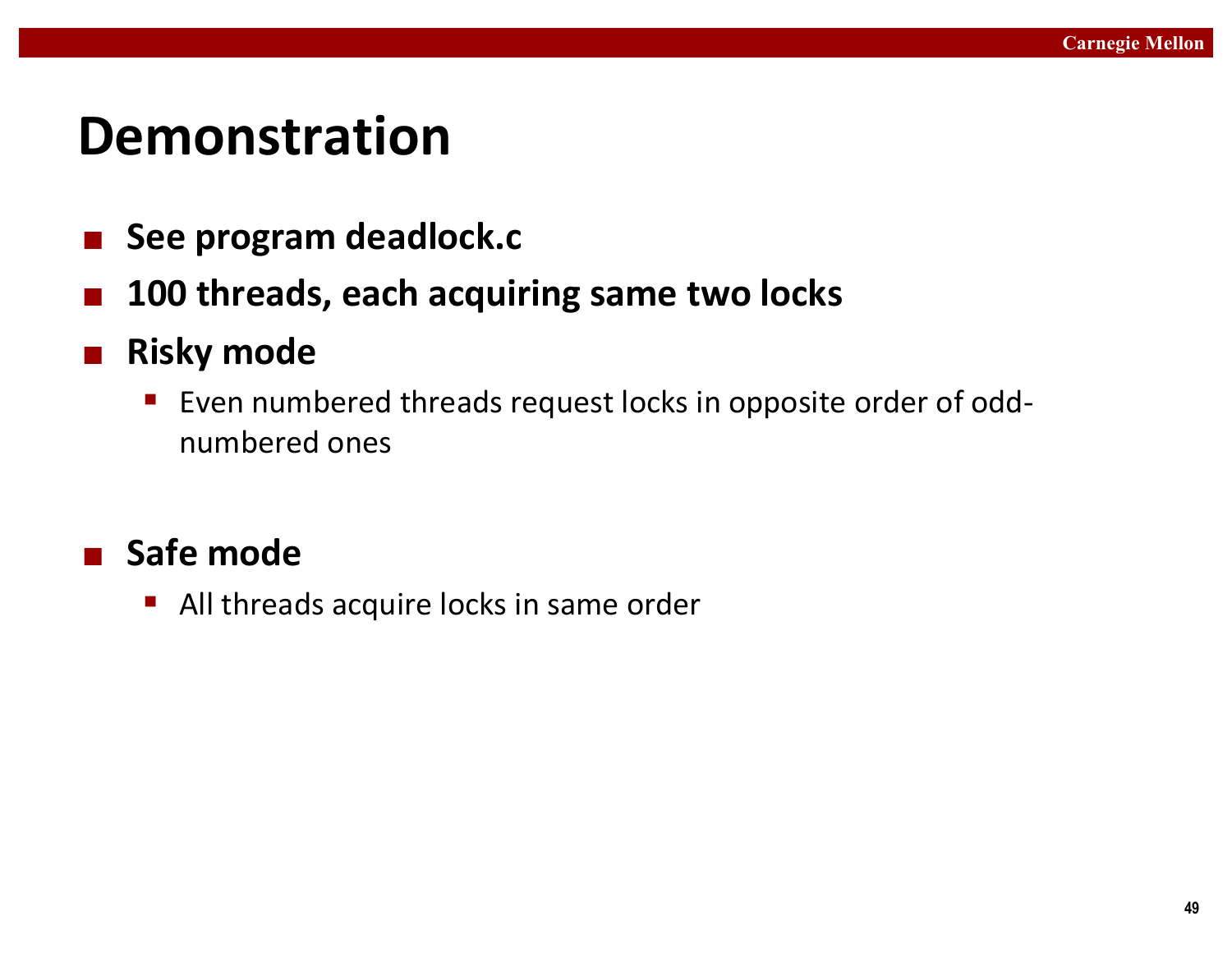# **Today**

### ■ Using semaphores to schedule shared resources

- **•** Producer-consumer problem
- Readers-writers problem

### ■ Other concurrency issues

- Races
- **Deadlocks**
- § **Thread safety**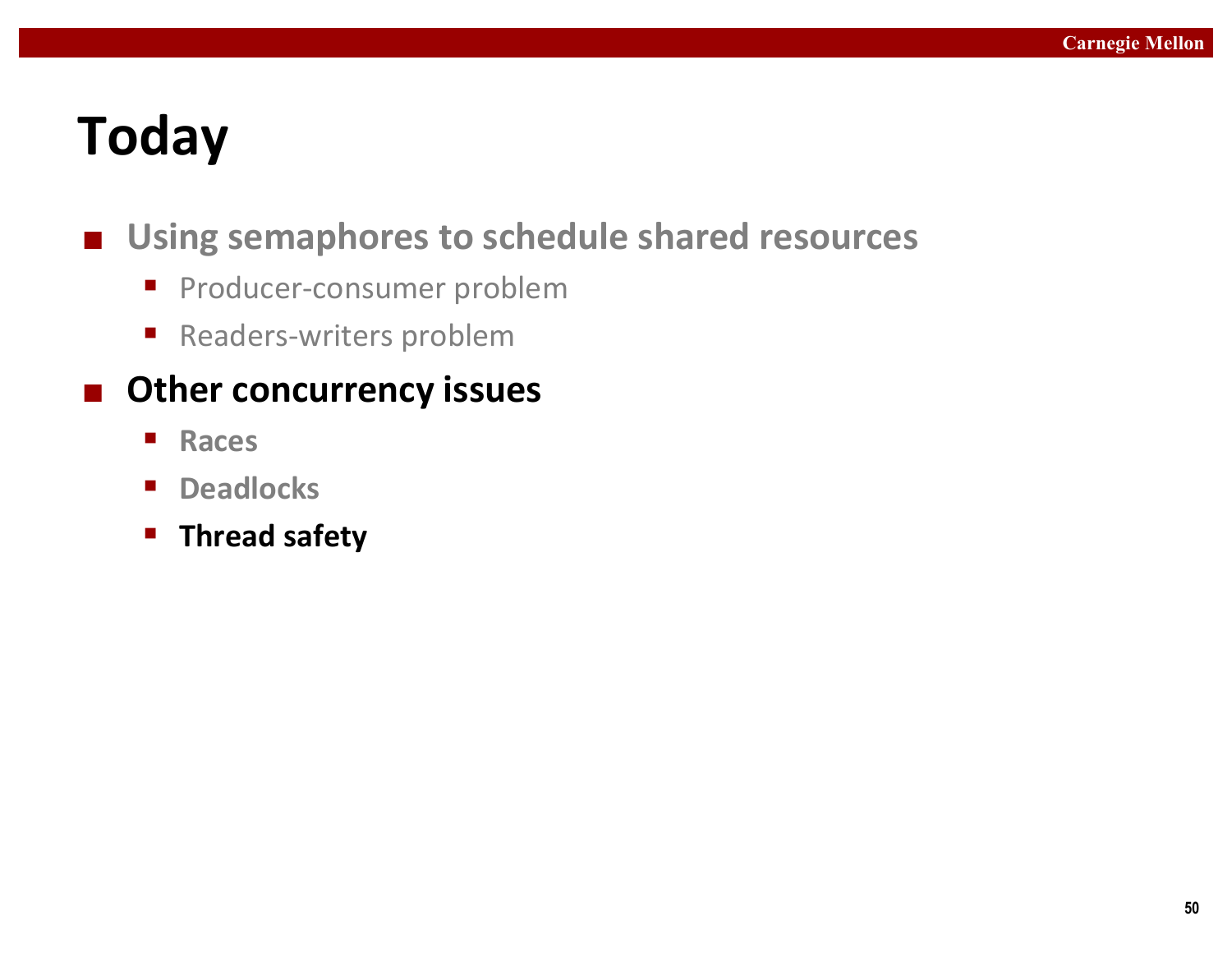# **Crucial concept: Thread Safety**

- **Functions called from a thread must be** *thread-safe*
- Def: A function is thread-safe iff it will always produce correct results when called repeatedly from multiple **concurrent threads.**

### ¢ **Classes of thread-unsafe functions:**

- Class 1: Functions that do not protect shared variables
- Class 2: Functions that keep state across multiple invocations
- Class 3: Functions that return a pointer to a static variable
- Class 4: Functions that call thread-unsafe functions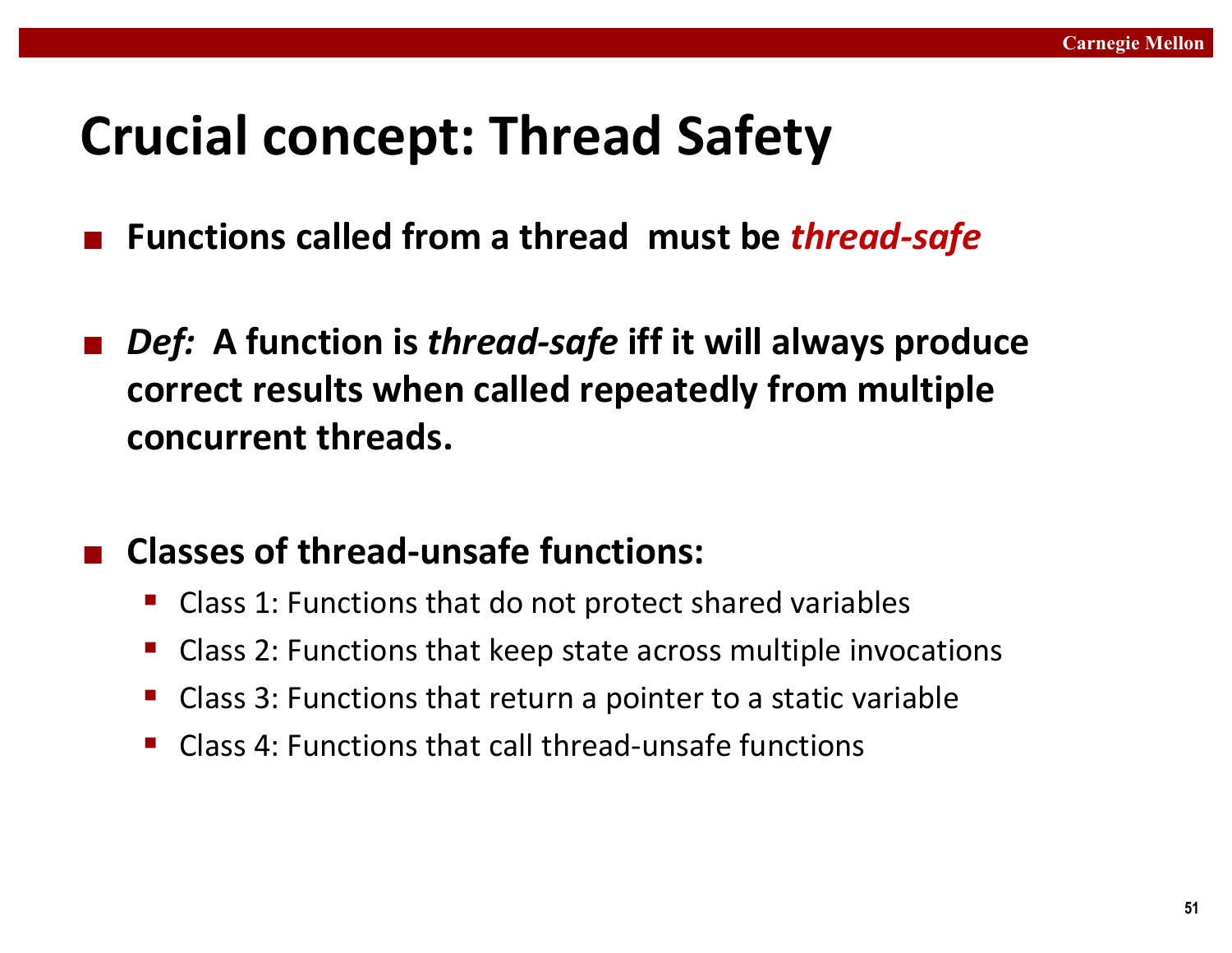# **Thread-Unsafe Functions (Class 1)**

### **■** Failing to protect shared variables

- Fix: Use *P* and *V* semaphore operations
- § Example: **goodcnt.c**
- Issue: Synchronization operations will slow down code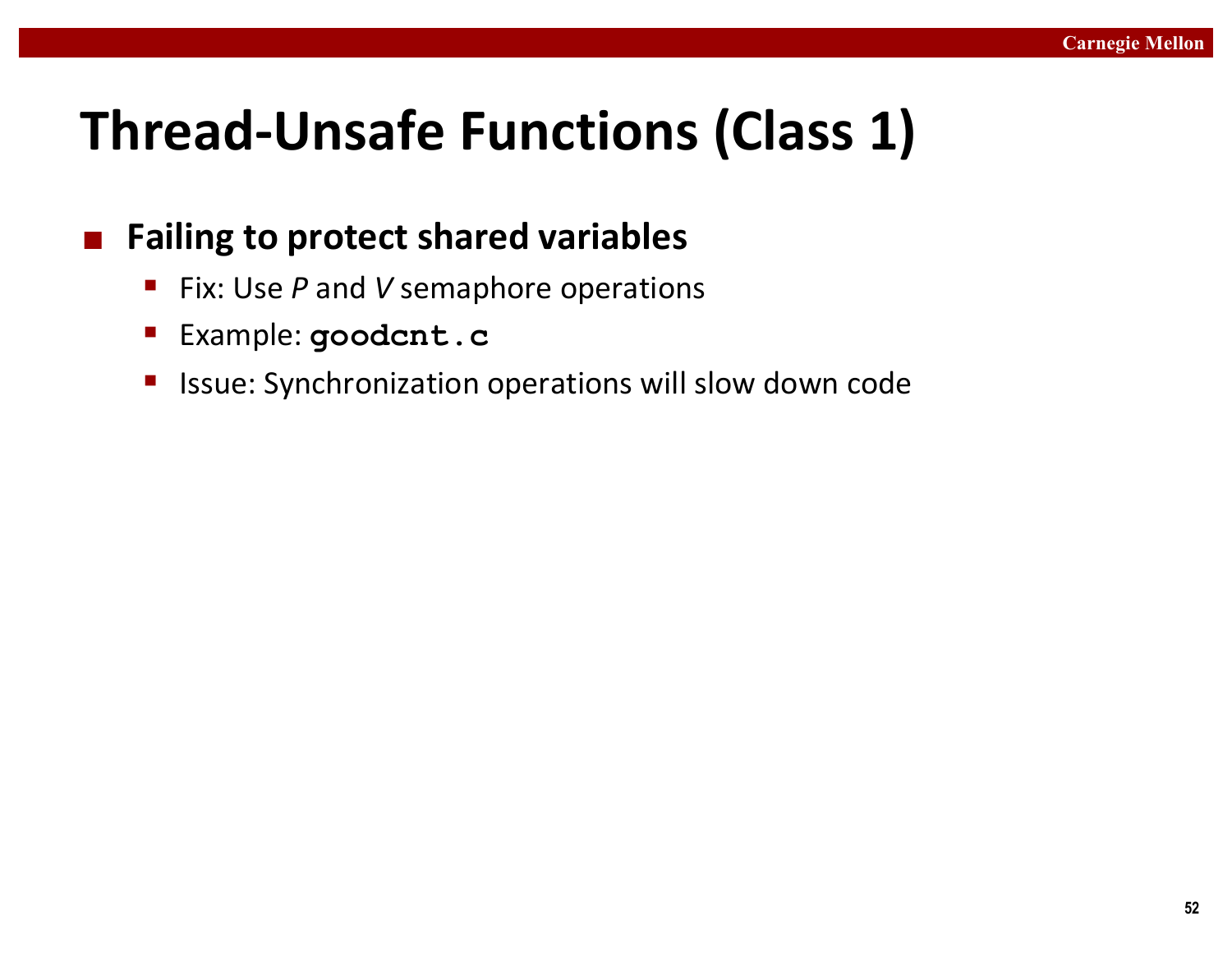# **Thread-Unsafe Functions (Class 2)**

■ Relying on persistent state across multiple function invocations

Example: Random number generator that relies on static state

```
static unsigned int next = 1; 
/* rand: return pseudo-random integer on 0..32767 */ 
int rand(void) 
{ 
    next = next*1103515245 + 12345; 
    return (unsigned int)(next/65536) % 32768; 
} 
/* srand: set seed for rand() */ 
void srand(unsigned int seed) 
{ 
    next = seed; 
}
```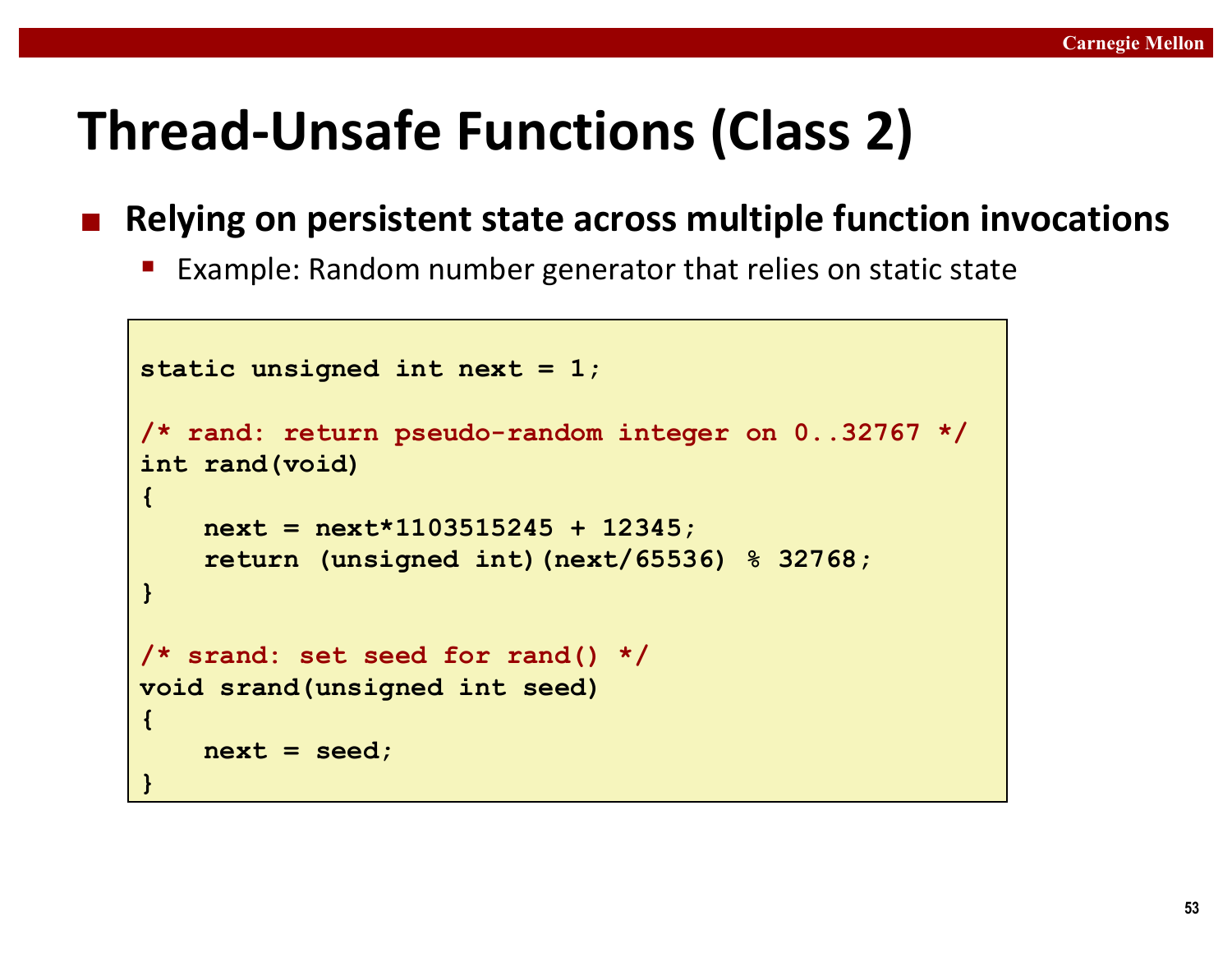### **Thread-Safe Random Number Generator**

#### ■ Pass state as part of argument

and, thereby, eliminate static state

```
/* rand_r - return pseudo-random integer on 0..32767 */ 
int rand_r(int *nextp) 
{ 
    *nextp = *nextp*1103515245 + 12345; 
    return (unsigned int)(*nextp/65536) % 32768; 
}
```
**Consequence: programmer using rand r must maintain seed**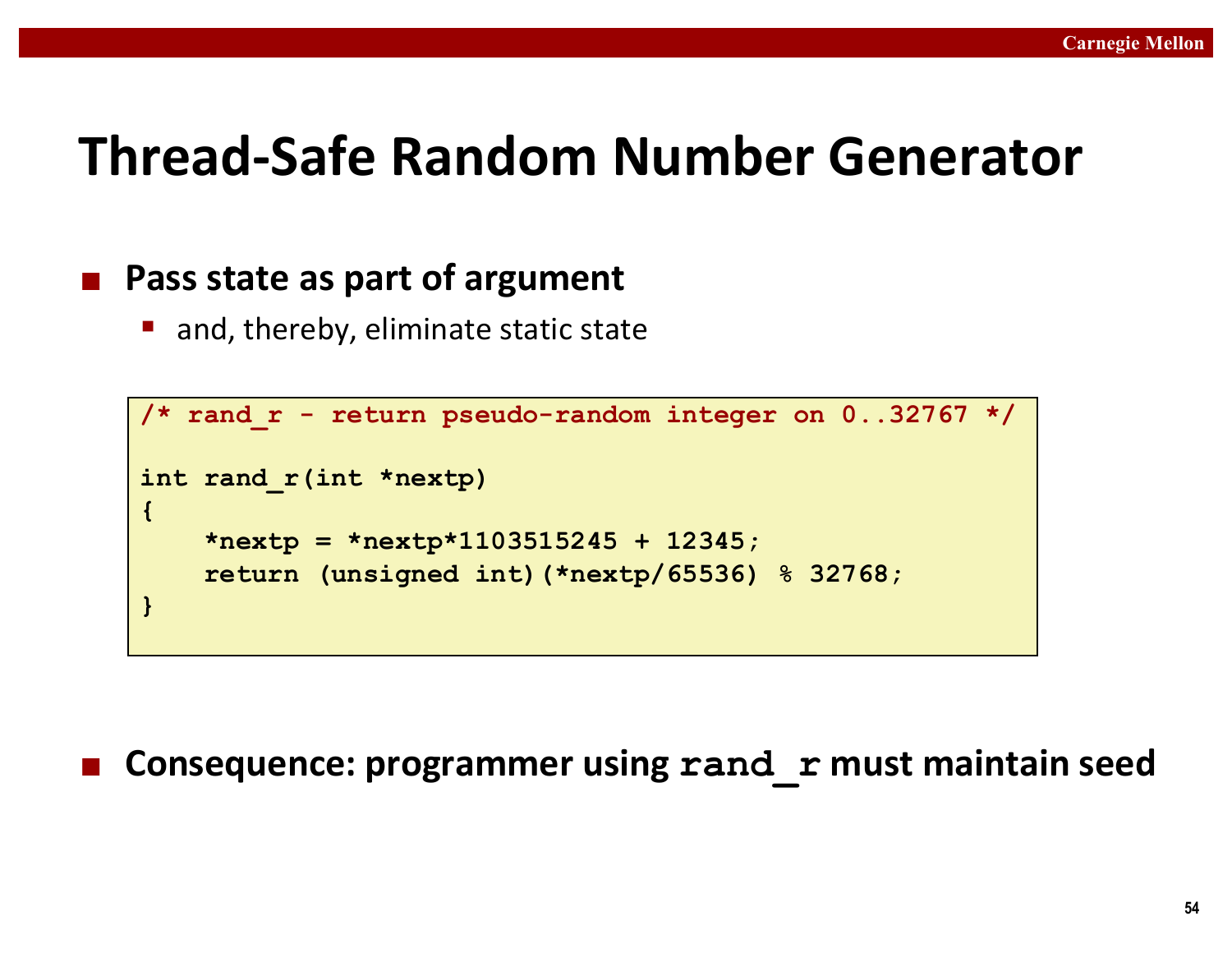# **Thread-Unsafe Functions (Class 3)**

- **Returning a pointer to a static variable**
- **Fix 1. Rewrite function so caller passes address of variable to store result** 
	- Requires changes in caller and callee

### **Fix 2. Lock-and-copy**

- Requires simple changes in caller (and none in callee)
- However, caller must free memory.

```
/* Convert integer to string */
char *itoa(int x)
{
    static char buf[11];
    sprintf(buf, 
"%d", x);
    return buf;
}
```

```
char *lc_itoa(int x, char *dest)
{
    P(&mutex);
    strcpy(dest, itoa(x));
    V(&mutex);
    return dest;
}
```
**Warning: Some functions like gethostbyname require a** *deep copy***. Use reentrant** *gethostbyname r* version instead.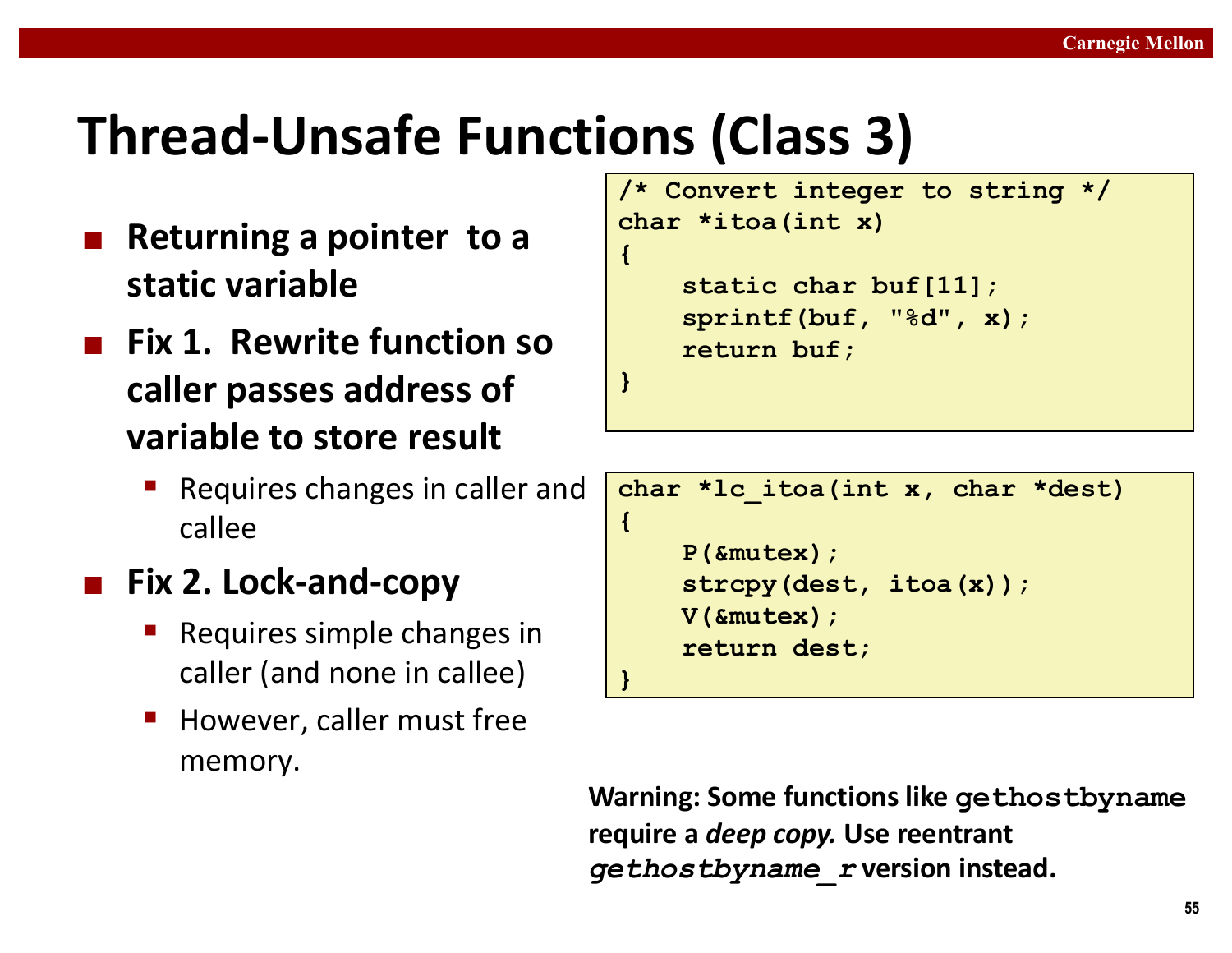# **Thread-Unsafe Functions (Class 4)**

### ■ Calling thread-unsafe functions

- Calling one thread-unsafe function makes the entire function that calls it thread-unsafe
- **Fix:** Modify the function so it calls only thread-safe functions  $\odot$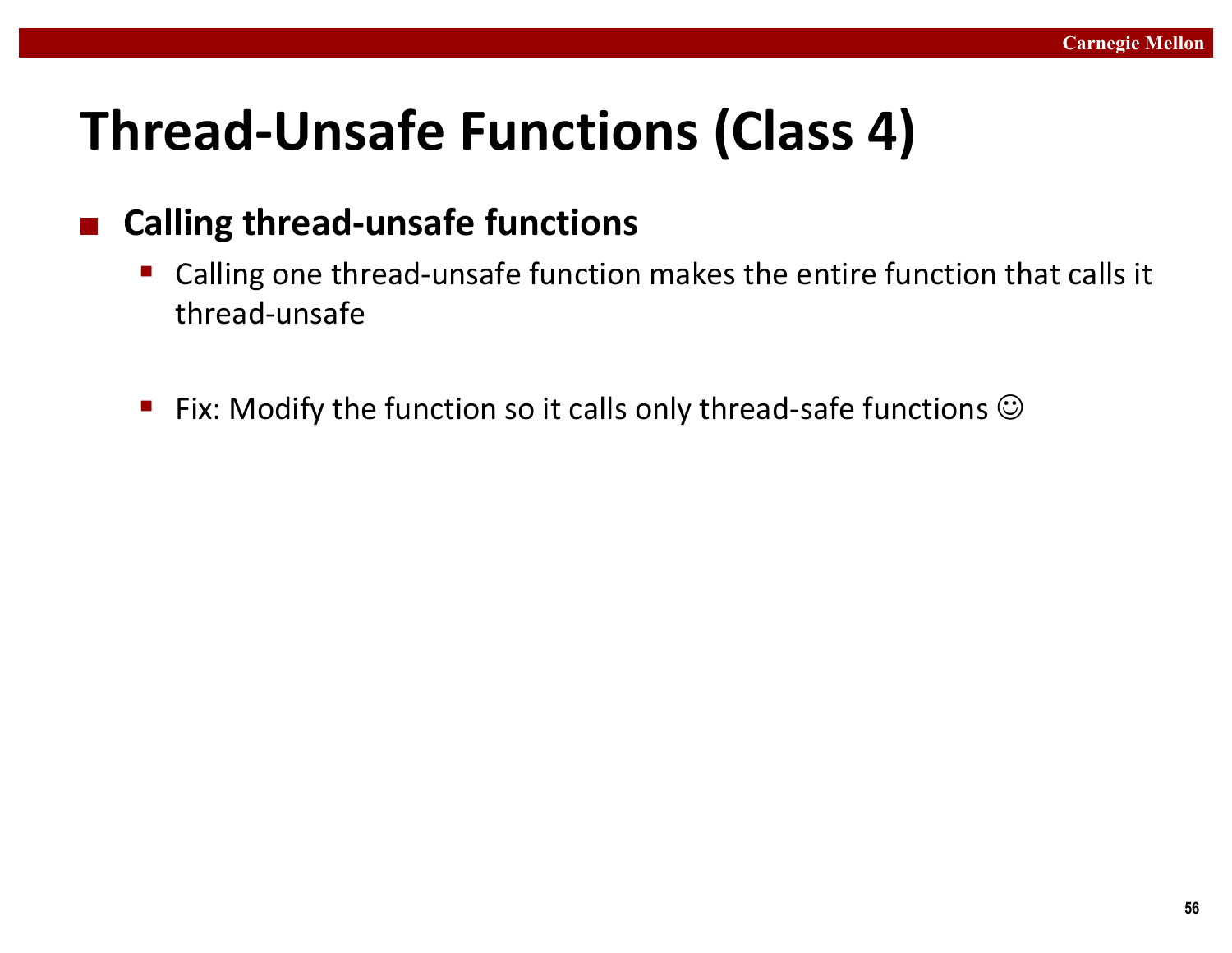### **Reentrant Functions**

- **Def:** A function is *reentrant* iff it accesses no shared **variables when called by multiple threads.** 
	- Important subset of thread-safe functions
		- Require no synchronization operations
		- Only way to make a Class 2 function thread-safe is to make it reetnrant (e.g.,  $\text{rand } r$ )

#### **All functions**

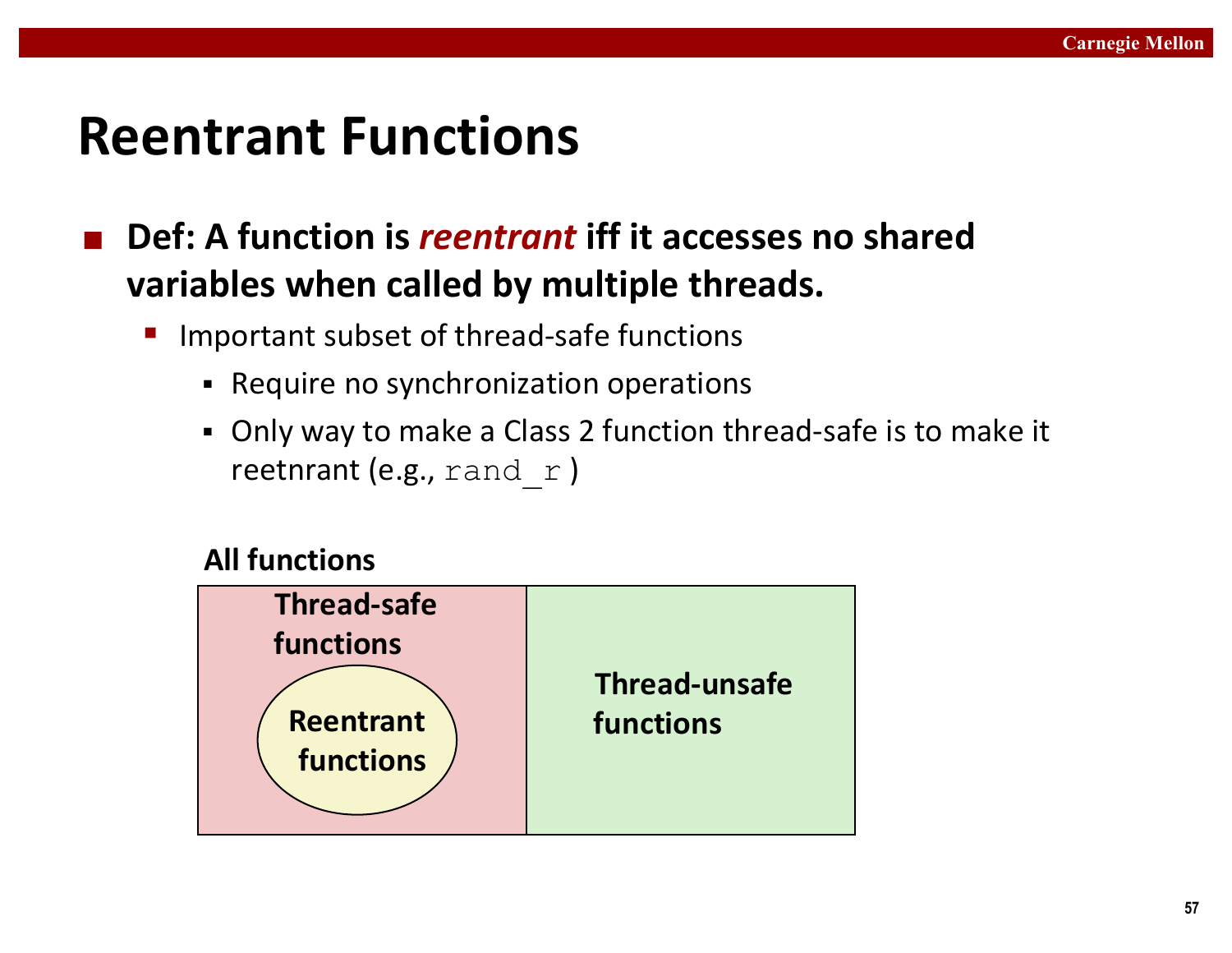# **Thread-Safe Library Functions**

- All functions in the Standard C Library (at the back of your **K&R** text) are thread-safe
	- § Examples: **malloc, free, printf, scanf**
- Most Unix system calls are thread-safe, with a few **exceptions:**

| <b>Thread-unsafe function</b> | <b>Class</b> | <b>Reentrant version</b> |
|-------------------------------|--------------|--------------------------|
| asctime                       | 3            | asctime r                |
| ctime                         | 3            | ctime r                  |
| gethostbyaddr                 | 3            | gethostbyaddr r          |
| gethostbyname                 | 3            | gethostbyname r          |
| inet ntoa                     | 3            | (none)                   |
| localtime                     | 3            | localtime r              |
| rand                          | $\mathbf{Z}$ | rand r                   |
|                               |              |                          |